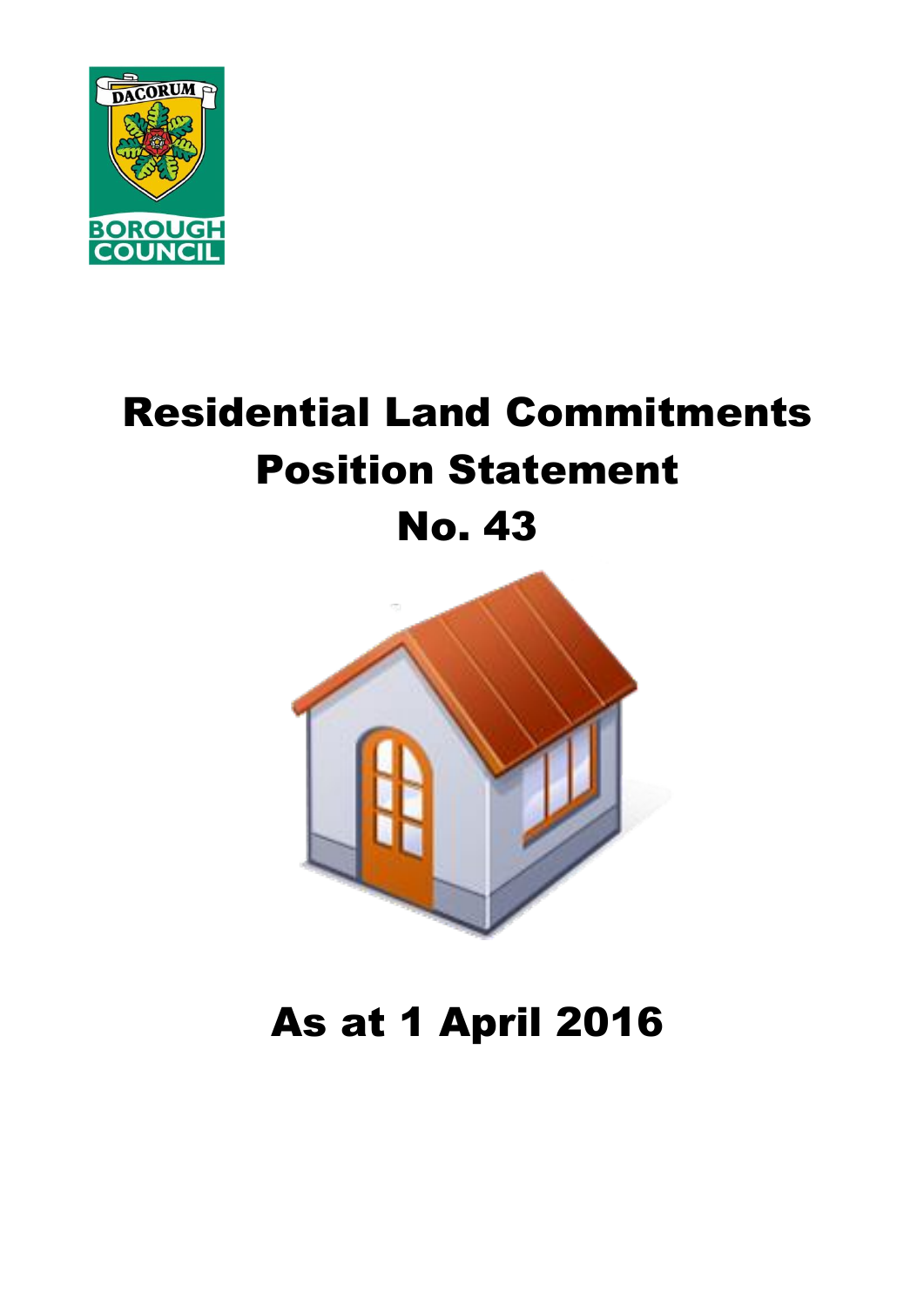# *CONTENTS*

|    |                                                                                                                                                                                                                                                                         | Page<br>No.                |
|----|-------------------------------------------------------------------------------------------------------------------------------------------------------------------------------------------------------------------------------------------------------------------------|----------------------------|
| 1. | <b>Introduction</b>                                                                                                                                                                                                                                                     | 1                          |
| 2. | <b>Explanatory Notes</b>                                                                                                                                                                                                                                                | $\overline{2}$             |
| 3. | <b>General Notes</b>                                                                                                                                                                                                                                                    | 3                          |
| 4. | <b>Commitments schedule</b>                                                                                                                                                                                                                                             | $\overline{4}$             |
| 5. | Summary of Commitments (as at 1 <sup>st</sup> April 2016)                                                                                                                                                                                                               | 30                         |
| 6. | Dwelling Completions (1 April 2015 - 31 March 2016)                                                                                                                                                                                                                     | 32                         |
| 7. | <b>Finally Completed Sites</b>                                                                                                                                                                                                                                          | 34                         |
| 8. | Planning applications awaiting the Completion of s.106<br>Agreements                                                                                                                                                                                                    | 41                         |
| 9. | Progress towards Core Strategy Housing Requirement - April<br>2016                                                                                                                                                                                                      | 42                         |
|    | Graphs:<br>Conversions/Changes of Use as at 1 April 2016<br>Large Housing Commitments as at 1 April 2016<br>Small Housing Commitments as at 1 April 2016<br>Total Housing Commitments in Dacorum as at 1 April 2016<br>Housing Completion Rates April 2006 - March 2016 | 11<br>16<br>29<br>31<br>33 |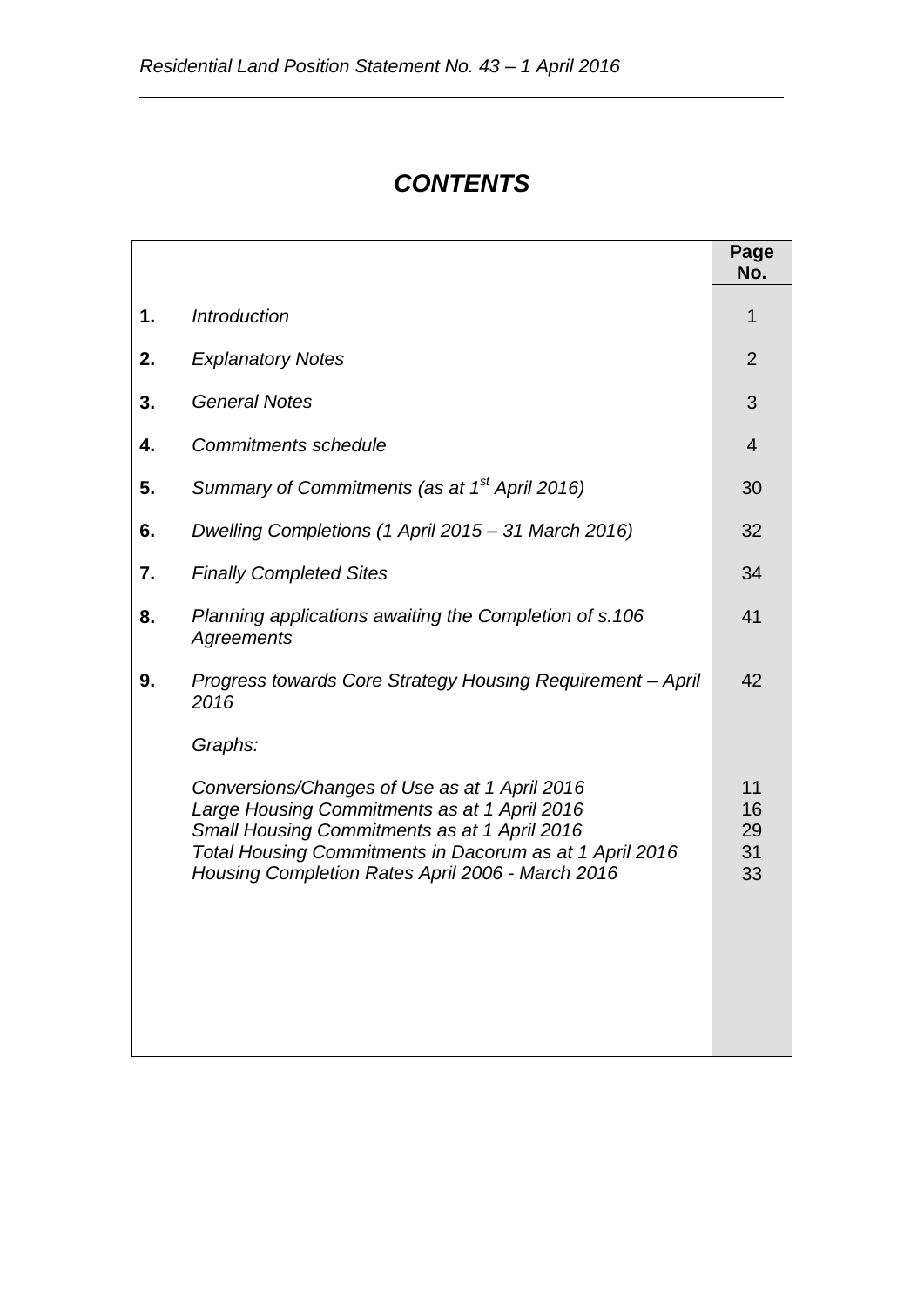# **1. INTRODUCTION**

- 1.1 The Council needs to keep its information on the nature, progress and distribution of housing in the Borough up to date to help inform its decisions and policy on new housing and related development.
- 1.2 This Position Statement is intended to provide a snapshot of housing land availability and completions within the Borough. The statement is published annually and represents the position on 1 April 2016. The full period covered by the Position Statement is 1 April 2015 – 31 March 2016. It helps set out the progress towards meeting the Borough's Core Strategy housing requirement over the period 2006 - 2031 and provides basic data for the Annual Monitoring Report.
- 1.3 Additional information on the Position Statement can be obtained from the Strategic Planning and Regeneration team as follows:

| Tel: 01442 228383                                                                                                                        |
|------------------------------------------------------------------------------------------------------------------------------------------|
| e-mail:<br>strategic.planning@dacorum.gov.uk                                                                                             |
| Strategic Planning & Regeneration<br>Dacorum Borough Council<br>The Forum<br><b>Marlowes</b><br><b>Hemel Hempstead</b><br>Herts, HP1 1DN |

Note: The information presented in the Position Statement is given in good faith and without prejudice on the part of Dacorum Borough Council.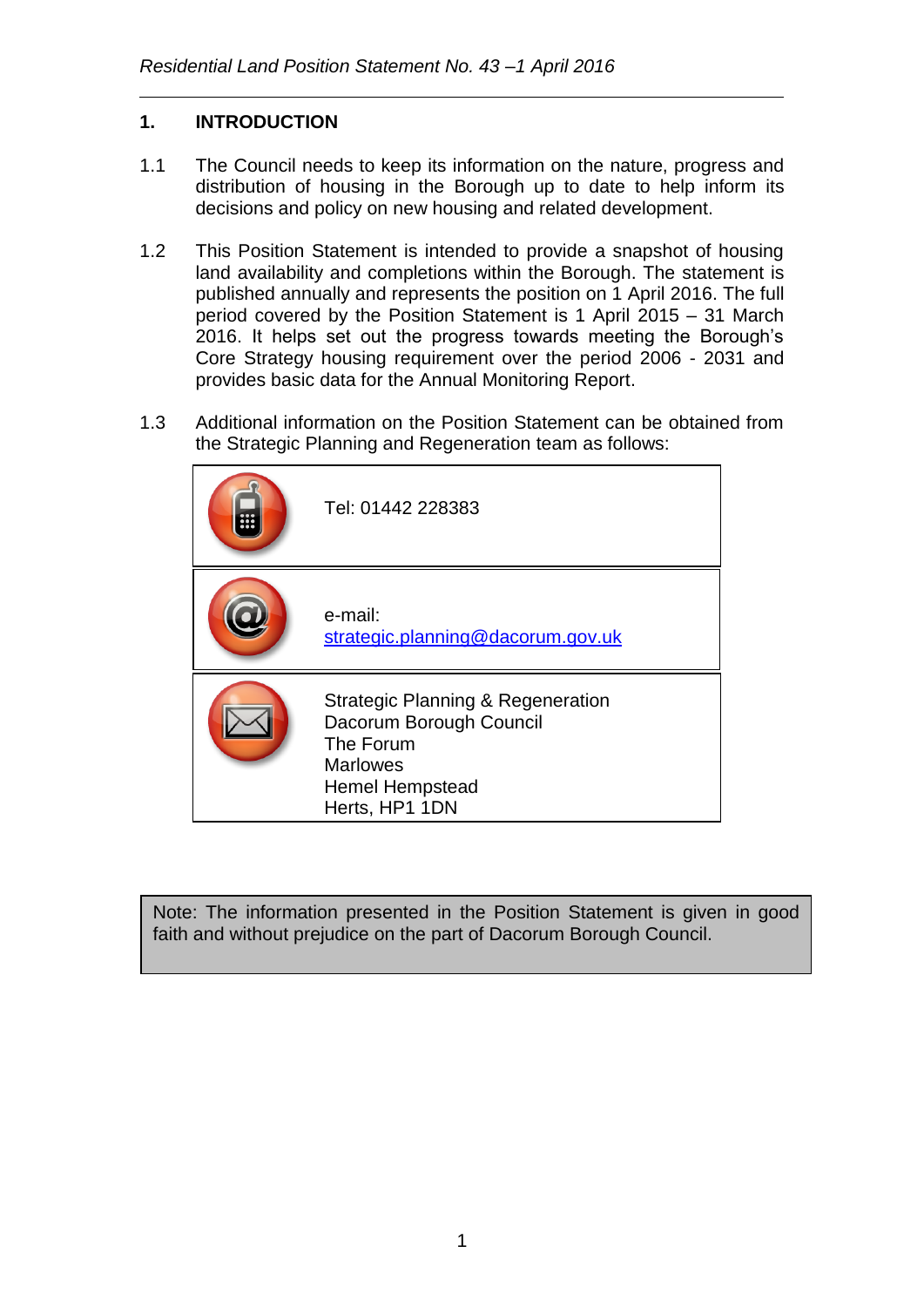# **2. EXPLANATORY NOTES**

# **(a) General:**

- All sites in Section 4 have a current planning permission for residential development.
- Sites subject to planning obligation (s.106 Agreements)<sup>1</sup> are included in the Position Statement as a separate schedule (see Section 8). Until the legal agreement is completed, the sites do not appear in the main housing schedule.
- **Developments involving a net loss of housing units are included in the** Position Statement (e.g. a scheme solely resulting in the demolition of dwellings) together with schemes involving no net increase (e.g. replacement dwellings).
- In the case of several permissions on the same site, it is the consent that establishes the highest total that is recorded.

# **(b) Schedules:**

| <b>Column</b><br><b>Heading</b> | <b>Comments</b>                                                                                                                                                                                                                                                                                                                                                                                                                                                                                |
|---------------------------------|------------------------------------------------------------------------------------------------------------------------------------------------------------------------------------------------------------------------------------------------------------------------------------------------------------------------------------------------------------------------------------------------------------------------------------------------------------------------------------------------|
| <b>Settlement</b>               | Refers to a site falling within an identified urban settlement or<br>village within the Core Strategy. Settlements headed "Rest of<br>Dacorum" are those sites in the Green Belt that are either<br>close to but outside of these settlements or are in villages not<br>identified in the Plan. Similarly, settlements headed "Rural<br>Area" are those sites in the Rural Area that are either close to<br>but outside of these settlements or are in villages not identified<br>in the Plan. |
| <b>Planning Status</b>          | $U/C -$ Site is under construction.<br><b>Outstanding</b> – Site not yet started.                                                                                                                                                                                                                                                                                                                                                                                                              |
| Appl No.                        | The planning application number.                                                                                                                                                                                                                                                                                                                                                                                                                                                               |
| <b>PDL</b>                      | Previously Developed Land. Generally refers to whether the<br>site is brownfield (Y) or greenfield (N) land.                                                                                                                                                                                                                                                                                                                                                                                   |
| Site Area                       | Measured in hectares.                                                                                                                                                                                                                                                                                                                                                                                                                                                                          |
| <b>Address</b>                  | These are not in street name order.                                                                                                                                                                                                                                                                                                                                                                                                                                                            |
| <b>Commitments</b>              | This sets out the number of units remaining to be built taking<br>into account any that are already completed or lost.<br>$N/S$ – not started                                                                                                                                                                                                                                                                                                                                                  |
| Permission                      | <b>CON/COU</b> – conversions/changes of use                                                                                                                                                                                                                                                                                                                                                                                                                                                    |
| Classification                  | <b>Large Site</b> – new build housing site of 5 or more homes.<br><b>Small Site</b> – new build housing site of 4 or less homes.                                                                                                                                                                                                                                                                                                                                                               |

The following column headings are used throughout the Position Statement:

<sup>1</sup>  $1$  A planning obligation is generally a legal agreement between the local planning authority and the developer or a unilateral undertaking by the developer. Planning permission is not granted until the planning obligation is completed.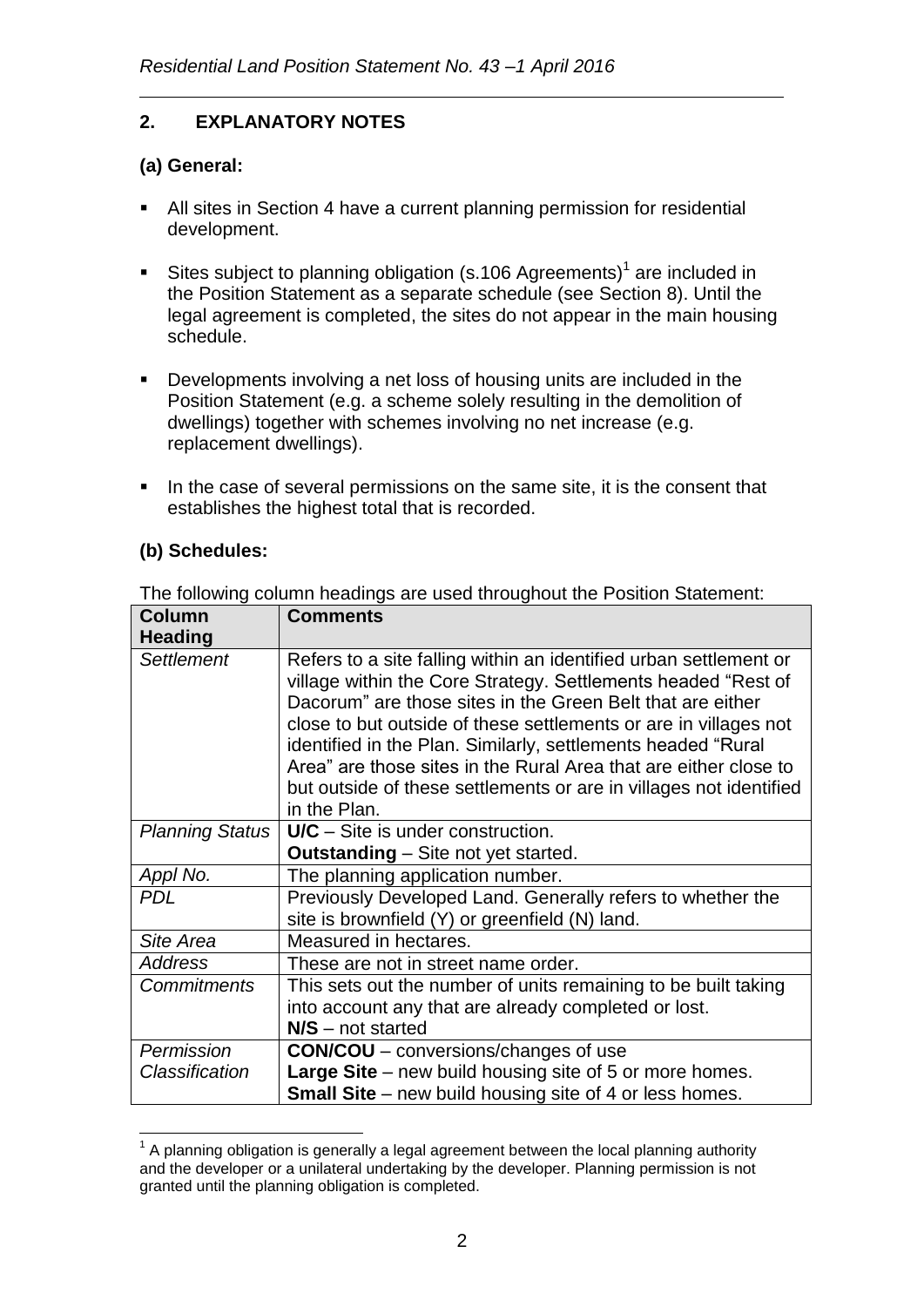# **3. GENERAL NOTES**

- a) The Council adopted its Core Strategy on 25<sup>th</sup> September 2013. For the purposes of monitoring this now confirms a housing target of 430 dwellings per year (or 10,750 over the 25 year lifetime of the plan), which is reflected in the Position Statement.
- b) In May 2013 the Government introduced new permitted development rights for the next three years to allow conversion from B1a (offices) to C3 (residential). This initiative has now been made permanent. A number of schemes now benefit from such rights and these have had the effect of boosting the number of conversion and change of use commitments (see Section 4). In addition, new permitted development rights will enable the change of use of light industrial buildings and launderettes to new homes and will be subject to a similar prior approval process by the local planning authority.
- c) The relaxation of planning controls has been extended to include the conversion of agricultural buildings to residential without the need for planning permission. Each scheme will be subject to a number of conditions and restrictions relating to its size and the number of units allowed.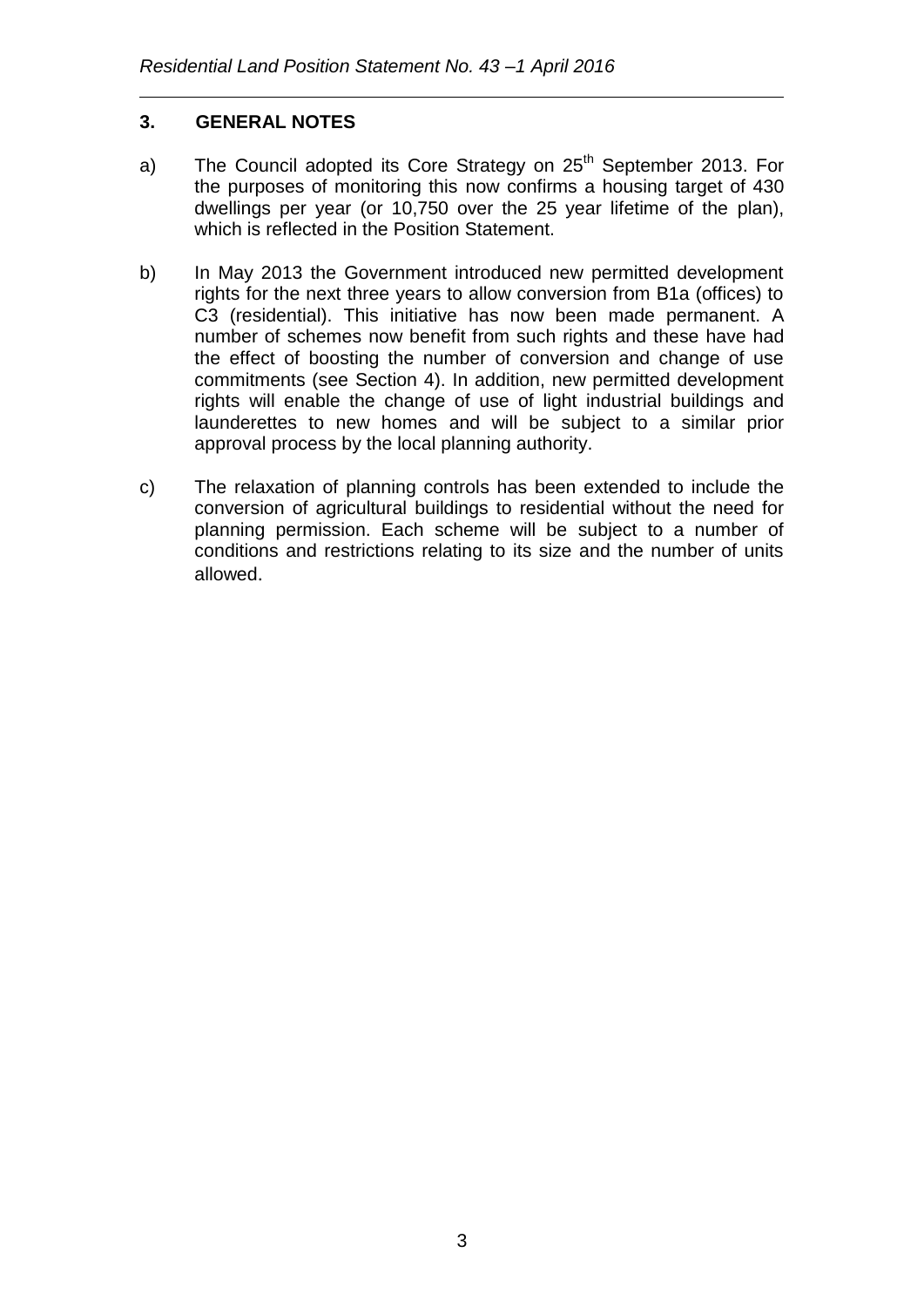# **4. COMMITMENTS SCHEDULE**

|                                  | <b>COMMITMENTS SCHEDULE</b> |                                                                                  |     |                     |                |                |                    |                             |                |                |                    |                |                  |
|----------------------------------|-----------------------------|----------------------------------------------------------------------------------|-----|---------------------|----------------|----------------|--------------------|-----------------------------|----------------|----------------|--------------------|----------------|------------------|
| <b>Planning</b><br><b>Status</b> | Appl No.                    | <b>Address</b>                                                                   | PDL | <b>Site</b><br>Area |                | Proposed       |                    | <b>Completed to</b><br>Date |                |                | <b>Commitments</b> |                |                  |
|                                  |                             |                                                                                  |     |                     |                | Gain   Loss    | <b>Net</b><br>Gain | Gross                       |                | Net Gros<br>s  | U/C                | N/S            | <b>Net</b>       |
| Permission<br>Classification     | CON/COU                     |                                                                                  |     |                     |                |                |                    |                             |                |                |                    |                |                  |
| - Settlement                     | <b>Berkhamsted</b>          |                                                                                  |     |                     |                |                |                    |                             |                |                |                    |                |                  |
| Outstanding                      | 4/00650/15/OPA              | SAXON HOUSE, 211-219, HIGH STREET, BERKHAMSTED, HP4 1AD                          | Y   | 0.125               | 8 <sup>1</sup> | $\overline{0}$ | 8                  | $\overline{0}$              | $\overline{0}$ | 8 <sup>1</sup> | $\overline{0}$     | 8              | 8 <sup>1</sup>   |
| U/C                              | 4/00748/15/OPA              | BECKETT HOUSE, BLACK PRINCE YARD, 207-209, HIGH STREET,<br>BERKHAM STED. HP4 1AD | Y   | 0.019               | $\overline{3}$ | $\Omega$       | 3                  | $\Omega$                    | $\Omega$       | 3              | 3                  | $\Omega$       | $\overline{3}$   |
| U/C                              | 4/03712/14/OPA              | 263-265, HIGH STREET, BERKHAM STED, HP4 1AB                                      | Y   | 0.160               | 19             | $\Omega$       | 19                 | 0                           | $\Omega$       | 19             | 19                 | $\overline{0}$ | 19               |
| Outstanding                      | 4/00452/14/FUL              | 1LOWER KINGS ROAD, BERKHAM STED, HP42AE                                          | Y   | 0.006               | 2 <sup>1</sup> |                |                    | $\Omega$                    | $\Omega$       | 2              | $\overline{0}$     | 2              |                  |
| U/C                              | 4/00937/14/FUL              | BARN AT MIDDLE ROAD, BERKHAM STED, HP4 3EQ                                       | Y   | 0.016               |                | $\Omega$       |                    | $\mathbf 0$                 | $\Omega$       |                |                    | $\overline{0}$ |                  |
| Outstanding                      | 4/01272/14/FUL              | 107 HIGH STREET, BERKHAM STED, HP4 2DG                                           | Y   | 0.009               |                | $\Omega$       |                    | $\mathbf 0$                 | $\Omega$       |                | $\overline{0}$     |                |                  |
| Outstanding                      | 4/03205/14/FUL              | ground floor, 38 CHARLES STREET, BERKHAM STED, HP4 3DJ                           | Y   | 0.008               |                | $\Omega$       |                    | $\mathbf 0$                 | $\overline{0}$ |                | $\overline{0}$     |                |                  |
| Outstanding                      | 4/03591/14/FUL              | 12A CASTLE STREET, BERKHAM STED, HP4 2BQ                                         | Y   | 0.006               |                | $\Omega$       |                    | $\Omega$                    | $\Omega$       |                | $\Omega$           |                |                  |
| Outstanding                      | 4/03031/14/FUL              | 13 SHRUBLANDS ROAD, BERKHAM STED, HP4 3HY                                        | Y   | 0.075               | $\overline{7}$ |                | 6                  | $\Omega$                    | $\Omega$       | $\overline{7}$ | $\Omega$           | $\overline{7}$ | $6 \overline{6}$ |
| Outstanding                      | 4/01445/15/FUL              | 4A & 4B, COWPER ROAD, BERKHAM STED, HP4 3DA                                      | Y   | 0.210               |                | 2              | $-1$               | $\Omega$                    | $\Omega$       |                | $\Omega$           |                |                  |
| Outstanding                      | 4/03815/15/FUL              | 1COBB ROAD, BERKHAM STED, HP43LE                                                 | Υ   | 0.540               | 2 <sup>1</sup> |                |                    | $\Omega$                    | $\Omega$       | 2              | $\Omega$           | $\overline{2}$ |                  |
| Outstanding                      | 4/02795/15/FUL              | 1st, 2nd & 3rd floors, 134 HIGH STREET, BERKHAM STED, HP43AT                     | Υ   | 0.011               | $\overline{3}$ | $\Omega$       | 3                  | $\Omega$                    | $\Omega$       | $\overline{3}$ | $\Omega$           | $\overline{3}$ | 3                |
| <b>Berkhamsted Totals:</b>       |                             |                                                                                  |     | 1.185               | 49             | 5              | 44                 | $\Omega$                    | $\Omega$       | 49             | 23                 | 26             | 44               |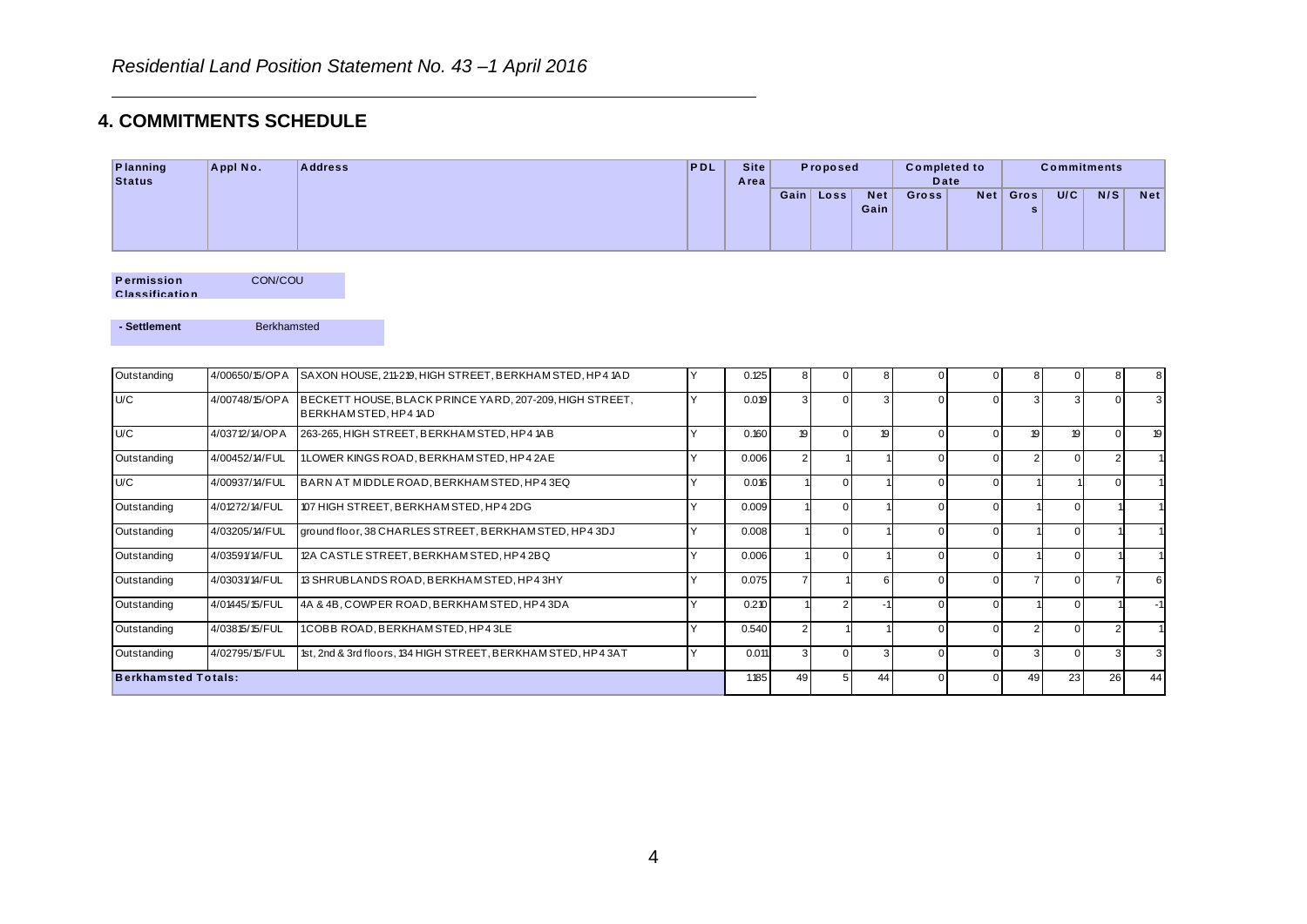### *Residential Land Position Statement No. 43 –1 April 2016*

|                           |          | Residential Land Position Statement No. 43-1 April 2016 |            |                     |      |          |                    |                             |     |           |                    |     |     |
|---------------------------|----------|---------------------------------------------------------|------------|---------------------|------|----------|--------------------|-----------------------------|-----|-----------|--------------------|-----|-----|
| Planning<br><b>Status</b> | Appl No. | <b>Address</b>                                          | <b>PDL</b> | <b>Site</b><br>Area |      | Proposed |                    | <b>Completed to</b><br>Date |     |           | <b>Commitments</b> |     |     |
|                           |          |                                                         |            |                     | Gain | Loss     | <b>Net</b><br>Gain | <b>Gross</b>                | Net | Gros<br>s | U/C                | N/S | Net |

| - Settlement             | Bovingdon      |                    |                                                         |       |  |  |  |    |  |
|--------------------------|----------------|--------------------|---------------------------------------------------------|-------|--|--|--|----|--|
|                          |                |                    |                                                         |       |  |  |  |    |  |
| Outstanding              | 4/01369/13/FUL |                    | 12 HIGH STREET, BOVINGDON, HEMEL HEMPSTEAD, HP30HB      | 0.013 |  |  |  |    |  |
| U/C                      | 4/01699/14/FUL | HEMPSTEAD, HP3 0JN | BULL PUBLIC HOUSE, CHIPPERFIELD ROAD, BOVINGDON, HEMEL  | 0.084 |  |  |  |    |  |
| Outstanding              | 4/02282/15/RPA | HEMPSTEAD, HP30HJ  | BOVINGDON POST OFFICE, 62 HIGH STREET, BOVINGDON, HEMEL | 0.005 |  |  |  |    |  |
| <b>Bovingdon Totals:</b> |                |                    |                                                         | 0.102 |  |  |  | 5. |  |

### **-** Settlement **Hemel Hempstead**

| - Settlement |                | <b>Hemel Hempstead</b>  |                                                                 |       |                 |    |          |    |    |  |
|--------------|----------------|-------------------------|-----------------------------------------------------------------|-------|-----------------|----|----------|----|----|--|
|              |                |                         |                                                                 |       |                 |    |          |    |    |  |
|              | 4/00529/11     | HEMEL HEMPSTEAD, HP25BS | ALEXANDRA ROAD CONGREGATIONAL CHURCH, ALEXANDRA ROAD,           | 0.053 |                 |    |          |    |    |  |
| U/C          | 4/00134/12/FUL |                         | 221, Northridge Way, Hemel Hempstead, HP12AA                    | 0.055 |                 |    |          |    |    |  |
| U/C          | 4/00767/12/FUL |                         | 10 RITCROFT CLOSE, HEM EL HEM PSTEAD, HP3 8PB                   | 0.040 |                 |    | $\Omega$ |    |    |  |
| U/C          | 4/00195/13/FUL | HP39GT                  | NASH HOUSE, DICKINSON SQUARE, NASH MILLS, HEMEL HEMPSTEAD,      | 0.030 |                 |    |          |    |    |  |
| Outstanding  | 4/02003/12/FUL |                         | 73/75, MARLOWES, HEMEL HEMPSTEAD, HP11LF                        | 0.048 |                 |    | $\Omega$ |    |    |  |
| Outstanding  | 4/01218/14/OPA |                         | HEMPSTEAD HOUSE, SELDEN HILL, HEMEL HEMPSTEAD, HP2 4LT          | 0.264 | 39 <sup>1</sup> | 39 | $\Omega$ | 39 | 39 |  |
| U/C          | 4/01300/14/OPA | HEMPSTEAD, HP11BZ       | 1st floor, NATIONAL WESTM INSTER BANK PLC, 12 BANK COURT, HEMEL | 0.022 |                 |    |          |    |    |  |
| Outstanding  | 4/01306/13/OPA |                         | BUSINESS PARK, CORNER HALL, HEMEL HEM PSTEAD, HP3 9HN           | 0.832 | 70 l            | 70 | $\Omega$ | 35 | 35 |  |
| U/C          | 4/01896/15/OPA |                         | 3 CLIFTON COURT, CORNER HALL, HEM EL HEMPSTEAD, HP3 9XY         | 0.039 |                 |    | $\Omega$ |    |    |  |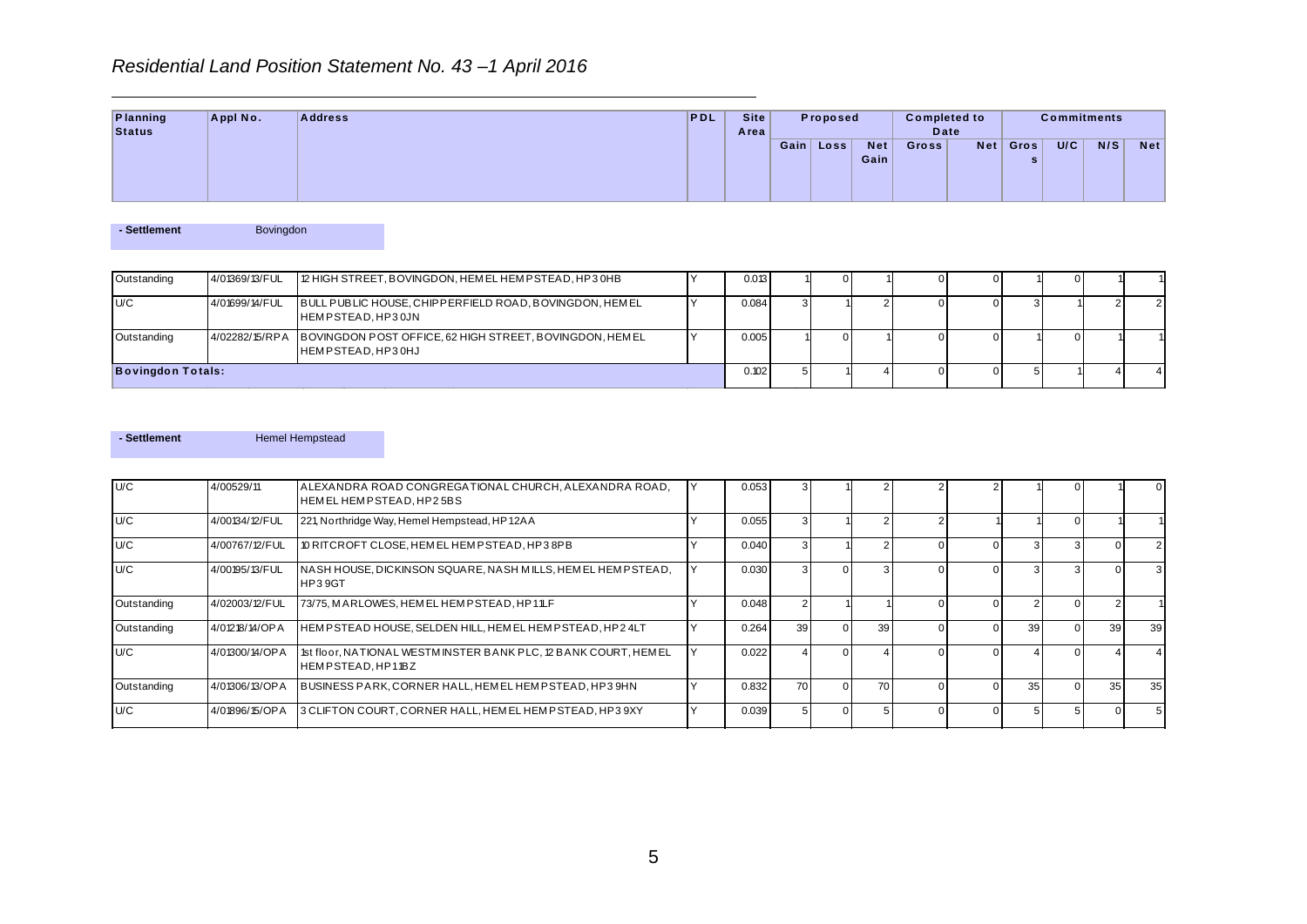|                           |                | Residential Land Position Statement No. 43-1 April 2016                                     |        |                     |                  |                |                    |                             |                |                  |                    |                  |            |
|---------------------------|----------------|---------------------------------------------------------------------------------------------|--------|---------------------|------------------|----------------|--------------------|-----------------------------|----------------|------------------|--------------------|------------------|------------|
| Planning<br><b>Status</b> | Appl No.       | <b>Address</b>                                                                              | PDL    | <b>Site</b><br>Area |                  | Proposed       |                    | <b>Completed to</b><br>Date |                |                  | <b>Commitments</b> |                  |            |
|                           |                |                                                                                             |        |                     |                  | Gain Loss      | <b>Net</b><br>Gain | Gross                       | Net            | Gros<br>s        | U/C                | N/S              | <b>Net</b> |
| Outstanding               | 4/01916/14/OPA | 1THE WATERHOUSE,, WATERHOUSE STREET, HEMEL HEMPSTEAD, HP1<br>1ES, HEM EL HEM PSTEAD, HP11ES | lΥ     | 0.016               | 6                | $\overline{0}$ | 6                  | $\mathbf 0$                 | $\mathsf 0$    | $6 \mid$         | $\mathbf 0$        | 6                | 6          |
| Outstanding               | 4/01917/14/OPA | 2 THE WATERHOUSE, WATERHOUSE STREET, HEMEL HEMPSTEAD, HP1<br>ΈS                             | lΥ     | 0.016               | $6 \mid$         | $\overline{0}$ | $6 \mid$           | $\mathbf 0$                 | $\overline{0}$ | 6 <sup>1</sup>   | $\overline{0}$     | 6                | 6          |
| Outstanding               | 4/03124/15/OPA | 11BRIDGE STREET, HEMEL HEMPSTEAD, HP11EG                                                    | Y      | 0.120               | 16               | $\Omega$       | 16                 | $\mathsf 0$                 | $\overline{0}$ | 16               | $\Omega$           | 16               | 16         |
| Outstanding               | 4/03283/15/OPA | BRYANSTON COURT, SELDEN HILL, HEM EL HEMPSTEAD, HP24TN                                      |        | 0.340               | 60               | $\overline{0}$ | 60                 | $\mathsf 0$                 | $\overline{0}$ | 60               | $\overline{0}$     | 60               | 60         |
| U/C                       | 4/03649/15/OPA | 2 CLIFTON COURT, CORNER HALL, HEMEL HEMPSTEAD, HP3 9HN                                      |        | 0.007               | 3 <sup>1</sup>   | $\overline{0}$ | 3                  | $\mathbf 0$                 | $\overline{0}$ | $\overline{3}$   | $\overline{3}$     | $\overline{0}$   | 3          |
| U/C                       | 4/03651/15/OPA | 45-47 HIGH STREET, HEMEL HEMPSTEAD, HP13AF                                                  | Y      | 0.015               | $6 \mid$         | $\overline{0}$ | $6 \mid$           | $\mathbf 0$                 | $\overline{0}$ | $6 \mid$         | $6 \mid$           | $\mathbf 0$      | 6          |
| Outstanding               | 4/01464/13/FUL | 3 MARLOWES COURT, 67, MARLOWES, HEM EL HEMP STEAD, HP11LE                                   |        | 0.010               |                  | $\overline{0}$ |                    | $\mathbf 0$                 | $\overline{0}$ |                  | $\overline{0}$     |                  |            |
| Outstanding               | 4/01086/13/FUL | 1ALLDICKS ROAD, HEMEL HEMPSTEAD, HP3 9JJ                                                    | Υ      | 0.040               | $\mathbf{2}$     |                |                    | $\mathbf 0$                 | $\overline{0}$ | 2 <sub>1</sub>   | $\overline{0}$     | $\overline{2}$   |            |
| Outstanding               | 4/02112/14     | 2 FISHERY PASSAGE, HEMEL HEMPSTEAD, HP11RF                                                  |        | 0.031               | 3 <sup>1</sup>   |                | $\mathfrak{p}$     | $\mathbf 0$                 | $\overline{0}$ | 3 <sup>1</sup>   | $\overline{0}$     | 3                |            |
| U/C                       | 4/02261/14/FUL | 20 CODICOTE ROW, HEM ELHEMP STEAD, HP27JE                                                   | Y      | 0.034               | $\mathbf{2}$     |                |                    | $\mathbf 0$                 | $\overline{0}$ | 2                | $\overline{2}$     | $\overline{0}$   |            |
| Outstanding               | 4/03460/14/FUL | MACKLERS FARM, LEVERSTOCK GREEN ROAD, HEMEL HEMPSTEAD,<br>HP24HL                            | Υ      | 0.046               | $\overline{2}$   |                |                    | $\mathbf 0$                 | $\overline{0}$ | 2 <sup>1</sup>   | $\Omega$           | 2                |            |
| Outstanding               | 4/02672/14/MFA | 1st floor, 162 MARLOWES, HEM EL HEM PSTEAD, HP11BA                                          | Y      | 0.103               | 10 <sup>10</sup> | $\overline{0}$ | 10                 | $\mathbf 0$                 | $\overline{0}$ | 10 <sup>10</sup> | $\overline{0}$     | 10 <sup>10</sup> | 10         |
| U/C                       | 4/00749/15/FUL | LAND ADJ WILTON LODGE, FELDEN LANE, FELDEN, HEM EL HEM PSTEAD                               | IN.    | 0.027               |                  | $\overline{0}$ |                    | $\mathbf 0$                 | $\overline{0}$ |                  |                    | $\overline{0}$   |            |
| U/C                       | 4/00697/15/FUL | SWAN COURT, WATERHOUSE STREET, HEMEL HEMPSTEAD, HP11DS                                      |        | 0.062               | 67               | $\overline{0}$ | 67                 | $\mathbf 0$                 | $\overline{0}$ | 67               | 67                 | $\overline{0}$   | 67         |
| Outstanding               | 4/01325/15/FUL | 14A QUEENSWAY, HEM EL HEMPSTEAD, HP11LR                                                     | ٧      | 0.016               | $\overline{2}$   | $\overline{0}$ | $\mathfrak{p}$     | $\mathsf 0$                 | $\overline{0}$ | 2                | $\overline{0}$     | $\overline{2}$   |            |
| Outstanding               | 4/01422/15/FUL | 58 WINDM ILL ROAD, HEMEL HEM PSTEAD, HP2 4BN                                                |        | 0.036               | 2 <sup>2</sup>   |                |                    | $\mathbf 0$                 | $\overline{0}$ | 2 <sub>1</sub>   | $\overline{0}$     | $\overline{2}$   |            |
| Outstanding               | 4/01867/15/FUL | 201EBBERNS ROAD, HEMEL HEMPSTEAD, HP3 9RD                                                   |        | 0.021               | $\mathbf{2}$     |                |                    | $\mathbf 0$                 | $\overline{0}$ | 2 <sup>1</sup>   | $\overline{0}$     | $\overline{2}$   |            |
| Outstanding               | 4/00455/15/FUL | 83-85 MARLOWES, HEM EL HEMPSTEAD, HP11LF                                                    | Υ      | 0.033               | $\vert$          | $\overline{0}$ |                    | $\mathbf 0$                 | $\overline{0}$ | $\overline{4}$   | $\overline{0}$     | $\overline{4}$   |            |
| U/C                       | 4/00929/15/FUL | 1CHRISTCHURCH ROAD, HEMEL HEMPSTEAD, HP25BX                                                 |        | 0.016               |                  | $\overline{0}$ |                    | $\mathbf 0$                 | $\overline{0}$ |                  |                    | $\overline{0}$   |            |
| U/C                       | 4/02172/15/FUL | 43 WESTERDALE, HEM EL HEMPSTEAD, HP2 5TX                                                    | $\vee$ | 0.017               | $\overline{2}$   |                |                    | $\mathsf 0$                 | $\overline{0}$ | 2 <sub>1</sub>   |                    |                  |            |
| Outstanding               | 4/01697/15/FUL | 1ROWCROFT, HEMEL HEMPSTEAD, HP12JF                                                          |        | 0.027               | $\overline{2}$   | 2 <sub>1</sub> | $\Omega$           | $\mathbf 0$                 | $\overline{0}$ | 2 <sub>1</sub>   | $\overline{0}$     | $\overline{2}$   | $\Omega$   |
| Outstanding               | 4/02440/15/FUL | 15 WINDM ILL ROAD, HEMEL HEMPSTEAD, HP24BJ                                                  |        | 0.040               | $\overline{2}$   |                |                    | $\mathbf 0$                 | $\overline{0}$ | 2 <sub>1</sub>   | $\overline{0}$     | $\overline{2}$   |            |
| Outstanding               | 4/00520/15/FUL | 67 HIGH STREET, HEMEL HEMPSTEAD, HP13AF                                                     |        | 0.007               | $\overline{2}$   | $\overline{0}$ |                    | $\mathbf 0$                 | $\overline{0}$ | 2 <sup>1</sup>   | $\overline{0}$     | $\overline{2}$   |            |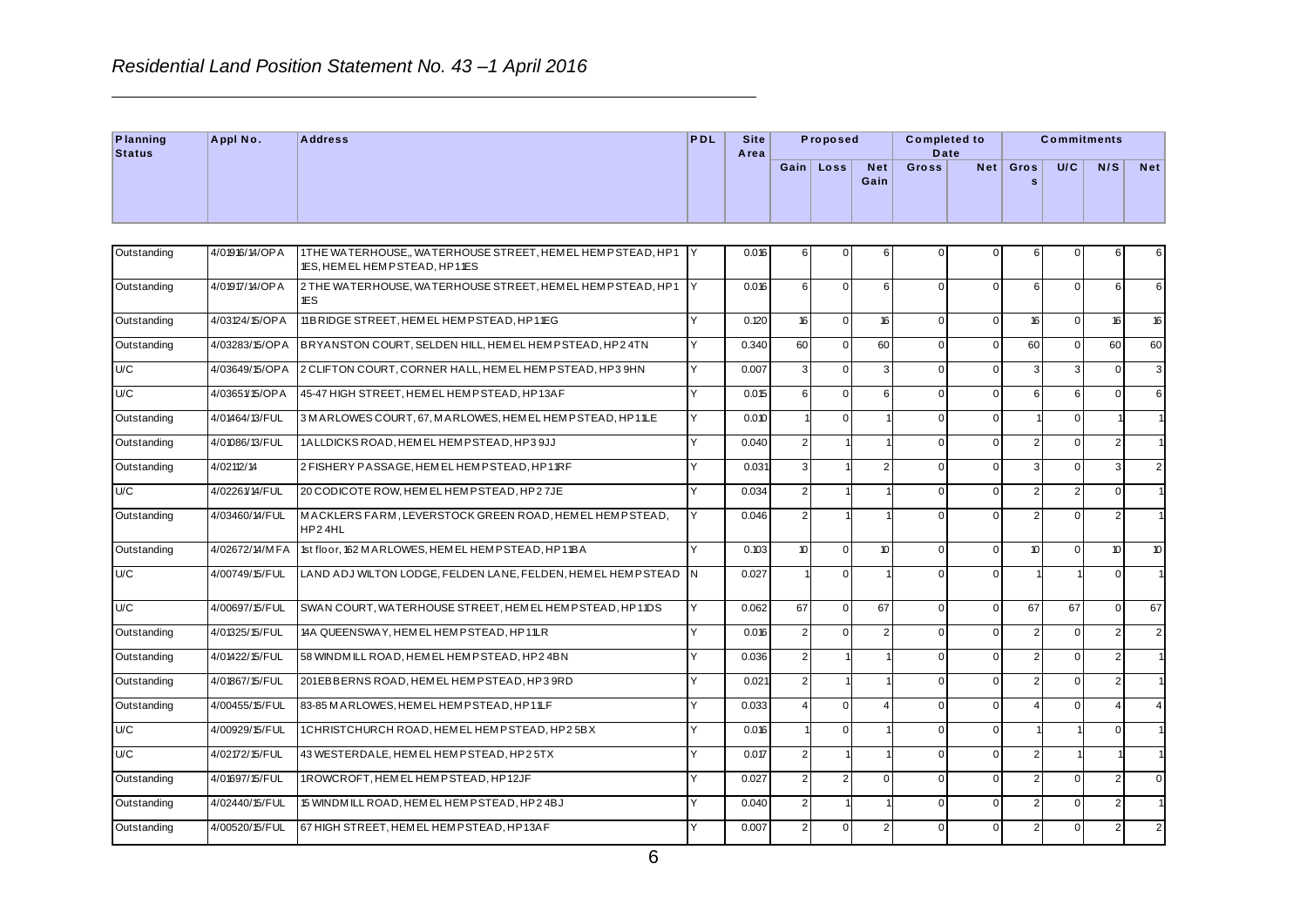| Appl No.       |              |                                                              | <b>Site</b> |      |                    |                                                     |                             |                                          |                           |
|----------------|--------------|--------------------------------------------------------------|-------------|------|--------------------|-----------------------------------------------------|-----------------------------|------------------------------------------|---------------------------|
|                |              |                                                              |             |      | <b>Net</b><br>Gain | <b>Gross</b>                                        | Gros<br>s                   | U/C                                      | <b>Net</b>                |
| 4/02901/15/FUL |              |                                                              | 0.033       |      |                    |                                                     |                             |                                          |                           |
|                | 100000010000 | <b>Address</b><br>1KIPLING GROVE, HEM EL HEM PSTEAD, HP2 7NJ | PDL         | Area | Gain  <br>Loss     | Proposed<br>$\sim$<br>$\ddot{\phantom{0}}$<br>0.007 | <b>Completed to</b><br>Date | Net <sub>1</sub><br>$\sim$ 1<br>$\sim$ 1 | <b>Commitments</b><br>N/S |

| U/C                            | 4/02901/15/FUL | 1KIP LING GROVE, HEM EL HEMP STEAD, HP27NJ                | 0.033 |     |          |     |   |     |    |     |     |
|--------------------------------|----------------|-----------------------------------------------------------|-------|-----|----------|-----|---|-----|----|-----|-----|
| Outstanding                    | 4/03090/15/FUL | 67 WIDM ORE DRIVE, HEMEL HEM PSTEAD, HP25JL               | 0.027 |     |          |     |   | 2   |    |     |     |
| Outstanding                    | 4/03121/15/FUL | 2 & 3 SUN SQUARE, HEM EL HEMPSTEAD, HP13AW                | 0.006 |     |          |     |   |     |    |     |     |
| Outstanding                    | 4/03123/15/FUL | 2 BRACKNELL PLACE, HEMEL HEMPSTEAD, HP2 6BT               | 0.018 |     |          |     |   |     |    |     |     |
| Outstanding                    | 4/02258/15/FUL | 1st & 2nd floor, 147 M ARLOWES, HEM EL HEM PSTEAD, HP11BB | 0.151 |     |          |     |   |     |    |     | 9   |
| Outstanding                    | 4/03535/15/FUL | 178 M ARLOWES, HEM EL HEMP STEAD, HP11BH                  | 0.011 |     | $\Omega$ |     |   |     |    |     |     |
| Outstanding                    | 4/03556/15/FUL | 188-190 MARLOWES, HEM ELHEMPSTEAD, HP11BH                 | 0.037 |     | $\Omega$ |     |   | 6   |    |     | 6   |
| U/C                            | 4/03695/15/FUL | 66 GREAT ELMS ROAD, HEMEL HEMP STEAD, HP3 9TY             | 0.046 | 2   |          |     |   |     |    |     |     |
| Outstanding                    | 4/00124/16/FUL | 143 Fletcher Way, Hemel Hempstead, HP2 7DF                | 0.019 |     |          |     |   |     |    |     |     |
| Outstanding                    | 4/00259/16/OPA | CHARLESTON HOUSE, 13 HIGH STREET, HEMEL HEMPSTEAD, HP13AA | 0.043 |     |          |     |   |     |    |     |     |
| <b>Hemel Hempstead Totals:</b> |                |                                                           | 2.854 | 367 | 21       | 346 | 3 | 328 | 95 | 233 | 308 |

**- Settlement** Kings Langley

| Outstanding           | 4/02510/14/FUL | FIRST FLOOR, 3-5, HIGH STREET, KINGS LANGLEY, WD4 8AB | 0.009 | 01 |  |     |             |      |
|-----------------------|----------------|-------------------------------------------------------|-------|----|--|-----|-------------|------|
| Outstanding           | 4/02555/14/FUL | St floor, 51-55, HIGH STREET, KINGS LANGLEY, WD4 9HU  | 0.050 | 01 |  |     |             |      |
| U/C                   | 4/00294/15/FUL | 59-61, HIGH STREET, KINGS LANGLEY, WD4 9HU            | 0.017 | 01 |  |     |             |      |
| Outstanding           | 4/01388/15/FUL | 44 HIGH STREET, KINGS LANGLEY, WD4 9HT                | 0.084 |    |  | n i | $^{\prime}$ |      |
| Kings Langley Totals: |                |                                                       | 0.160 |    |  |     |             | 10 I |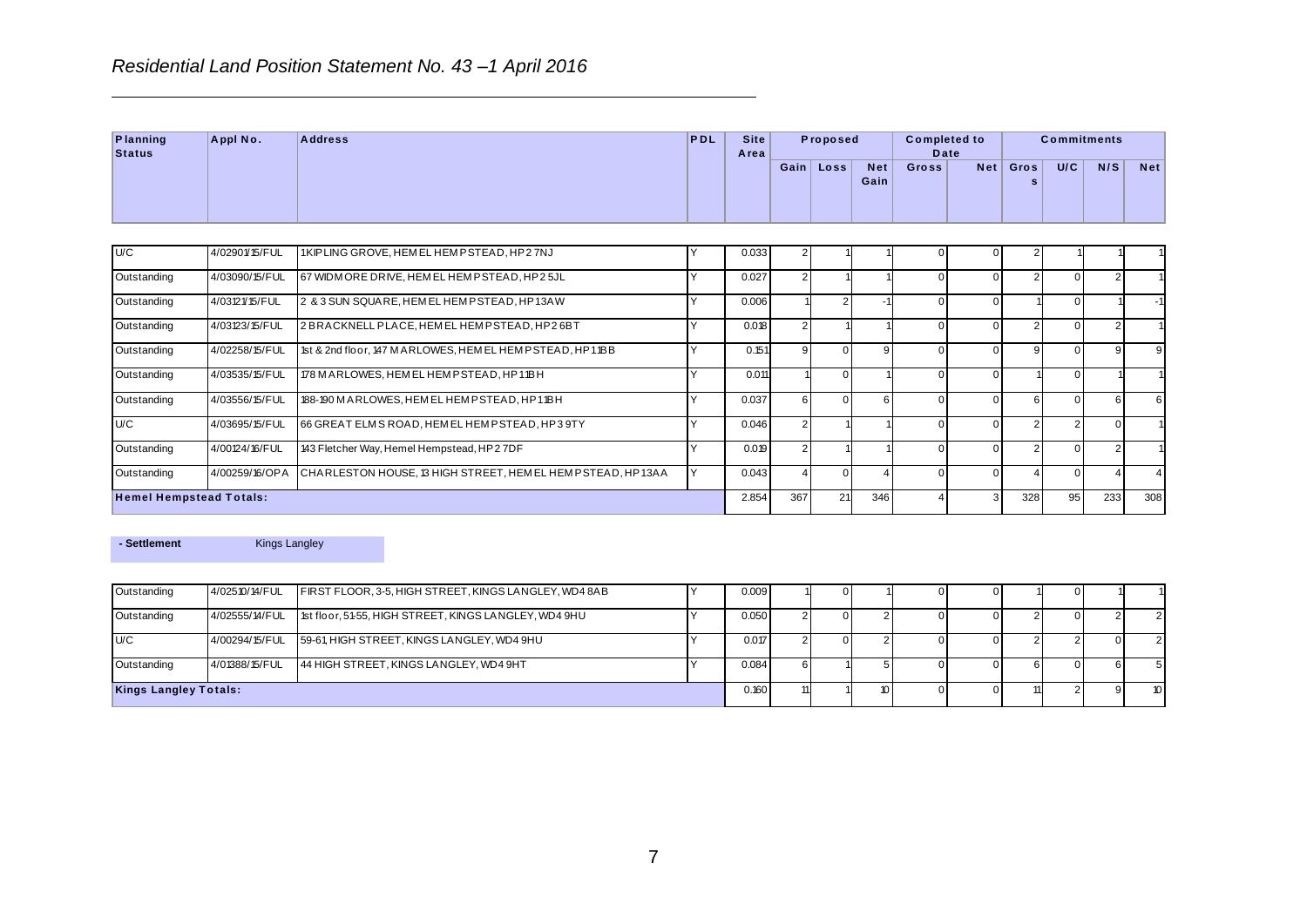|                    |          | Residential Land Position Statement No. 43-1 April 2016 |     |                     |           |                    |                             |     |           |                    |     |            |
|--------------------|----------|---------------------------------------------------------|-----|---------------------|-----------|--------------------|-----------------------------|-----|-----------|--------------------|-----|------------|
| Planning<br>Status | Appl No. | <b>Address</b>                                          | PDL | <b>Site</b><br>Area | Proposed  |                    | <b>Completed to</b><br>Date |     |           | <b>Commitments</b> |     |            |
|                    |          |                                                         |     |                     | Gain Loss | <b>Net</b><br>Gain | Gross <sup>1</sup>          | Net | Gros<br>s | U/C                | N/S | <b>Net</b> |

| - Settlement            | Markyate       |                                   |  |       |        |  |     |             |  |
|-------------------------|----------------|-----------------------------------|--|-------|--------|--|-----|-------------|--|
|                         |                |                                   |  |       |        |  |     |             |  |
| Outstanding             | 4/01296/15/FUL | 44 HIGH STREET, MARKYATE, AL3 8PA |  | 0.008 |        |  | 0 I |             |  |
| U/C                     | 4/02825/15/FUL | 99 HIGH STREET, MARKYATE, AL3 8JG |  | 0.006 |        |  |     |             |  |
| <b>Markyate Totals:</b> |                |                                   |  | 0.014 | $\sim$ |  |     | $^{\prime}$ |  |

| - Settlement |                | <b>Rest of Dacorum</b>                                                 |                                                                   |    |       |    |    |  |  |  |
|--------------|----------------|------------------------------------------------------------------------|-------------------------------------------------------------------|----|-------|----|----|--|--|--|
|              |                |                                                                        |                                                                   |    |       |    |    |  |  |  |
| U/C          | 4/01524/09/FUL | BUNKERS FARM, BUNKERS LANE, HEM EL HEM PSTEAD, HP3 8SW, HP3<br>8SW     |                                                                   | ΙN | 0.803 | 10 | 10 |  |  |  |
| U/C          | 4/01817/12/FUL | The Royal Oak PH, Bovingdon Green, Bovingdon, HP3 0LZ                  |                                                                   |    | 0.530 |    |    |  |  |  |
| U/C          | 4/01835/15/OPA | 3DQ                                                                    | ground floor, CROSSWAYS YARD, NETTLEDEN, HEMEL HEMPSTEAD, HP1     |    | 0.010 |    |    |  |  |  |
| Outstanding  | 4/01610/12/FUL | Land adj. South Acres, Chesham Road, Wigginton, Tring, HP236JE         |                                                                   |    | 0.010 |    |    |  |  |  |
| Outstanding  | 4/00161/14/FUL | FIVE ACRES FARM, NETTLEDEN ROAD, POTTEN END, BERKHAMSTED,<br>HP42RF    |                                                                   | N  | 0.220 |    |    |  |  |  |
| Outstanding  | 4/03227/14/FUL |                                                                        | FINCH COTTAGE, TOWER HILL, CHIPPERFIELD, KINGS LANGLEY, WD4 9LN Y |    | 0.100 |    |    |  |  |  |
| U/C          | 4/03572/14/FUL | PENDLEY FARM, STATION ROAD, TRING, HP235QY                             |                                                                   |    | 0.940 |    |    |  |  |  |
| Outstanding  | 4/00202/15/FUL | HILL GREEN FARM, HILL GREEN LANE, WIGGINTON, TRING, HP23 6HD           |                                                                   |    | 0.583 |    |    |  |  |  |
| Outstanding  | 4/00982/14/FUL | HAMBERLINS FARM, HAMBERLINS LANE, NORTHCHURCH,<br>BERKHAM STED, HP43TD |                                                                   |    | 0.013 |    |    |  |  |  |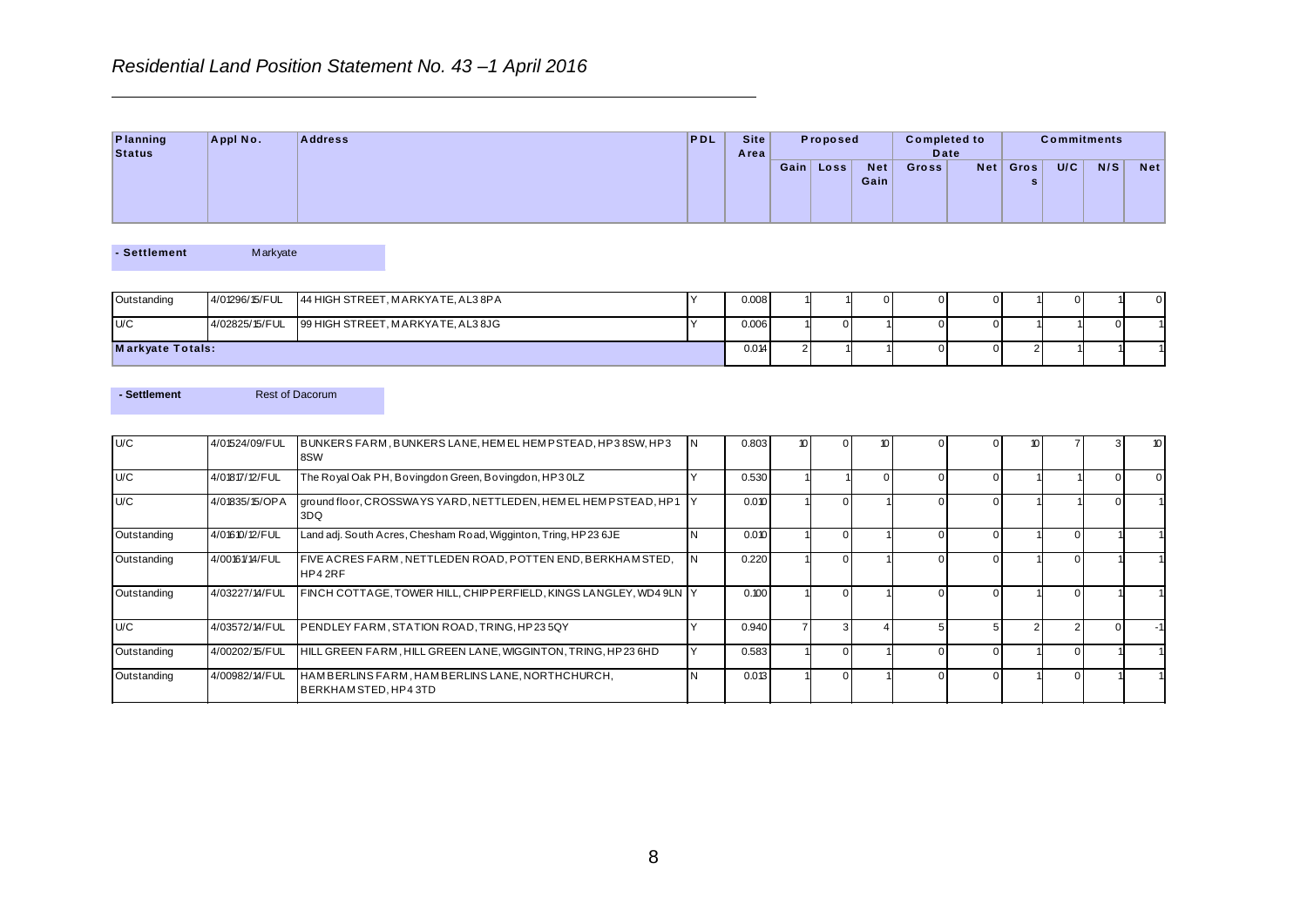| Appl No.       | <b>Address</b>                                | PDL                                                                            | <b>Site</b><br>Area |                            |                    |                    |                                       |     |        |                              |
|----------------|-----------------------------------------------|--------------------------------------------------------------------------------|---------------------|----------------------------|--------------------|--------------------|---------------------------------------|-----|--------|------------------------------|
|                |                                               |                                                                                |                     |                            | <b>Net</b><br>Gain | Gross <sup>1</sup> | Gros                                  | U/C | N/S    | <b>Net</b>                   |
| 4/00513/15/FUL | LOWER FARM END, LUTON ROAD, MARKYATE, AL3 8PZ |                                                                                |                     |                            |                    |                    |                                       |     |        |                              |
|                | $10.00 \div 10^{-1}$                          | Residential Land Position Statement No. 43-1 April 2016<br>$\bigcap_{i=1}^{n}$ | . .                 | 0.550<br>$\sim$ 100 $\sim$ | Gain  <br>Loss     | Proposed           | <b>Completed to</b><br>Date<br>$\sim$ | Net | $\sim$ | <b>Commitments</b><br>$\sim$ |

| Outstanding                    | 4/00513/15/FUL | LOWER FARM END, LUTON ROAD, MARKYATE, AL3 8PZ                             |          | 0.550 |                |                |    |          |    |                 |    |    |
|--------------------------------|----------------|---------------------------------------------------------------------------|----------|-------|----------------|----------------|----|----------|----|-----------------|----|----|
| Outstanding                    | 4/01817/15/FUL | GUTTERIDGE FARM, IVY HOUSE LANE, BERKHAM STED                             | N        | 0.190 | 3              | 0              |    | $\Omega$ | 3  | $\cap$          |    | 3  |
| Outstanding                    | 4/02313/15/APA | GREINAN FARM, TOWER HILL, CHIPPERFIELD, KINGS LANGLEY, WD4 9LU            |          | 0.075 |                | U              |    |          |    |                 |    |    |
| Outstanding                    | 4/02883/15/FUL | THE STABLES, LITTLE HEATH LANE, LITTLE HEATH, BERKHAM STED, HP4  Y<br>2RT |          | 0.046 | $\mathfrak{p}$ |                |    |          |    |                 |    |    |
| Outstanding                    | 4/02863/15/FUL | DUCKHALL FARM, NEWHOUSE ROAD, BOVINGDON, HEMEL<br>HEMPSTEAD, HP30EJ       | <b>N</b> | 0.125 |                | 0              |    | $\Omega$ |    | ∩               |    |    |
| Outstanding                    | 4/02716/15/FUL | MARCHMONT FARM, PICCOTTS END LANE, HEMEL HEMPSTEAD, HP2<br>6JH            |          | 0.067 |                |                |    |          |    |                 |    |    |
| Outstanding                    | 4/03109/15/FUL | LONGCROFT STABLES, LONGCROFT LANE, BOVINGDON, HEM EL<br>HEMPSTEAD, HP30JL | N        | 0.140 |                |                |    |          |    |                 |    |    |
| Outstanding                    | 4/03678/15/APA | THE MARES, CHIPPERFIELD ROAD, BOVINGDON, HEMEL HEMPSTEAD,<br>HP30JW       |          | 0.131 | з              | U              |    |          | 3  |                 |    | 3  |
| Outstanding                    | 4/03714/15/FUL | SUNBURY HILL COTTAGE, LANGLEY LODGE LANE, KINGS LANGLEY, WD4<br>8QN       |          | 0.093 | $\mathcal{P}$  |                |    |          | っ  |                 |    |    |
| U/C                            | 4/03902/15/FUL | CURA GOLDFISH FARM, NOAKE MILL LANE, WATER END, HP13BB                    | N        | 0.099 |                | 0              |    | $\Omega$ |    |                 |    |    |
| <b>Rest of Dacorum Totals:</b> |                |                                                                           |          | 4.725 | 41             | 5 <sup>1</sup> | 36 | 5        | 36 | 12 <sup>1</sup> | 24 | 31 |

**- Settlement Rural area** 

| U/C                       | 4/02733/03/FUL | Grange Farm, Puttenham                                                           | 0.155 |                 |  |  |  |                |
|---------------------------|----------------|----------------------------------------------------------------------------------|-------|-----------------|--|--|--|----------------|
| U/C                       |                | 4/02572/14/APA THE RICKYARD, ASTROPE LANE, ASTROPE, TRING, HP23 4PN              | 0.030 |                 |  |  |  | $\overline{2}$ |
| Outstanding               |                | 4/02774/4/APA Agricultural buildings, Station Road, Long Marston, Tring, HP234QX | 0.460 |                 |  |  |  |                |
| Outstanding               | 4/02503/14/FUL | SOUTHINGS FARM, GADDESDEN ROW, HEM EL HEMPSTEAD, HP2 6HX                         | 0.388 |                 |  |  |  | 3              |
| Outstanding               | 4/03813/14/FUL | STARTOP FARM, MARSWORTH, TRING, HP234LL                                          | 0.090 |                 |  |  |  |                |
| Outstanding               | 4/02688/15/FUL | MANOR FARM, DUNSTABLE ROAD, MARKYATE, ST ALBANS, AL3 8QL                         | 0.178 |                 |  |  |  | $\Omega$       |
| U/C                       | 4/03755/15/FUL | THE BARN, MANOR FARM, DUNSTABLE ROAD, MARKYATE, AL38QL                           | 0.051 |                 |  |  |  |                |
| <b>Rural area Totals:</b> |                |                                                                                  | 1.352 | 13 <sup>1</sup> |  |  |  | 11             |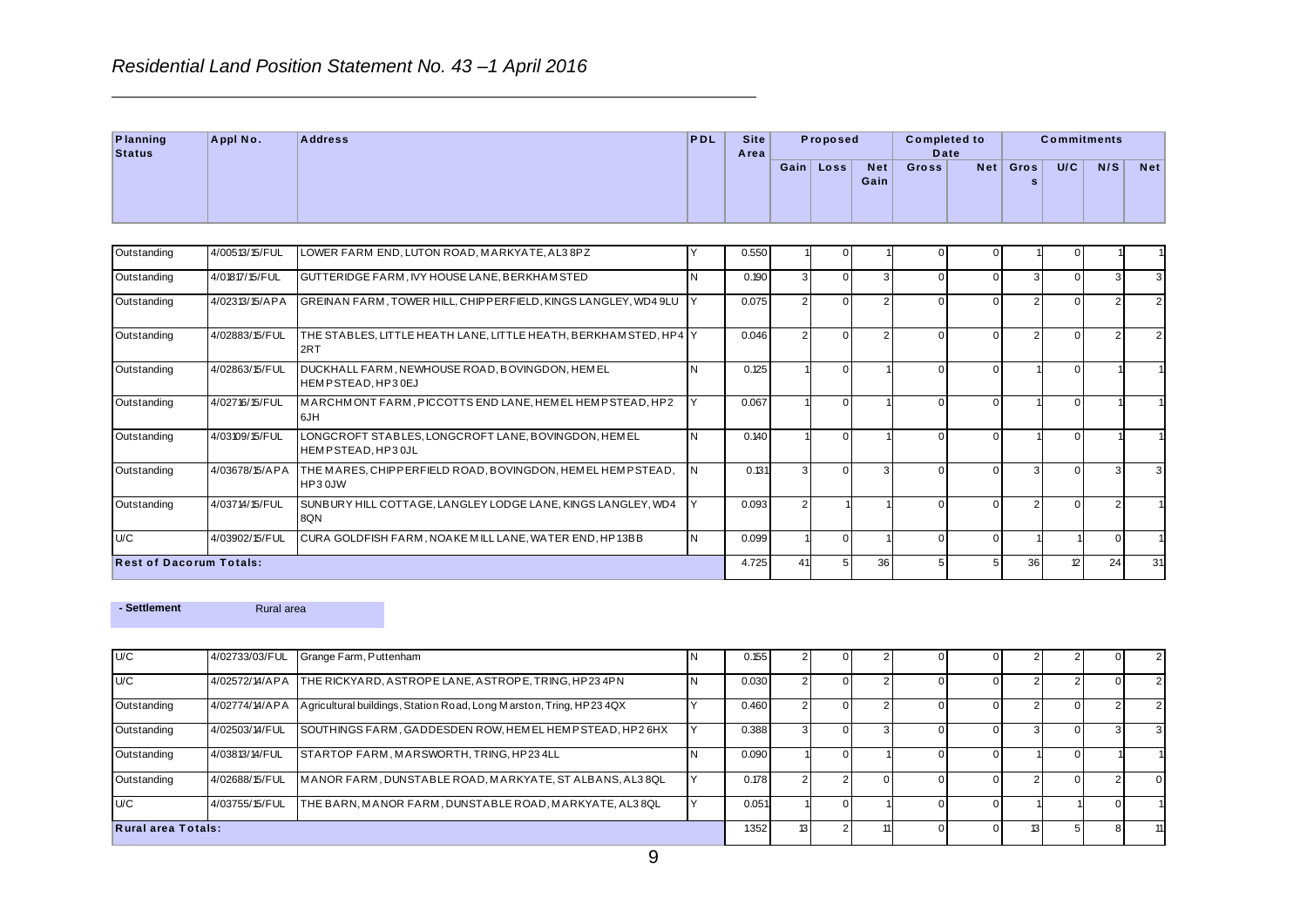|                    |          | Residential Land Position Statement No. 43-1 April 2016 |     |                     |           |          |                    |                                      |     |           |                           |     |            |
|--------------------|----------|---------------------------------------------------------|-----|---------------------|-----------|----------|--------------------|--------------------------------------|-----|-----------|---------------------------|-----|------------|
| Planning<br>Status | Appl No. | <b>Address</b>                                          | PDL | <b>Site</b><br>Area | Gain Loss | Proposed | <b>Net</b><br>Gain | <b>Completed to</b><br>Date<br>Gross | Net | Gros<br>s | <b>Commitments</b><br>U/C | N/S | <b>Net</b> |
|                    |          |                                                         |     |                     |           |          |                    |                                      |     |           |                           |     |            |

| Planning<br><b>Status</b> | Appl No.       | <b>Address</b>                                  | PDL | <b>Site</b><br>Area |                           | Proposed       |                    | <b>Completed to</b><br>Date |                     |                | <b>Commitments</b> |                |                           |
|---------------------------|----------------|-------------------------------------------------|-----|---------------------|---------------------------|----------------|--------------------|-----------------------------|---------------------|----------------|--------------------|----------------|---------------------------|
|                           |                |                                                 |     |                     |                           | Gain Loss      | <b>Net</b><br>Gain | Gross                       |                     | Net Gros<br>s  | $\overline{U/C}$   | N/S            | Net                       |
| - Settlement              | Tring          |                                                 |     |                     |                           |                |                    |                             |                     |                |                    |                |                           |
| Outstanding               | 4/00908/15/OPA | TRING HOUSE, 77-81, HIGH STREET, TRING, HP234AB | İΥ. | 0.082               | $\overline{7}$            | $\overline{0}$ | 7                  | $\mathbf 0$                 | $\boldsymbol{0}$    | 7 <sup>1</sup> | $\overline{0}$     | $\overline{7}$ | $\overline{7}$            |
| Outstanding               | 4/01873/13/OPA | 1CHURCH YARD, TRING, HP235AE                    | Y   | 0.006               |                           | $\overline{0}$ |                    | $\pmb{0}$                   | $\mathbf 0$         |                | $\overline{0}$     |                |                           |
| U/C                       | 4/01370/14/FUL | 72 WESTERN ROAD, TRING, HP23 4BB                | İΥ. | 0.018               |                           | $\overline{0}$ |                    | $\mathbf 0$                 | $\overline{0}$      |                |                    | $\overline{0}$ | $\overline{1}$            |
| Outstanding               | 4/02711/15/FUL | 1st floor, 20 HIGH STREET, TRING, HP23 5AP      | lY. | 0.027               | $\ensuremath{\mathsf{3}}$ | $\overline{0}$ | 3                  | $\mathbf{0}$                | $\boldsymbol{0}$    | 3 <sup>1</sup> | $\overline{0}$     | $\mathbf{3}$   | $\ensuremath{\mathsf{3}}$ |
| Outstanding               | 4/03941/15/FUL | 89 AKEMAN STREET, TRING, HP23 6AA               | Y   | 0.004               |                           | $\overline{0}$ |                    | $\mathbf 0$                 | $\boldsymbol{0}$    |                | $\overline{0}$     |                | 1                         |
| <b>Tring Totals:</b>      |                |                                                 |     | 0.137               | ${\bf 13}$                | $\overline{0}$ | 13                 | $\mathbf{0}$                | $\mathsf{O}\xspace$ | 13             |                    | $\overline{2}$ | $\overline{a}$            |
|                           |                |                                                 |     |                     |                           |                |                    |                             |                     |                |                    |                |                           |
|                           |                |                                                 |     |                     |                           |                |                    |                             |                     |                |                    |                |                           |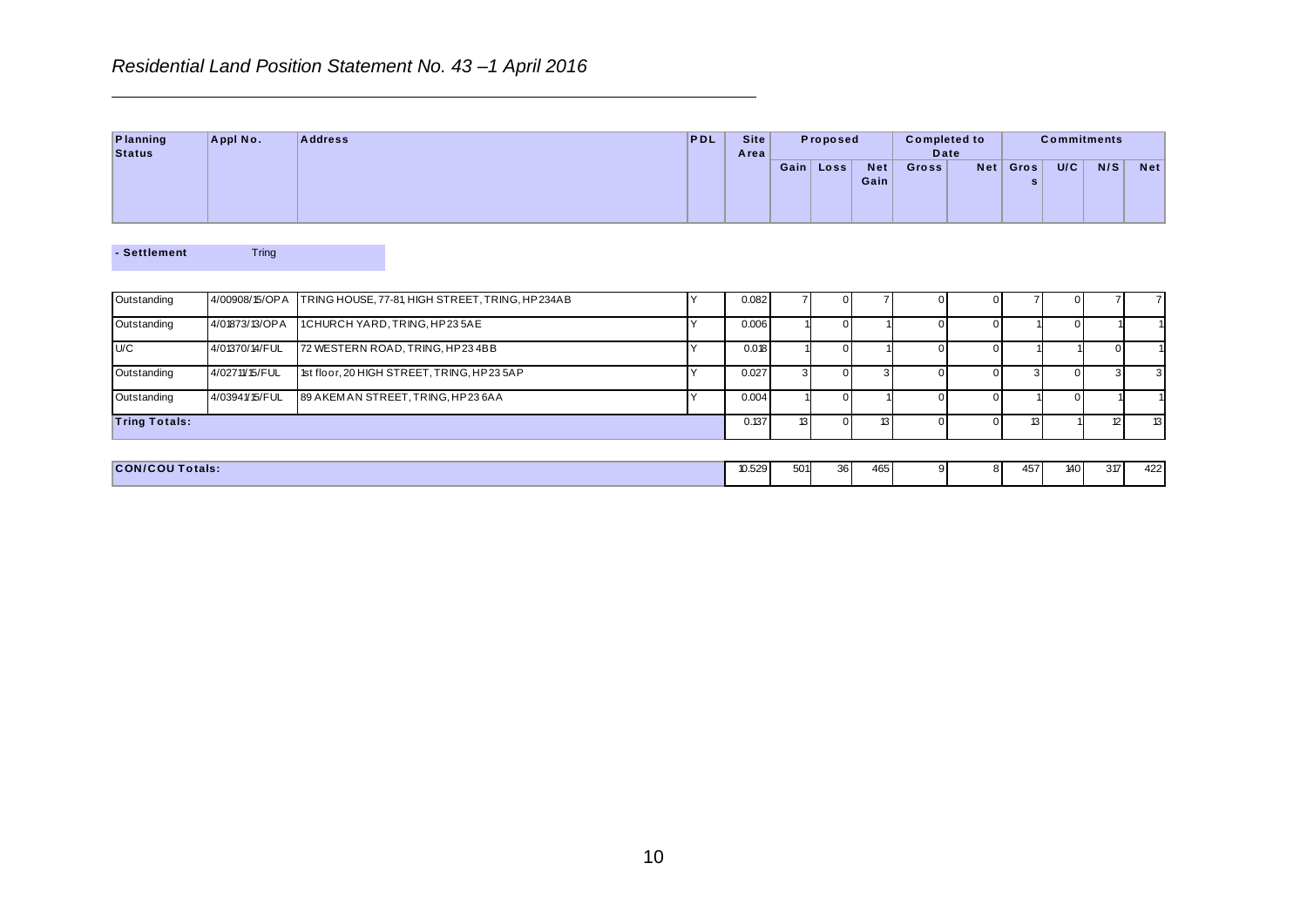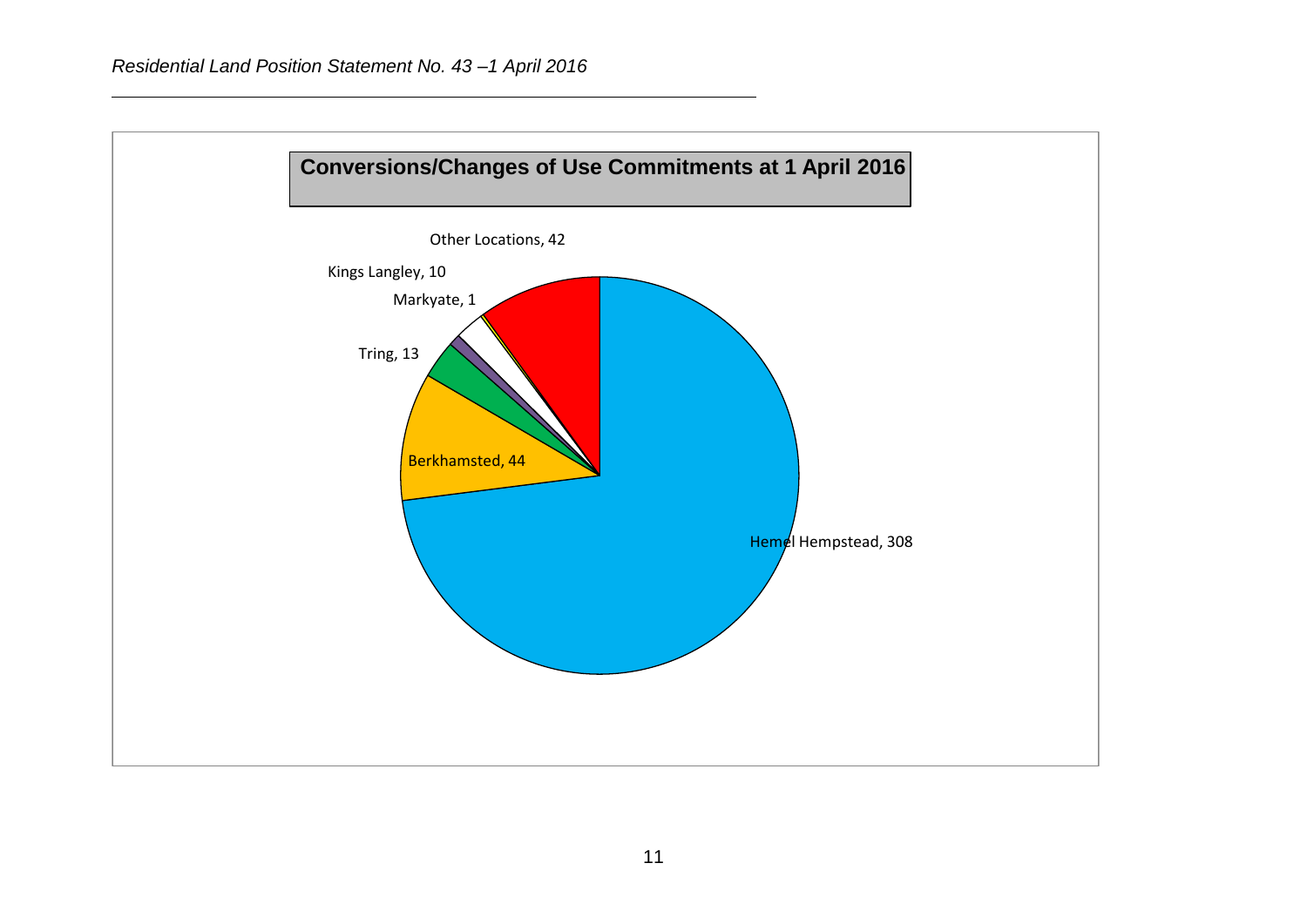| <b>PDL</b><br><b>Planning</b><br><b>Site</b><br>Appl No.<br><b>Address</b><br>Proposed<br><b>Commitments</b><br><b>Completed to</b><br><b>Status</b><br>Date<br>Area<br>N/S<br>U/C<br>Gain Loss<br><b>Net</b><br>Net<br><b>Net</b><br>Gros<br>Gross<br>Gain<br>s |  | Residential Land Position Statement No. 43-1 April 2016 |  |  |  |  |  |  |
|------------------------------------------------------------------------------------------------------------------------------------------------------------------------------------------------------------------------------------------------------------------|--|---------------------------------------------------------|--|--|--|--|--|--|
|                                                                                                                                                                                                                                                                  |  |                                                         |  |  |  |  |  |  |
|                                                                                                                                                                                                                                                                  |  |                                                         |  |  |  |  |  |  |
|                                                                                                                                                                                                                                                                  |  |                                                         |  |  |  |  |  |  |

| Planning<br><b>Status</b>                  | Appl No.       | <b>Address</b>                                                                                        | PDL | <b>Site</b><br>Area |                | Proposed       |                    | <b>Completed to</b><br>Date |                  |                  | <b>Commitments</b> |                  |            |
|--------------------------------------------|----------------|-------------------------------------------------------------------------------------------------------|-----|---------------------|----------------|----------------|--------------------|-----------------------------|------------------|------------------|--------------------|------------------|------------|
|                                            |                |                                                                                                       |     |                     |                | Gain Loss      | <b>Net</b><br>Gain | Gross                       | Net              | Gros<br>s        | U/C                | N/S              | <b>Net</b> |
| <b>Permission</b><br><b>Classification</b> | Large Site     |                                                                                                       |     |                     |                |                |                    |                             |                  |                  |                    |                  |            |
| - Settlement                               | Berkhamsted    |                                                                                                       |     |                     |                |                |                    |                             |                  |                  |                    |                  |            |
| U/C                                        | 4/00224/12/FUL | The Pines, North Road, Berkhamsted, HP4 3DX                                                           | Υ   | 0.400               | 6              |                | 5                  |                             |                  | 5 <sub>5</sub>   | 5 <sub>5</sub>     | $\boldsymbol{0}$ | 4          |
| Outstanding                                | 4/01626/13/MFA | 29 - 33, LOWER KINGS ROAD, BERKHAM STED, HP4 2AB                                                      | Y   | 0.125               | 10             | $\overline{0}$ | 10                 | $\mathbf 0$                 | $\overline{0}$   | 10 <sup>10</sup> | $\overline{0}$     | 10 <sup>10</sup> | 10         |
| Outstanding                                | 4/01317/14/MFA | LIDL - LAND FORMERLY ROY CHAPMAN LTD AND DAVIS AND SAMSON,<br>GOSSOM S END, BERKHAM STED, HP43LP      | Y   | 0.600               | 30             | $\overline{0}$ | 30                 | $\mathbf 0$                 | $\overline{0}$   | 30 <sub>o</sub>  | $\overline{0}$     | 30               | 30         |
| U/C                                        | 4/03241/14/MFA | LAND AT JUNCTION OF, DURRANTS LANE &, SHOOTERSWAY,<br><b>BERKHAMSTED</b>                              | N   | 11.140              | 92             | $\overline{0}$ | 92                 | $\mathbf 0$                 | $\overline{0}$   | 92               | 33                 | 59               | 92         |
| Outstanding                                | 4/01895/15/MFA | LAND AT 9, 11& 13 HIGH STREET AND SWING GATE LANE, BERKHAM STED, Y<br>HP42BX                          |     | 0.101               | 11             | $\overline{0}$ | 11                 | $\mathbf 0$                 | $\boldsymbol{0}$ | 11               | $\overline{0}$     | 11               | 11         |
| Outstanding                                | 4/03286/14/MFA | FORMER BERKHAM STED POLICE STATION AND LIBRARY, CORNER OF<br>HIGH STREET AND KINGS ROAD, BERKHAM STED | Y   | 0.283               | 23             | $\Omega$       | 23                 | $\mathbf 0$                 | $\overline{0}$   | 23               | $\overline{0}$     | 23               | 23         |
| <b>Berkhamsted Totals:</b>                 |                |                                                                                                       |     | 12.649              | 172            |                | 171                |                             |                  | 171              | 38                 | 133              | 170        |
| - Settlement                               | Bovingdon      |                                                                                                       |     |                     |                |                |                    |                             |                  |                  |                    |                  |            |
| Outstanding                                | 4/02077/12/VOT | Bovingdon Service Station, Chesham Road, Bovingdon                                                    | Y   | 0.152               | 8              | $\overline{0}$ | 8                  | $\mathbf 0$                 | $\overline{0}$   | 8 <sub>o</sub>   | $\overline{0}$     | 8                | 8          |
| <b>Bovingdon Totals:</b>                   |                |                                                                                                       |     | 0.152               | 8 <sup>1</sup> | $\overline{0}$ | 8 <sup>1</sup>     | $\mathbf 0$                 | $\overline{0}$   | 8 <sup>1</sup>   | $\overline{0}$     | 8 <sup>1</sup>   | 8          |
|                                            |                |                                                                                                       |     |                     |                |                |                    |                             |                  |                  |                    |                  |            |
|                                            |                |                                                                                                       |     |                     |                |                |                    |                             |                  |                  |                    |                  |            |
|                                            |                |                                                                                                       |     |                     |                |                |                    |                             |                  |                  |                    |                  |            |
|                                            |                | 12                                                                                                    |     |                     |                |                |                    |                             |                  |                  |                    |                  |            |

| <b>Bovingdon Totals:</b> |                  |                                                                   | 0.152 | 8 |  |  |  | 8 |
|--------------------------|------------------|-------------------------------------------------------------------|-------|---|--|--|--|---|
| Outstanding              |                  | 4/02077/12/VOT Bovingdon Service Station, Chesham Road, Bovingdon | 0.152 | 8 |  |  |  | 8 |
| - Settlement             | <b>Bovingdon</b> |                                                                   |       |   |  |  |  |   |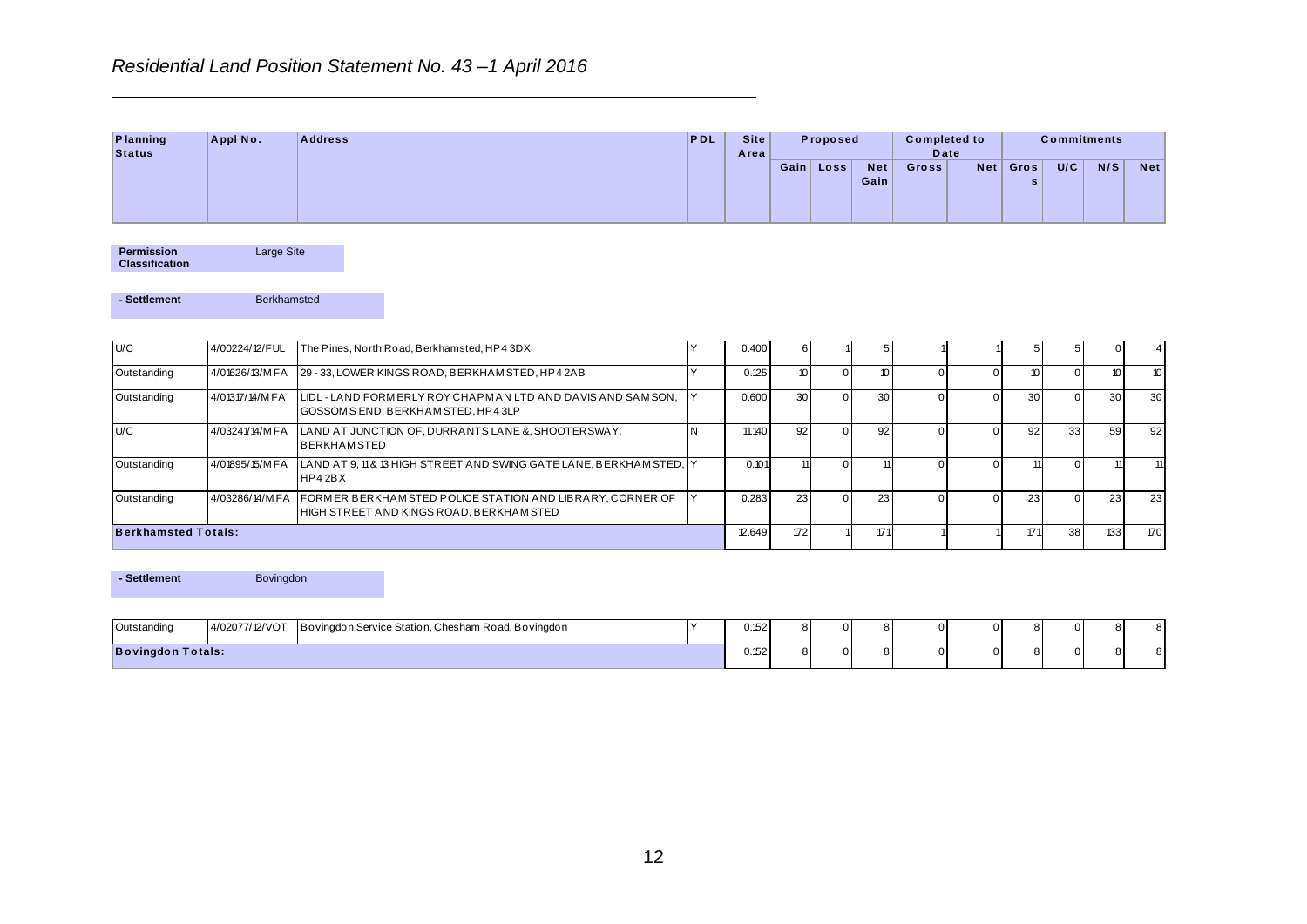**Residential Land Position Statement No. 43 – 1 April 2016**<br> **Planning Appl No.** Address Status PDL Site Area **Gain Completed to**<br>
Date<br>
Gross Net Gros<br>
s **s U/C** N/S Net **C o mpleted to**  plete<br>Date<br><sup>35</sup> **Commitments**<br> **Net Gros** | U/C | N/S | Gain Loss **Status A rea P ro po sed**

| - Settlement | <b>Hemel Hempstead</b> |
|--------------|------------------------|
|--------------|------------------------|

| Planning<br><b>Status</b> | Appl No.       | <b>Address</b>                                                                          | <b>PDL</b>     | <b>Site</b><br>Area |                | Proposed       |                    | <b>Completed to</b><br><b>Date</b> |                  |                 | <b>Commitments</b> |                |                |
|---------------------------|----------------|-----------------------------------------------------------------------------------------|----------------|---------------------|----------------|----------------|--------------------|------------------------------------|------------------|-----------------|--------------------|----------------|----------------|
|                           |                |                                                                                         |                |                     |                | Gain Loss      | <b>Net</b><br>Gain | Gross                              | Net <sub>1</sub> | Gros<br>s       | U/C                | N/S            | <b>Net</b>     |
| - Settlement              |                | <b>Hemel Hempstead</b>                                                                  |                |                     |                |                |                    |                                    |                  |                 |                    |                |                |
| U/C                       | 4/02419/04     | LAND ADJ. THE MANOR ESTATE, APSLEY, HEMEL HEMPSTEAD                                     | N <sub>1</sub> | 19.520              | 325            | $\overline{0}$ | 325                | 101                                | 101              | 187             | 35                 | 152            | 187            |
| U/C                       | 4/01382/09     | FORMER SAPPISITE, LOWER ROAD, NASH MILLS, HEMEL HEMPSTEAD                               | Y              | 5.000               | 450            | $\Omega$       | 450                | 286                                | 286              | 164             | 164                | $\overline{0}$ | 164            |
| Outstanding               | 4/00518/13     | ADEYFIELD FREE CHURCH, LEVERSTOCK GREEN ROAD, HEMEL<br>HEMPSTEAD.HP24HL                 | Y              | 0.340               | 14             | $\overline{0}$ | 14                 | $\mathbf 0$                        | $\pmb{0}$        | 14              | $\overline{0}$     | 14             | 14             |
| Outstanding               | 4/01348/11/MFA | THE LEINSTER, BEECHFIELD ROAD, HEMEL HEMPSTEAD, HP11PP                                  | Υ              | 0.150               | 13             | $\overline{0}$ | 13                 | $\mathbf{0}$                       | $\overline{0}$   | 13              | $\overline{0}$     | 13             | 13             |
| U/C                       | 4/02013/13     | (BLOCK H), LAND AT JUNCTION OF COTTERELLS AND, STATION ROAD,<br>HEMEL HEMPSTEAD, HP11FW | Y              | 0.250               | 9              | $\overline{0}$ | 9                  | $\mathbf 0$                        | $\overline{0}$   | 9               | 9 <sub>l</sub>     | $\overline{0}$ | $\overline{9}$ |
| Outstanding               | 4/00817/11/VOT | 31WOOD LANE END, HEMEL HEM PSTEAD, HP24RA                                               | Y              | 0.060               | 6              |                | 5                  | $\mathbf{0}$                       | $\overline{0}$   | $6 \mid$        | $\overline{0}$     | 6              | 5              |
| U/C                       | 4/01010/13/MFA | 175-189, LONDON ROAD, APSLEY, HEMEL HEMPSTEAD, HP39SQ                                   | ٧              | 0.209               | 36             | 2              | 34                 | $\mathbf 0$                        | $-2$             | 36              | 36                 | $\overline{0}$ | 36             |
| Outstanding               | 4/01077/13/MOA | VIKING HOUSE, SWALLOWDALE LANE, HEM EL HEM PSTEAD, HP27EA                               | Υ              | 0.816               | 64             | $\overline{0}$ | 64                 | $\mathbf 0$                        | $\overline{0}$   | 64              | $\overline{0}$     | 64             | 64             |
| U/C                       | 4/01942/14/RES | 27 BOX LANE, HEM EL HEMPSTEAD, HP3 0DH                                                  | Y              | 0.350               | 11             |                | 10                 | $\mathbf 0$                        | $-1$             | 11              | 11                 | $\overline{0}$ | 11             |
| U/C                       | 4/00676/14/MFA | LAND AT MAYLANDS COURT & WOOD LANE END, MAYLANDS AVENUE,<br>HEMEL HEMPSTEAD, HP22DE     | Υ              | 1.430               | 130            | $\overline{0}$ | 130                | $\mathbf 0$                        | $\overline{0}$   | 130             | 130                | $\overline{0}$ | 130            |
| Outstanding               | 4/02465/14/FUL | 23 KINGSLAND ROAD, HEMEL HEMPSTEAD, HP11QD                                              | Y              | 0.074               | 5              | $\overline{0}$ | 5                  | $\mathbf 0$                        | $\overline{0}$   | 5 <sub>5</sub>  | $\overline{0}$     | 5 <sub>5</sub> | 5              |
| U/C                       | 4/01508/14/FUL | LAND ON THE CORNER OF WHEATFIELD/, FLETCHER WAY, HEMEL<br>HEMPSTEAD, HP25YU             | N              | 0.190               | $\overline{8}$ | $\overline{0}$ | 8                  | $\Omega$                           | $\overline{0}$   | 8 <sup>1</sup>  | $\mathbf{8}$       | $\Omega$       | 8              |
| Outstanding               | 4/01738/13/OUT | GARAGE SITE, TURNERS HILL, HEMEL HEMPSTEAD                                              | Ÿ              | 0.100               | 9              | $\overline{0}$ | 9                  | $\mathbf 0$                        | $\overline{0}$   | 9               | $\Omega$           | $\overline{9}$ | 9              |
| Outstanding               | 4/00925/14/MOA | FORMER MARTINDALE JMISCHOOL, BOXTED ROAD, HEMEL<br>HEMPSTEAD, HP12QS                    | ٧              | 1.430               | 43             | $\overline{0}$ | 43                 | $\mathbf 0$                        | $\overline{0}$   | 43              | $\overline{0}$     | 43             | 43             |
| Outstanding               | 4/01362/15/FUL | 11 GREAT ROAD, HEMEL HEMP STEAD, HP25LB                                                 | Y              | 0.215               | $\overline{7}$ |                | 6                  | $\mathbf 0$                        | $\overline{0}$   | $\overline{7}$  | $\overline{0}$     | $\overline{7}$ | 6              |
| Outstanding               | 4/00347/14/FUL | 35 & 37. ADEYFIELD ROAD. HEMEL HEMPSTEAD                                                | N              | 0.160               | 9              | $\overline{0}$ | 9                  | $\Omega$                           | $\overline{0}$   | 9 <sub>l</sub>  | $\Omega$           | $\overline{9}$ | $\overline{9}$ |
| Outstanding               | 4/01801/15/FUL | MARCHMONT HOUSE, 83-85, MARLOWES, HEMEL HEMPSTEAD, HP11LF                               | Y              | 0.068               | 9              | $\overline{0}$ | $\mathbf{Q}$       | $\Omega$                           | $\overline{0}$   | 9               | $\overline{0}$     | $\overline{9}$ | 9              |
| Outstanding               | 4/00779/15/MFA | ABLE HOUSE, FIGTREE HILL, HEM EL HEMPSTEAD, HP25XL                                      | Υ              | 0.134               | 14             | $\overline{0}$ | 14                 | $\mathbf{0}$                       | $\overline{0}$   | $\vert 4 \vert$ | $\overline{0}$     | 14             | 14             |
| Outstanding               | 4/02320/14/MOA | SYMBIO HOUSE, WHITELEAF ROAD, HEMEL HEMPSTEAD, HP39PH                                   | Υ              | 0.222               | 208            | $\overline{0}$ | 208                | $\mathbf 0$                        | $\overline{0}$   | 208             | $\Omega$           | 208            | 208            |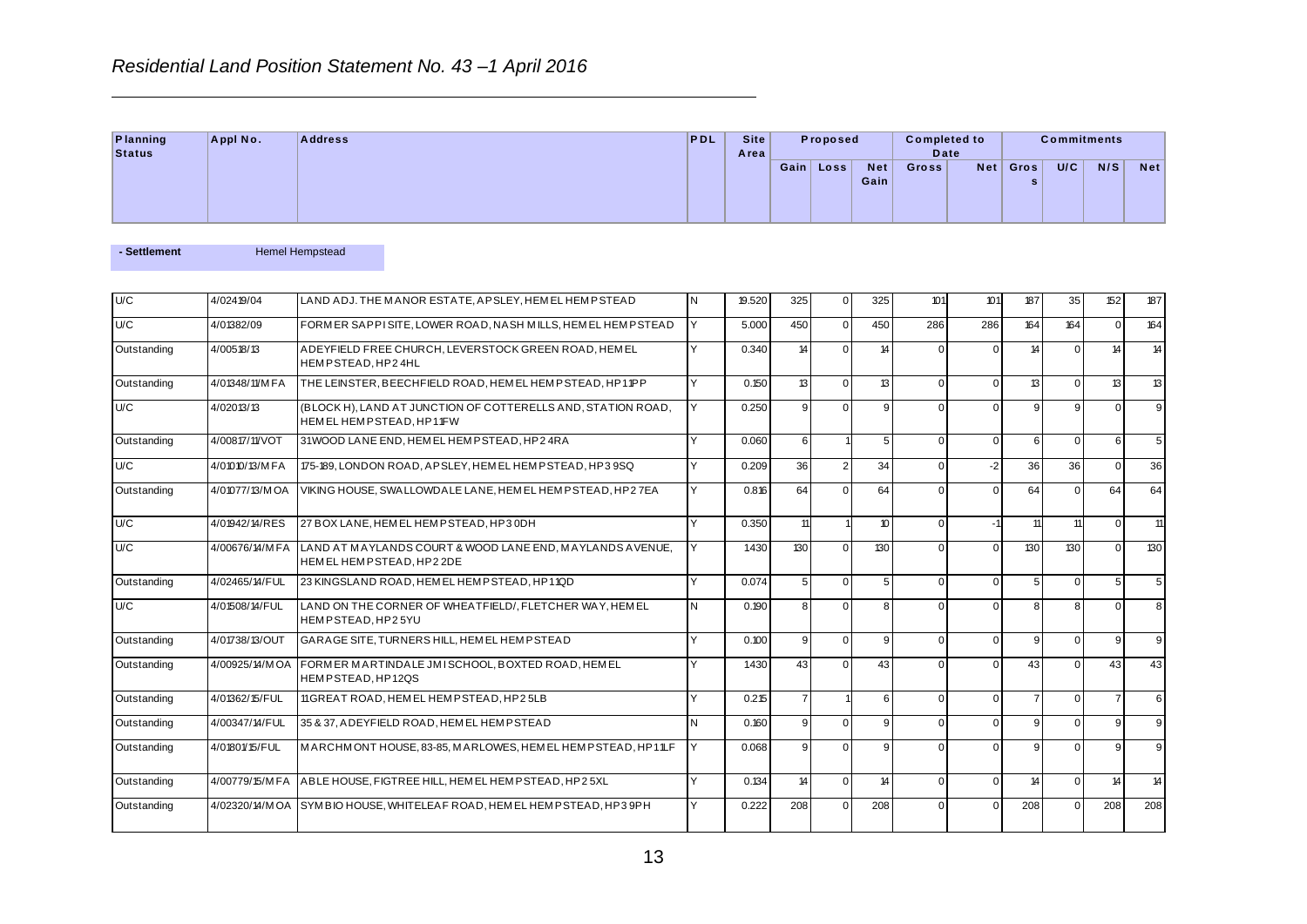|                           |                | Residential Land Position Statement No. 43-1 April 2016                                        |     |                     |      |          |                    |                             |                  |           |                    |     |     |
|---------------------------|----------------|------------------------------------------------------------------------------------------------|-----|---------------------|------|----------|--------------------|-----------------------------|------------------|-----------|--------------------|-----|-----|
| Planning<br><b>Status</b> | Appl No.       | <b>Address</b>                                                                                 | PDL | <b>Site</b><br>Area |      | Proposed |                    | <b>Completed to</b><br>Date |                  |           | <b>Commitments</b> |     |     |
|                           |                |                                                                                                |     |                     | Gain | Loss     | <b>Net</b><br>Gain | Gross                       | Net <sub>l</sub> | Gros<br>s | U/C                | N/S | Net |
| U/C                       | 4/02351/13/RES | LAND AT NE HEM EL HEMPSTEAD, (ADJ. NICKEY LINE), THREE CHERRY<br>TREES LANE, HEM EL HEMP STEAD | ΙN  | 12.400              | 357  | 01       | 357                |                             |                  | 354       | 82                 | 272 | 354 |

| Planning<br><b>Status</b>      | Appl No.       | <b>Address</b>                                                                                                                                  | PDL | <b>Site</b><br>Area |                | Proposed       |                    | <b>Completed to</b><br><b>Date</b> |             |                      | <b>Commitments</b> |                 |                         |
|--------------------------------|----------------|-------------------------------------------------------------------------------------------------------------------------------------------------|-----|---------------------|----------------|----------------|--------------------|------------------------------------|-------------|----------------------|--------------------|-----------------|-------------------------|
|                                |                |                                                                                                                                                 |     |                     |                | Gain Loss      | <b>Net</b><br>Gain | Gross                              | Net         | Gros<br>$\mathbf{s}$ | U/C                | N/S             | <b>Net</b>              |
| U/C                            | 4/02351/13/RES | LAND AT NE HEM EL HEMPSTEAD, (ADJ. NICKEY LINE), THREE CHERRY                                                                                   | IN. | 12.400              | 357            | $\overline{0}$ | 357                | 3                                  | 3           | 354                  | 82                 | 272             | 354                     |
| Outstanding                    |                | TREES LANE, HEM EL HEMPSTEAD<br>4/03624/14/MOA LAND OFF DACORUM WAY BETWEEN MARLOWES, COMBE STREET AND Y<br>RIVER GADE, HEMEL HEMPSTEAD, HP11HL |     | 1.155               | 207            | $\overline{0}$ | 207                | $\mathbf 0$                        | $\mathbf 0$ | 207                  | $\overline{0}$     | 207             | 207                     |
| U/C                            | 4/00931/13/MFA | DREW HOUSE AND THE FACTORY, EBBERNS ROAD, HEMEL<br>HEMPSTEAD, HP39QS                                                                            | Y   | 0.433               | 29             | $\overline{0}$ | 29                 | $\mathbf 0$                        | $\mathbf 0$ | 29                   | $\overline{0}$     | 29              | 29                      |
| Outstanding                    | 4/02665/15/FUL | 17 ALEXANDRA ROAD, HEM EL HEM PSTEAD, HP2 5BS                                                                                                   | Y   | 0.036               | 5 <sup>1</sup> | $\overline{0}$ | 5 <sup>1</sup>     | $\mathbf 0$                        | $\mathbf 0$ | $5\overline{)}$      | $\overline{0}$     | $5\overline{)}$ | $\overline{5}$          |
| U/C                            | 4/02801/15/RES | LAND AT WESTWICK FARM, WESTWICK ROW, HEMEL HEMPSTEAD, HP2<br>4UD                                                                                | IN. | 1.100               | 26             | $\overline{0}$ | 26                 | $\mathbf 0$                        | $\pmb{0}$   | 26                   | 10 <sup>10</sup>   | 16              | 26                      |
| Outstanding                    | 4/03042/15/MOA | LAND AT APSLEY MILLS ADJ. THE COTTAGE, LONDON ROAD, APSLEY,<br><b>HEMELHEMPSTEAD</b>                                                            | İΥ  | 0.298               | 50             | $\overline{0}$ | 50                 | $\mathbf 0$                        | $\mathbf 0$ | 50                   | $\overline{0}$     | 50              | 50                      |
| Outstanding                    | 4/03660/15/FUL | 137 ADEYFIELD ROAD, HEMEL HEMPSTEAD, HP2 5JZ                                                                                                    | Y   | 0.158               | 5 <sup>1</sup> |                | $\vert$ 4          | $\Omega$                           | $\mathbf 0$ | 5 <sup>1</sup>       | $\overline{0}$     | 5 <sup>5</sup>  | $\overline{\mathbf{4}}$ |
| Outstanding                    | 4/03763/14/MFA | IMAGE DEVELOPMENT, LEIGHTON BUZZARD ROAD, HEMEL<br><b>HEMPSTEAD</b>                                                                             | Y   | 0.158               | 15             | $\overline{0}$ | 15                 | $\mathbf 0$                        | $\mathbf 0$ | 15                   | $\overline{0}$     | 15              | 15                      |
| Outstanding                    |                | 4/00689/14/M OA LAND AT 66 & 72 WOOD LANE END, MAYLANDS AVENUE, HEMEL<br>HEMPSTEAD, HP24RF                                                      | Y   | 1.888               | 82             | $\overline{0}$ | 82                 | $\mathbf 0$                        | $\mathbf 0$ | 82                   | $\overline{0}$     | 82              | 82                      |
| <b>Hemel Hempstead Totals:</b> |                |                                                                                                                                                 |     | 48.344              | 2146           | $6 \mid$       | 2140               | 390                                | 387         | 1719                 | 485                | 1234            | 1716                    |
| - Settlement                   | Markyate       |                                                                                                                                                 |     |                     |                |                |                    |                                    |             |                      |                    |                 |                         |
| U/C                            | 4/01173/11     | LAND AT HICKS ROAD, MARKYATE, AL3 8LH                                                                                                           | l Y | 1.900               | 75             | $\overline{0}$ | 75                 | 73                                 | 73          | $2 \vert$            | $\overline{0}$     | $\overline{c}$  | $\overline{2}$          |
| <b>Markyate Totals:</b>        |                |                                                                                                                                                 |     | 1.900               | 75             | $\overline{0}$ | 75                 | 73                                 | 73          | 2 <sup>1</sup>       | $\circ$            | $\overline{2}$  | $\mathbf 2$             |
|                                |                |                                                                                                                                                 |     |                     |                |                |                    |                                    |             |                      |                    |                 |                         |
|                                |                |                                                                                                                                                 |     |                     |                |                |                    |                                    |             |                      |                    |                 |                         |
|                                |                |                                                                                                                                                 |     |                     |                |                |                    |                                    |             |                      |                    |                 |                         |
|                                |                |                                                                                                                                                 |     |                     |                |                |                    |                                    |             |                      |                    |                 |                         |
|                                |                |                                                                                                                                                 |     |                     |                |                |                    |                                    |             |                      |                    |                 |                         |

| - Settlement            | Markyate   |                                       |       |      |          |    |  |     |      |  |
|-------------------------|------------|---------------------------------------|-------|------|----------|----|--|-----|------|--|
| U/C                     | 4/01173/11 | LAND AT HICKS ROAD, MARKYATE, AL3 8LH | 1.900 | 75 I | $\Omega$ | 75 |  | 731 | 73)  |  |
| <b>Markyate Totals:</b> |            |                                       | 1.900 | 751  | ΩI       | 75 |  | 731 | 73 I |  |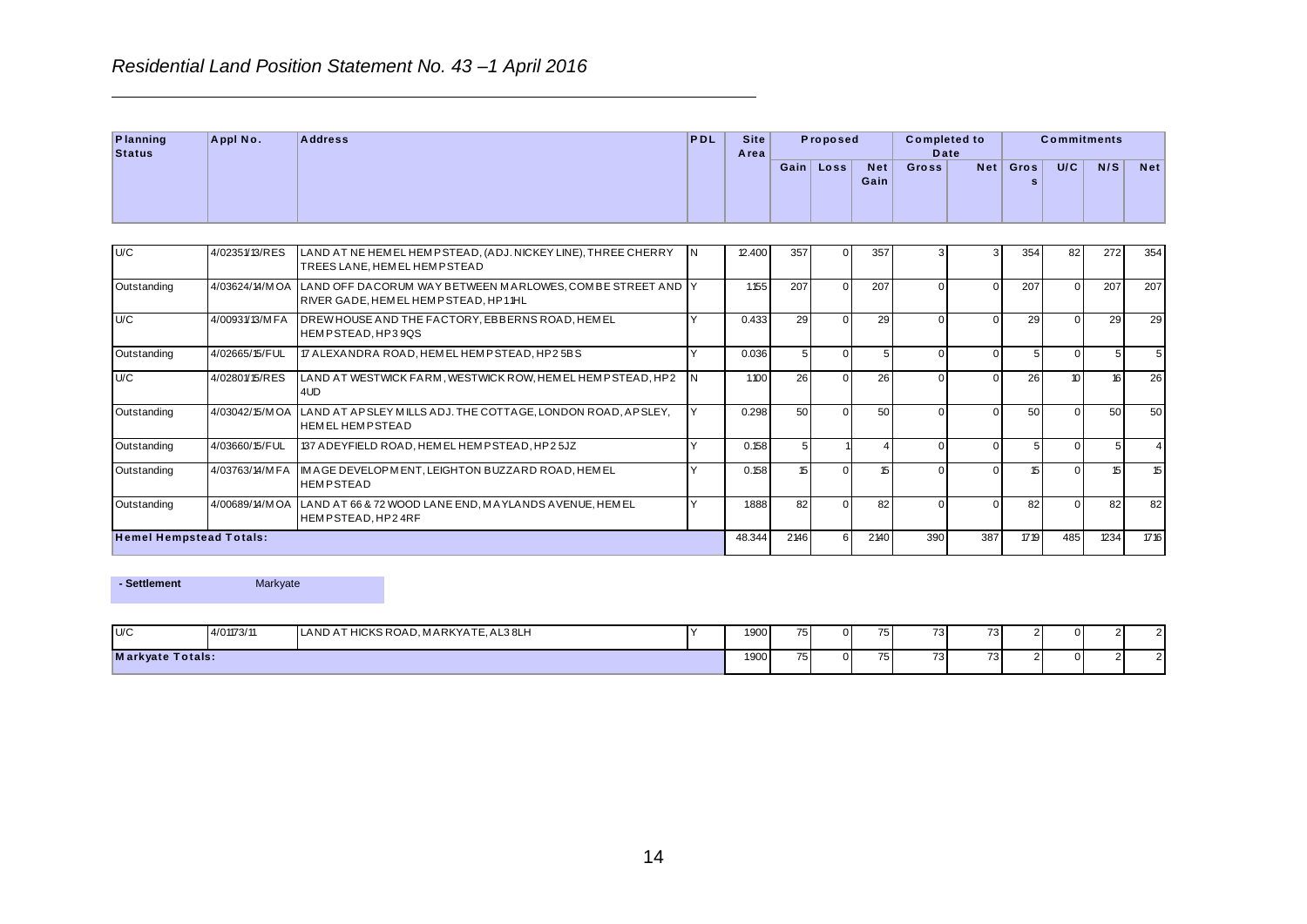|                    |          | Residential Land Position Statement No. 43-1 April 2016 |     |                     |           |                    |                     |      |           |     |                    |            |
|--------------------|----------|---------------------------------------------------------|-----|---------------------|-----------|--------------------|---------------------|------|-----------|-----|--------------------|------------|
| Planning<br>Status | Appl No. | <b>Address</b>                                          | PDL | <b>Site</b><br>Area | Proposed  |                    | <b>Completed to</b> | Date |           |     | <b>Commitments</b> |            |
|                    |          |                                                         |     |                     | Gain Loss | <b>Net</b><br>Gain | <b>Gross</b>        | Net  | Gros<br>s | U/C | N/S                | <b>Net</b> |

| Planning<br><b>Status</b>      | Appl No.                     | <b>Address</b>                                                                | PDL | <b>Site</b><br>Area |                | Proposed       |                    | <b>Completed to</b><br>Date |                |                  | <b>Commitments</b> |                |                |
|--------------------------------|------------------------------|-------------------------------------------------------------------------------|-----|---------------------|----------------|----------------|--------------------|-----------------------------|----------------|------------------|--------------------|----------------|----------------|
|                                |                              |                                                                               |     |                     |                | Gain Loss      | <b>Net</b><br>Gain | Gross                       | Net            | Gros<br>s        | U/C                | N/S            | <b>Net</b>     |
| - Settlement                   |                              | Rest of Dacorum                                                               |     |                     |                |                |                    |                             |                |                  |                    |                |                |
| Outstanding                    | 4/00604/15/FUL               | CHISWELL POOLS LTD, 126 HEM PSTEAD ROAD, KINGS LANGLEY, WD4 8AL   Y           |     | 0.200               | 9 <sub>o</sub> | $\overline{0}$ | 9                  | $\Omega$                    | $\overline{0}$ | $\overline{9}$   | $\mathbf 0$        | 9              | $9\,$          |
|                                |                              |                                                                               |     |                     |                |                |                    |                             |                |                  |                    |                |                |
| Outstanding                    | 4/00310/15/OUT               | ASHLYNS FARM, CHESHAM ROAD, BERKHAM STED, HP42ST                              | N   | 0.820               | 5 <sup>1</sup> | $\overline{0}$ | 5                  | $\mathbf 0$                 | $\overline{0}$ | 5 <sup>1</sup>   | $\mathbf 0$        | $\,$ 5 $\,$    | $\sqrt{5}$     |
| Outstanding                    | 4/03072/15/MFA               | BOURNE END MILLS, UPPER BOURNE END LANE, HEMEL HEMPSTEAD,<br><b>HP12UJ</b>    | Y   | 4.100               | 45             | $\overline{0}$ | 45                 | $\pmb{0}$                   | $\overline{0}$ | 45               | $\overline{0}$     | 45             | 45             |
| <b>Rest of Dacorum Totals:</b> |                              |                                                                               |     | 5.120               | 59             | $\overline{0}$ | 59                 | $\mathbf 0$                 | $\overline{0}$ | 59               | $\overline{0}$     | 59             | 59             |
| - Settlement<br>U/C            | Rural area<br>4/00434/14/MFA |                                                                               | Y   |                     |                |                |                    |                             |                |                  |                    |                |                |
|                                |                              | FORMER EGG PACKING FACILITY, LUKES LANE, GUBBLECOTE, TRING,<br><b>HP234QH</b> |     | 1.540               | 21             | $\overline{0}$ | 21                 | 0                           | $\overline{0}$ | 21               | 16                 | $\sqrt{5}$     | 21             |
| Outstanding                    | 4/01870/15/MFA               | STAGS END EQUESTRIAN CENTRE, GADDESDEN ROW, HEMEL<br>HEMPSTEAD, HP26HN        | Y   | 1.460               | $6 \mid$       | $\overline{0}$ | 6                  | $\mathbf 0$                 | $\overline{0}$ | $6 \overline{6}$ | $\overline{0}$     | $\sqrt{6}$     | $\,$ 6 $\,$    |
| <b>Rural area Totals:</b>      |                              |                                                                               |     | 3.000               | 27             | $\overline{0}$ | $\overline{27}$    | $\mathbf 0$                 | $\overline{0}$ | $\overline{27}$  | 16                 | 11             | 27             |
| - Settlement                   | Tring                        |                                                                               |     |                     |                |                |                    |                             |                |                  |                    |                |                |
| U/C                            | 4/02168/06/FUL               | Maund & Irvine, Brook Street, Tring                                           | Υ   | 0.155               | 34             | $\overline{0}$ | 34                 | $\mathbf 0$                 | $\overline{0}$ | 34               | 34                 | $\bf 0$        | 34             |
| U/C                            | 4/01875/14/FUL               | 43 - 45, MORTIMER HILL, TRING, HP23 5JA                                       | Y   | 0.240               | $\bf{8}$       | 2 <sup>1</sup> | 6                  | $\mathbf 0$                 | $-2$           | 8 <sup>1</sup>   | 8 <sup>1</sup>     | $\overline{0}$ | $\bf 8$        |
| U/C                            | 4/01155/14/FUL               | COUNCIL DEPOT, QUEEN STREET, TRING, HP23 6BQ                                  | Υ   | 0.067               | 5 <sup>1</sup> | $\circ$        | 5 <sub>5</sub>     | $\pmb{0}$                   | $\overline{0}$ | 5 <sup>1</sup>   | 5 <sup>5</sup>     | $\overline{0}$ | 5 <sup>1</sup> |
| <b>Tring Totals:</b>           |                              |                                                                               |     | 0.462               | 47             | 2 <sub>1</sub> | 45                 | $\mathbf 0$                 | $-2$           | 47               | 47                 | $\overline{0}$ | 47             |
|                                | <b>Large Site Totals:</b>    |                                                                               |     | 71.627              | 2534           | 9 <sub>l</sub> | 2525               | 464                         | 459            | 2033             | 586                | 1447           | 2029           |

| - Settlement              | Rural area                                                                 |                                                   |
|---------------------------|----------------------------------------------------------------------------|---------------------------------------------------|
|                           |                                                                            |                                                   |
| U/C                       | 4/00434/14/MFA FORMER EGG PACKING FACILITY, LUKES LANE, GUBBLECOTE, TRING, |                                                   |
|                           |                                                                            | HP234QH                                           |
| Outstanding               | 4/01870/15/MFA                                                             | STAGS END EQUESTRIAN CENTRE, GADDESDEN ROW, HEMEL |
|                           |                                                                            | HEMPSTEAD, HP2 6HN                                |
| <b>Rural area Totals:</b> |                                                                            |                                                   |

| - Settlement         | <b>Tring</b>   |                                     |                                              |       |                |     |  |    |    |  |
|----------------------|----------------|-------------------------------------|----------------------------------------------|-------|----------------|-----|--|----|----|--|
|                      |                |                                     |                                              |       |                |     |  |    |    |  |
|                      |                |                                     |                                              |       |                |     |  |    |    |  |
| U/C                  | 4/02168/06/FUL | Maund & Irvine, Brook Street, Tring |                                              | 0.155 | 34             | -34 |  | 34 | 34 |  |
| U/C                  | 4/01875/14/FUL |                                     | 43 - 45, MORTIMER HILL, TRING, HP23 5JA      | 0.240 | 81             | 6 I |  |    |    |  |
| U/C                  | 4/01155/14/FUL |                                     | COUNCIL DEPOT, QUEEN STREET, TRING, HP23 6BQ | 0.067 | 5 <sup>1</sup> |     |  |    |    |  |
| <b>Tring Totals:</b> |                |                                     |                                              | 0.462 | 47             | 45  |  | 47 | 47 |  |
|                      |                |                                     |                                              |       |                |     |  |    |    |  |

| Large Site Totals: | 71627 | 2534 | ດເ | 2525 | 464 | 459 | 2033 | 586 | 1447 | 2029 |
|--------------------|-------|------|----|------|-----|-----|------|-----|------|------|
|--------------------|-------|------|----|------|-----|-----|------|-----|------|------|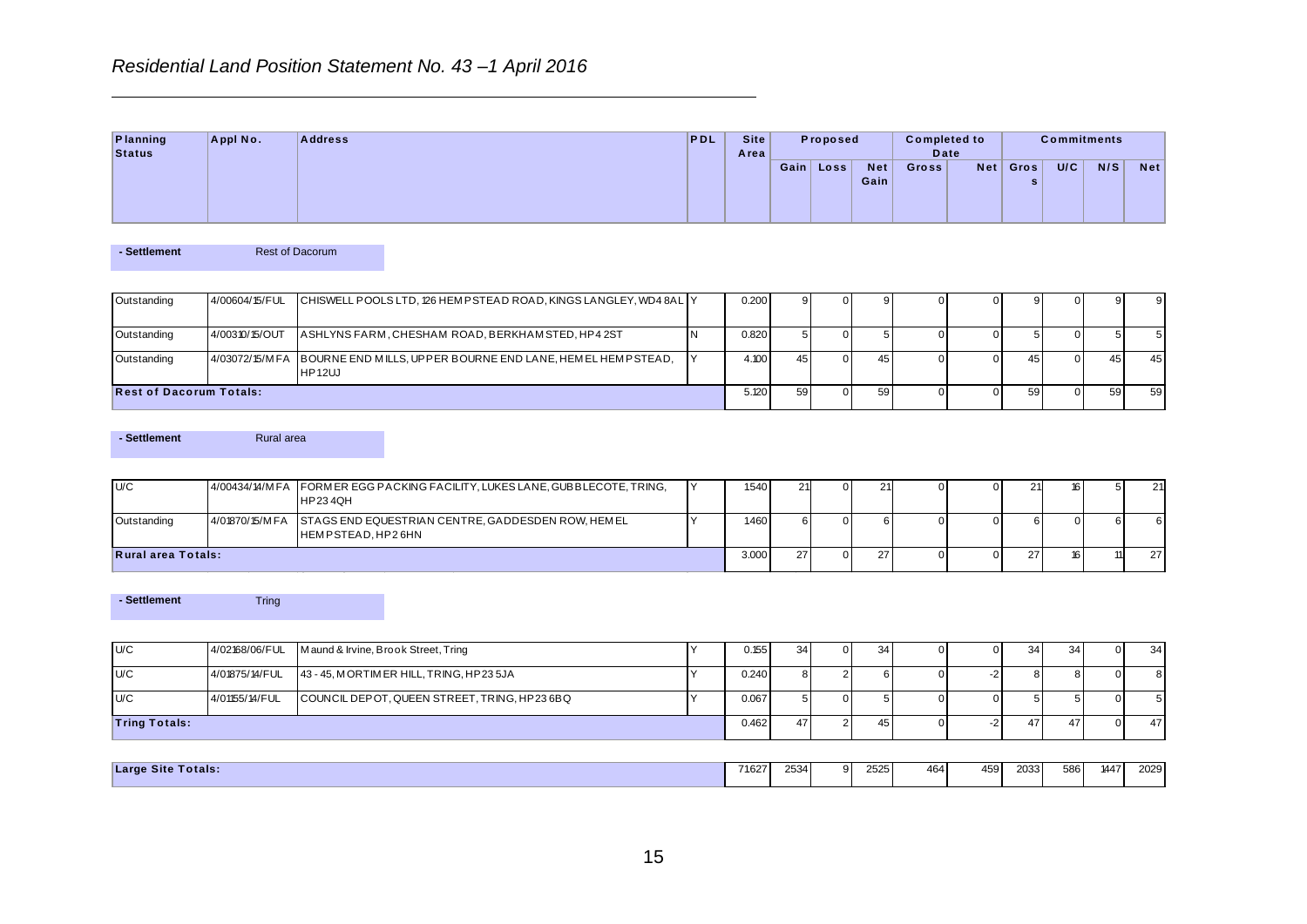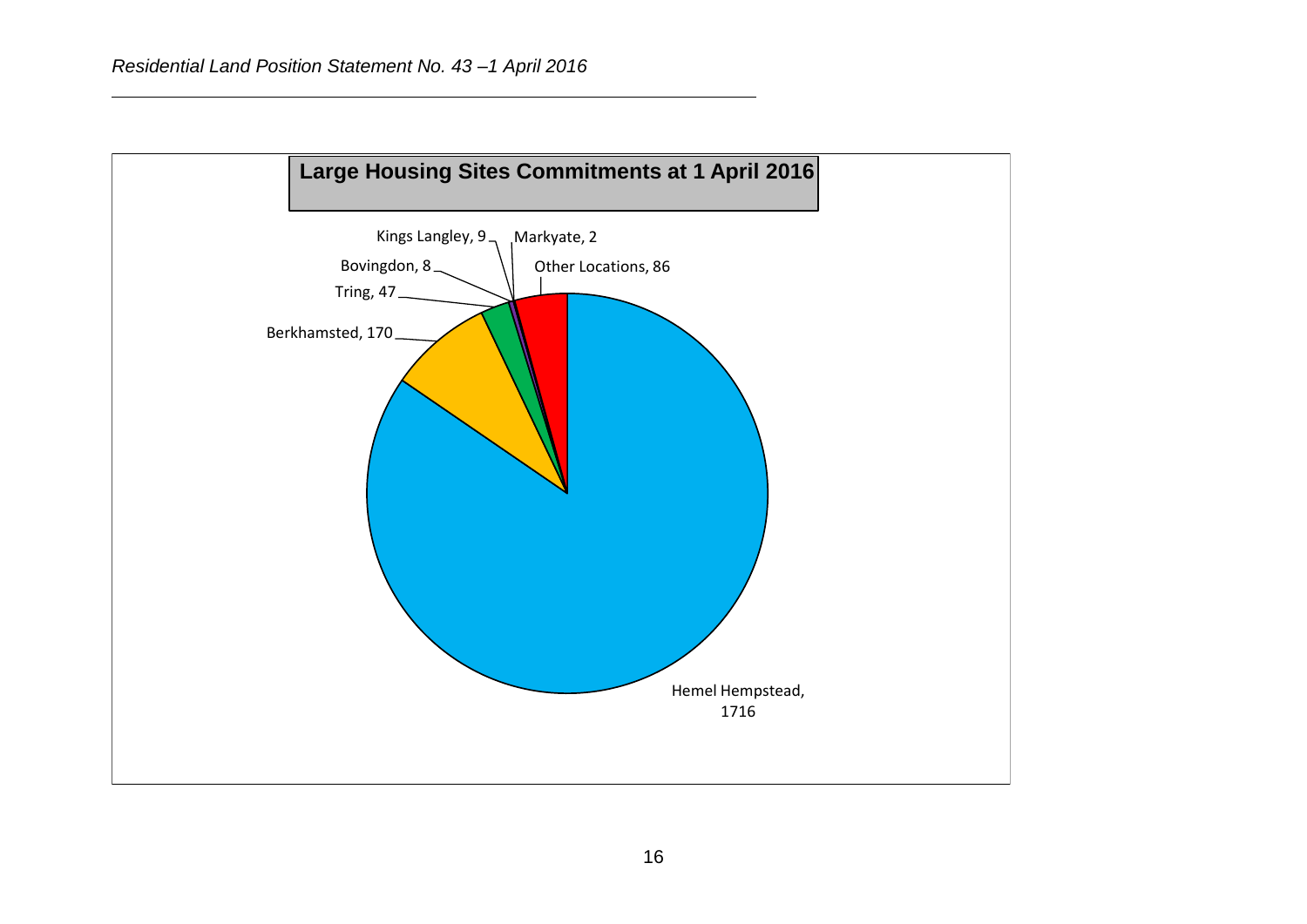|                                            |                   |                | Residential Land Position Statement No. 43-1 April 2016 |            |                     |             |          |                    |                             |     |           |                    |     |     |
|--------------------------------------------|-------------------|----------------|---------------------------------------------------------|------------|---------------------|-------------|----------|--------------------|-----------------------------|-----|-----------|--------------------|-----|-----|
|                                            |                   |                |                                                         |            |                     |             |          |                    |                             |     |           |                    |     |     |
| <b>Planning</b><br><b>Status</b>           | Appl No.          | <b>Address</b> |                                                         | <b>PDL</b> | <b>Site</b><br>Area |             | Proposed |                    | <b>Completed to</b><br>Date |     |           | <b>Commitments</b> |     |     |
|                                            |                   |                |                                                         |            |                     | $Gain \mid$ | Loss     | <b>Net</b><br>Gain | Gross                       | Net | Gros<br>s | U/C                | N/S | Net |
|                                            |                   |                |                                                         |            |                     |             |          |                    |                             |     |           |                    |     |     |
| <b>Permission</b><br><b>Classification</b> | <b>Small Site</b> |                |                                                         |            |                     |             |          |                    |                             |     |           |                    |     |     |
| - Settlement                               | Aldbury           |                |                                                         |            |                     |             |          |                    |                             |     |           |                    |     |     |
| Outstanding                                | 4/00016/14/FUL    |                | 3 MALTING LANE, ALDBURY, TRING, HP23 5RH                | N          | 0.069               |             |          |                    |                             |     |           |                    |     |     |
|                                            |                   |                |                                                         |            |                     |             |          |                    |                             |     |           |                    |     |     |
| <b>Aldbury Totals:</b>                     |                   |                |                                                         |            | 0.069               |             |          |                    | $\Omega$                    | 0   |           | $\overline{0}$     |     |     |

| Outstanding            | 14/00016/14/FU. | 13 MALTING LANE, ALDBURY, TRING, HP23 5RH | 0.069 | , |  |  |  |  |
|------------------------|-----------------|-------------------------------------------|-------|---|--|--|--|--|
| <b>Aldbury Totals:</b> |                 |                                           | 0.069 |   |  |  |  |  |

| Planning<br><b>Status</b>                  | Appl No.          | <b>Address</b>                                                           | PDL            | <b>Site</b><br>Area |            | Proposed       |                    | <b>Completed to</b><br>Date |                |                         | <b>Commitments</b> |                |                |
|--------------------------------------------|-------------------|--------------------------------------------------------------------------|----------------|---------------------|------------|----------------|--------------------|-----------------------------|----------------|-------------------------|--------------------|----------------|----------------|
|                                            |                   |                                                                          |                |                     |            | Gain Loss      | <b>Net</b><br>Gain | Gross                       | Net            | Gros<br>$\mathbf{s}$    | U/C                | N/S            | <b>Net</b>     |
| <b>Permission</b><br><b>Classification</b> | <b>Small Site</b> |                                                                          |                |                     |            |                |                    |                             |                |                         |                    |                |                |
| - Settlement                               | Aldbury           |                                                                          |                |                     |            |                |                    |                             |                |                         |                    |                |                |
| Outstanding                                | 4/00016/14/FUL    | 3 MALTING LANE, ALDBURY, TRING, HP23 5RH                                 | IN.            | 0.069               |            | $\overline{0}$ |                    | $\Omega$                    | $\pmb{0}$      |                         | $\overline{0}$     |                |                |
| <b>Aldbury Totals:</b>                     |                   |                                                                          |                | 0.069               |            | $\overline{0}$ |                    | $\Omega$                    | $\overline{0}$ |                         | $\overline{0}$     |                |                |
| - Settlement                               | Berkhamsted       |                                                                          |                |                     |            |                |                    |                             |                |                         |                    |                |                |
| U/C                                        | 4/02221/12        | 20 MEADWAY, BERKHAM STED, HP4 2PN                                        | lY.            | 0.170               |            |                | $\overline{0}$     | $\Omega$                    | $-1$           |                         | $\mathbf{1}$       | $\overline{0}$ |                |
| Outstanding                                | 4/00615/13/VOT    | 21HALL PARK, BERKHAM STED, HP42NU                                        | IN.            | 0.077               |            | $\overline{0}$ |                    | $\mathbf 0$                 | $\overline{0}$ |                         | $\overline{0}$     |                |                |
| U/C                                        | 4/01884/13        | TOWER HOUSE, (R/0 222), HIGH STREET, BERKHAM STED, HP4 2AB               | Y              | 0.035               | $\sqrt{2}$ | 0              | 2 <sup>1</sup>     | $\Omega$                    | $\mathbf 0$    | $\overline{\mathbf{c}}$ | 2 <sub>1</sub>     | $\overline{0}$ | 2 <sub>1</sub> |
| Outstanding                                | 4/00985/14/FUL    | BROWNLOW HOUSE, RAVENS LANE, BERKHAM STED, HP4 2DX                       | Y              | 0.047               |            | $\overline{0}$ |                    | $\Omega$                    | $\mathbf 0$    |                         | $\overline{0}$     |                |                |
| Outstanding                                | 4/02777/14/FUL    | 378 HIGH STREET, BERKHAM STED, HP4 1HU                                   | Y              | 0.008               |            | $\overline{0}$ |                    | $\Omega$                    | $\mathbf 0$    |                         | $\overline{0}$     |                |                |
| U/C                                        | 4/03051/14/FUL    | EDEN HOUSE, SHOOTERSWAY LANE, BERKHAM STED, HP4 3NP                      | IN.            | 0.078               |            | $\overline{0}$ |                    | $\Omega$                    | $\mathbf 0$    |                         |                    | $\overline{0}$ |                |
| Outstanding                                | 4/01369/14/OUT    | LAND TO REAR 18 & 20 MILLFIELD, BERKHAM STED, HP4 2PB                    | l N            | 0.160               |            | $\overline{0}$ |                    | $\Omega$                    | $\mathbf 0$    |                         | $\overline{0}$     |                |                |
| U/C                                        | 4/03375/14/FUL    | 6, LAND ADJ. HOLLY HOUSE, DOCTORS COMMONS ROAD,<br>BERKHAM STED, HP4 3DR | Y              | 0.046               |            | 0              |                    | $\Omega$                    | $\mathbf 0$    |                         |                    | $\Omega$       |                |
| U/C                                        | 4/02162/14/FUL    | LAND R/O 70 GEORGE STREET, BERKHAM STED, HP4 2EQ                         | $\overline{Y}$ | 0.053               |            | $\overline{0}$ |                    | $\Omega$                    | $\mathbf 0$    |                         |                    | $\overline{0}$ |                |
| U/C                                        | 4/00014/15/FUL    | 21GILBERT WAY, BERKHAM STED, HP43JF                                      | Y              | 0.133               |            |                | $\overline{0}$     | $\Omega$                    | $-1$           |                         |                    | $\overline{0}$ |                |
| Outstanding                                | 4/00394/15/FUL    | LAND AT 11 AND R/O 13 - 15, MEADWAY, BERKHAM STED, HP4 2PL               | IN.            | 0.385               | $\sqrt{2}$ | $\overline{0}$ | 2 <sub>1</sub>     | $\Omega$                    | $\overline{0}$ | $\overline{2}$          | $\overline{0}$     | 2 <sup>1</sup> | $\overline{2}$ |
|                                            |                   | 17                                                                       |                |                     |            |                |                    |                             |                |                         |                    |                |                |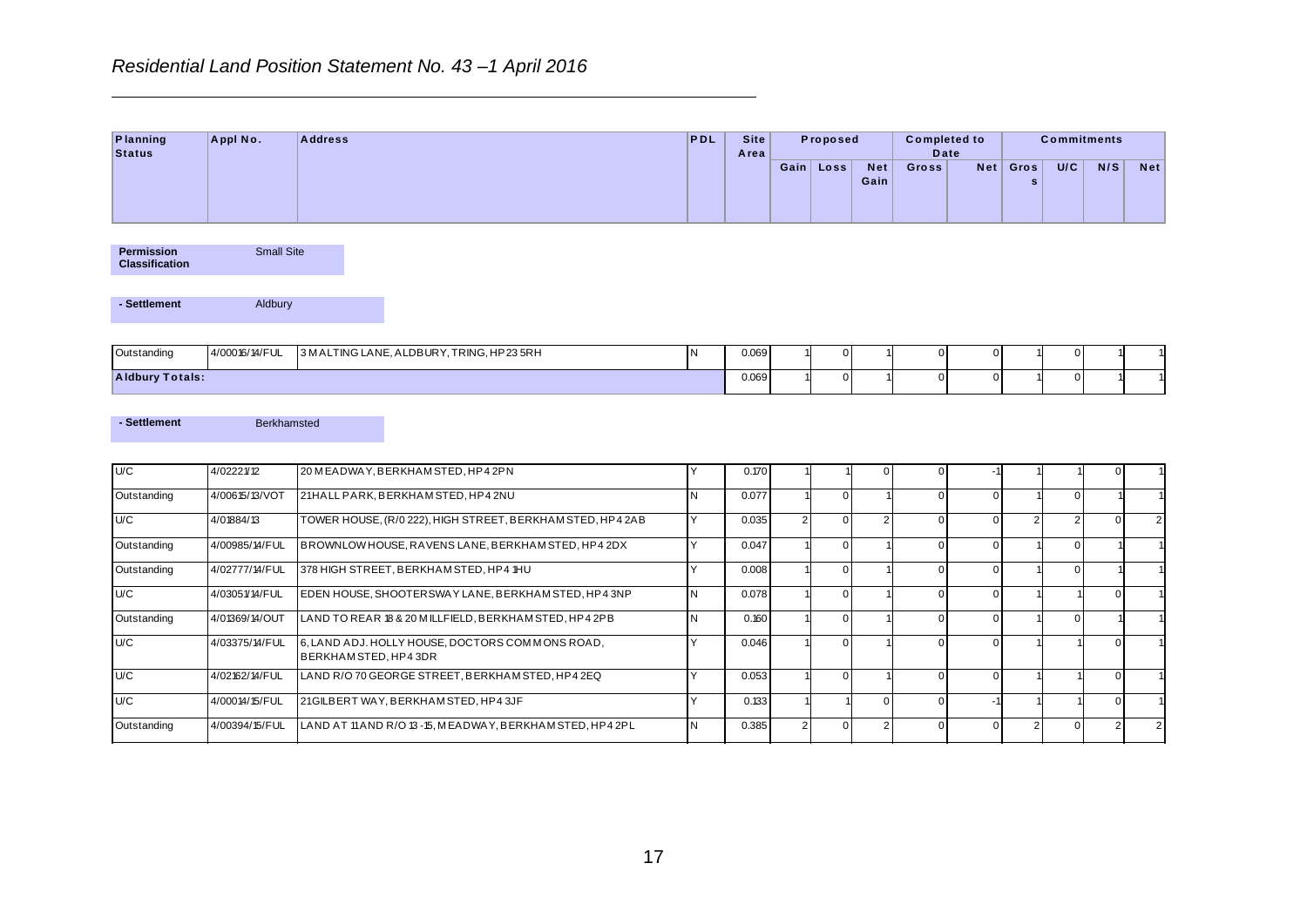|                           |                 | Residential Land Position Statement No. 43-1 April 2016 |              |                     |        |          |               |                     |                  |           |                    |     |            |
|---------------------------|-----------------|---------------------------------------------------------|--------------|---------------------|--------|----------|---------------|---------------------|------------------|-----------|--------------------|-----|------------|
| Planning<br><b>Status</b> | Appl No.        | <b>Address</b>                                          | PDL          | <b>Site</b><br>Area |        | Proposed |               | <b>Completed to</b> | Date             |           | <b>Commitments</b> |     |            |
|                           |                 |                                                         |              |                     | Gain   | Loss     | Net  <br>Gain | <b>Gross</b>        | Net <sub>1</sub> | Gros<br>s | U/C                | N/S | <b>Net</b> |
| Outstanding               | 4/00116/14      | Land adj, 41TRESCO ROAD, BERKHAM STED, HP4 3LA          |              | 0.040               |        |          |               |                     |                  |           |                    |     |            |
| $\overline{\phantom{a}}$  | 110010011117711 |                                                         | . . <i>.</i> | 0.010               | $\sim$ |          |               |                     |                  | $\sim$ 1  |                    |     |            |

| Planning<br><b>Status</b>  | Appl No.       | <b>Address</b>                                                               | PDL            | <b>Site</b><br>Area |                | Proposed       |                    | <b>Completed to</b><br><b>Date</b> |                |                      | <b>Commitments</b> |                |                |
|----------------------------|----------------|------------------------------------------------------------------------------|----------------|---------------------|----------------|----------------|--------------------|------------------------------------|----------------|----------------------|--------------------|----------------|----------------|
|                            |                |                                                                              |                |                     |                | Gain Loss      | <b>Net</b><br>Gain | Gross                              | <b>Net</b>     | Gros<br>$\mathbf{s}$ | U/C                | N/S            | <b>Net</b>     |
|                            |                |                                                                              |                |                     |                |                |                    |                                    |                |                      |                    |                |                |
| Outstanding                | 4/00116/14     | Land adj, 41TRESCO ROAD, BERKHAM STED, HP4 3LA                               | N              | 0.040               |                | $\mathbf 0$    |                    | $\Omega$                           | $\mathbf 0$    |                      | $\overline{0}$     |                |                |
| U/C                        | 4/02108/14/FUL | 37 A SHLYNS ROAD, BERKHAM STED, HP43BL                                       | Y              | 0.210               | $\overline{3}$ |                | 2 <sup>1</sup>     | $\Omega$                           | ÷,             | 3                    | $\overline{3}$     | $\Omega$       | $\mathbf{3}$   |
| U/C                        | 4/00041/15/FUL | CLEY HILL, CHESHAM ROAD, BERKHAM STED, HP43AE                                | Υ              | 0.190               | $\sqrt{2}$     |                |                    | $\Omega$                           | $-1$           | $\overline{2}$       | 2 <sup>1</sup>     | $\Omega$       | $\overline{2}$ |
| Outstanding                | 4/01489/15/FUL | LAND ADJ STRONGS PRINTING SERVICES, BANK MILL LANE,<br>BERKHAM STED, HP4 2NT | N              | 0.010               |                | $\overline{0}$ |                    | $\mathbf 0$                        | $\overline{0}$ |                      | $\overline{0}$     |                |                |
| Outstanding                | 4/00871/15/FUL | LAND ADJ. TO, 43 LOXLEY ROAD, BERKHAM STED, HP4 3PS                          | N              | 0.014               |                | $\overline{0}$ |                    | $\mathbf 0$                        | $\overline{0}$ |                      | $\overline{0}$     |                |                |
| Outstanding                | 4/01643/15/FUL | adj. 14 PRIORY GARDENS, BERKHAM STED, HP4 2DR                                | N              | 0.017               |                | $\overline{0}$ |                    | $\mathbf 0$                        | $\mathbf 0$    |                      | $\overline{0}$     |                |                |
| Outstanding                | 4/00578/15/FUL | 328 HIGH STREET, BERKHAM STED, HP4 1HT                                       | N              | 0.050               |                | $\overline{0}$ |                    | $\overline{0}$                     | $\overline{0}$ |                      |                    | $\overline{0}$ |                |
| Outstanding                | 4/01646/15/FUL | LAND ADJ. 1WOODLANDS AVENUE, BERKHAM STED, HP42JH                            | N              | 0.025               |                | $\overline{0}$ |                    | $\overline{0}$                     | $\overline{0}$ |                      | $\overline{0}$     |                |                |
| Outstanding                | 4/02390/15/FUL | QUANTOCK, 21M EADWAY, BERKHAM STED, HP4 2PN                                  | Υ              | 0.190               |                | 1              | $\Omega$           | $\Omega$                           | $\overline{0}$ |                      | $\overline{0}$     |                | $\overline{0}$ |
| U/C                        | 4/01288/15/FUL | 263-265, HIGH STREET, BERKHAM STED, HP4 1AB                                  | Y              | 0.140               | $\overline{2}$ | $\overline{0}$ | 2 <sub>1</sub>     | $\overline{0}$                     | $\overline{0}$ | $\overline{2}$       | $\overline{2}$     | $\overline{0}$ | $\overline{2}$ |
| Outstanding                | 4/03613/14/FUL | 27 HALL PARK GATE, BERKHAM STED, HP4 2NL                                     | Υ              | 0.095               | $\overline{2}$ | 1              |                    | $\mathbf{0}$                       | $-1$           | 2                    | $\overline{0}$     | 2 <sup>1</sup> | $\overline{2}$ |
| Outstanding                | 4/03101/15/FUL | adj 58 DURRANTS ROAD, BERKHAM STED, HP4 3PG                                  | N              | 0.019               |                | $\overline{0}$ |                    | $\mathbf 0$                        | $\overline{0}$ |                      | $\overline{0}$     |                |                |
| Outstanding                | 4/01228/15/FUL | THE PENNANT, DOCTORS COMMONS ROAD, BERKHAM STED, HP4 3DW Y                   |                | 0.060               | 2              |                |                    | $\Omega$                           | $\overline{0}$ | $\overline{2}$       | $\overline{0}$     | $\overline{2}$ |                |
| <b>Berkhamsted Totals:</b> |                |                                                                              |                | 2.252               | 32             | $\overline{7}$ | 25                 | $\Omega$                           | -5             | 32                   | 15                 | $17\,$         | 30             |
| - Settlement               | Bovingdon      |                                                                              |                |                     |                |                |                    |                                    |                |                      |                    |                |                |
| U/C                        | 4/00106/11     | 34 CHESHAM ROAD, BOVINGDON, HEM EL HEM PSTEAD, HP3 0EE                       | N              | 0.023               |                | $\overline{0}$ |                    | $\mathbf 0$                        | $\overline{0}$ |                      |                    | $\Omega$       |                |
| Outstanding                | 4/01032/14/FUL | R/O 22 HIGH STREET, BOVINGDON, HEMEL HEMPSTEAD, HP3 0HG                      | N              | 0.024               |                | $\overline{0}$ |                    | $\Omega$                           | $\overline{0}$ |                      | $\overline{0}$     |                |                |
| Outstanding                | 4/00522/15/FUL | 1BOVINGDON GREEN, BOVINGDON, HEMEL HEMPSTEAD, HP3 0LD                        | N <sub>1</sub> | 0.070               |                | $\overline{0}$ |                    | $\overline{0}$                     | $\Omega$       |                      | $\overline{0}$     |                |                |
| U/C                        | 4/00876/15/FUL | 2 HAWKINS WAY, BOVINGDON, HEM EL HEM PSTEAD, HP3 OUB                         | N              | 0.016               |                | $\overline{0}$ |                    | $\mathbf 0$                        | $\overline{0}$ |                      |                    | $\Omega$       |                |
| Outstanding                | 4/00311/16/FUL | Land at, 19 CLA VERTON CLOSE, BOVINGDON, HP3 0QP                             | N              | 0.051               |                | $\overline{0}$ |                    | $\Omega$                           | $\mathbf 0$    |                      | $\overline{0}$     |                |                |
| <b>Bovingdon Totals:</b>   |                |                                                                              |                | 0.184               | 5 <sup>5</sup> | $\overline{0}$ | 5 <sub>5</sub>     | $\overline{0}$                     | $\overline{0}$ | 5 <sup>5</sup>       | $\vert$ 2          | $\overline{3}$ | 5              |
|                            |                |                                                                              |                |                     |                |                |                    |                                    |                |                      |                    |                |                |

| - Settlement             | Bovingdon      |                                                 |                                                         |    |       |  |  |  |  |
|--------------------------|----------------|-------------------------------------------------|---------------------------------------------------------|----|-------|--|--|--|--|
|                          |                |                                                 |                                                         |    |       |  |  |  |  |
| U/C                      | 4/00106/11     |                                                 | 34 CHESHAM ROAD, BOVINGDON, HEMEL HEMPSTEAD, HP3 0EE    |    | 0.023 |  |  |  |  |
| Outstanding              | 4/01032/14/FUL |                                                 | R/O 22 HIGH STREET, BOVINGDON, HEMEL HEMPSTEAD, HP3 0HG |    | 0.024 |  |  |  |  |
| Outstanding              | 4/00522/15/FUL |                                                 | 1BOVINGDON GREEN, BOVINGDON, HEMEL HEMPSTEAD, HP3 0LD   | IΝ | 0.070 |  |  |  |  |
| U/C                      | 4/00876/15/FUL |                                                 | 2 HAWKINS WAY, BOVINGDON, HEM EL HEM PSTEAD, HP3 OUB    |    | 0.016 |  |  |  |  |
| Outstanding              | 4/00311/16/FUL | Land at, 19 CLAVERTON CLOSE, BOVINGDON, HP3 0QP |                                                         |    | 0.051 |  |  |  |  |
| <b>Bovingdon Totals:</b> |                |                                                 |                                                         |    | 0.184 |  |  |  |  |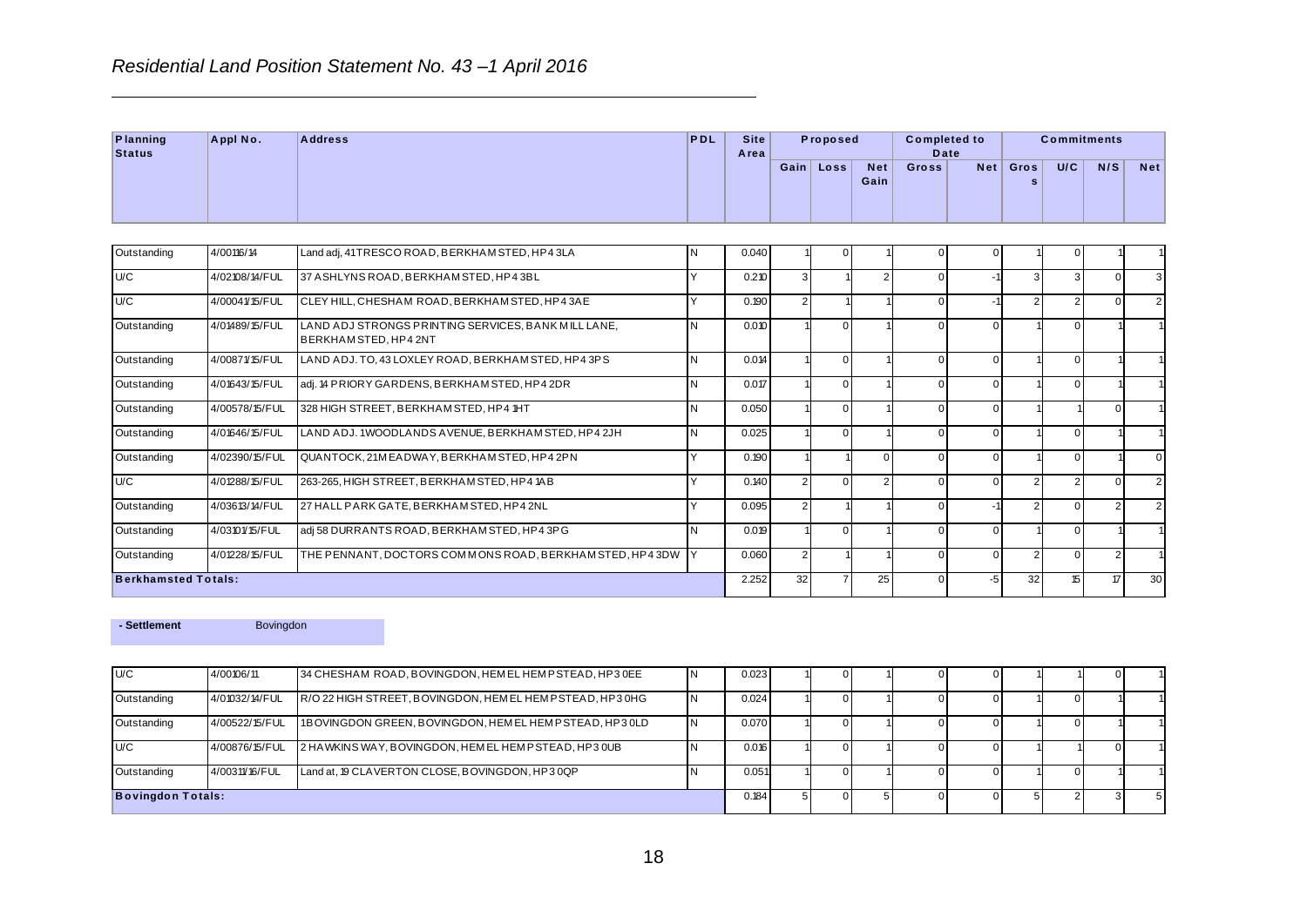|          |          | Residential Land Position Statement No. 43-1 April 2016 |     |             |           |                    |                     |     |           |     |                    |            |
|----------|----------|---------------------------------------------------------|-----|-------------|-----------|--------------------|---------------------|-----|-----------|-----|--------------------|------------|
| Planning | Appl No. | <b>Address</b>                                          | PDL | <b>Site</b> | Proposed  |                    | <b>Completed to</b> |     |           |     | <b>Commitments</b> |            |
| Status   |          |                                                         |     | Area        |           |                    | Date                |     |           |     |                    |            |
|          |          |                                                         |     |             | Gain Loss | <b>Net</b><br>Gain | <b>Gross</b>        | Net | Gros<br>s | U/C | N/S                | <b>Net</b> |

| Outstanding | 4/00372/15/FUL              | THE ORCHARD, ALEXANDRA ROAD, CHIPPERFIELD, KINGS LANGLEY,<br>WD4 9DS |  | 0.110 |       |  |  |  |  |
|-------------|-----------------------------|----------------------------------------------------------------------|--|-------|-------|--|--|--|--|
| Outstanding | 4/02970/15/FUL              | LAND ADJ. DUNSFORD, CHAPEL CROFT, CHIPPERFIELD                       |  | 0.110 |       |  |  |  |  |
|             | <b>Chipperfield Totals:</b> |                                                                      |  |       | 0.220 |  |  |  |  |

| - Settlement             | Flamstead |        |                                                                            |                        |       |  |  |  |  |  |
|--------------------------|-----------|--------|----------------------------------------------------------------------------|------------------------|-------|--|--|--|--|--|
| Outstanding              |           | AL38BY | 4/02055/15/FUL BLACKSMITH YARD COTTAGE, RIVER HILL, FLAM STEAD, ST ALBANS, | $\mathsf{I}\mathsf{v}$ | 0.092 |  |  |  |  |  |
| <b>Flamstead Totals:</b> |           |        |                                                                            |                        | 0.092 |  |  |  |  |  |

| Chipperfield<br>4/00372/15/FUL |                                                                      |                                                                                                                                                                                                                                                                                                                           | Area  |                         | Gain Loss      | <b>Net</b><br>Gain               | <b>Date</b><br>Gross | Net            | Gros<br>s      | U/C             | N/S            | <b>Net</b>     |
|--------------------------------|----------------------------------------------------------------------|---------------------------------------------------------------------------------------------------------------------------------------------------------------------------------------------------------------------------------------------------------------------------------------------------------------------------|-------|-------------------------|----------------|----------------------------------|----------------------|----------------|----------------|-----------------|----------------|----------------|
|                                |                                                                      |                                                                                                                                                                                                                                                                                                                           |       |                         |                |                                  |                      |                |                |                 |                |                |
|                                |                                                                      |                                                                                                                                                                                                                                                                                                                           |       |                         |                |                                  |                      |                |                |                 |                |                |
|                                | THE ORCHARD, ALEXANDRA ROAD, CHIPPERFIELD, KINGS LANGLEY,<br>WD4 9DS | N                                                                                                                                                                                                                                                                                                                         | 0.110 |                         |                | $\Omega$                         | $\mathbf 0$          | $\overline{0}$ |                | $\mathbf 0$     |                | $\mathbf 0$    |
| 4/02970/15/FUL                 | LAND ADJ. DUNSFORD, CHAPEL CROFT, CHIPPERFIELD                       | $\overline{N}$                                                                                                                                                                                                                                                                                                            | 0.110 |                         | $\overline{0}$ |                                  | $\mathbf 0$          | $\overline{0}$ |                | $\overline{0}$  |                |                |
| <b>Chipperfield Totals:</b>    |                                                                      |                                                                                                                                                                                                                                                                                                                           | 0.220 | $\overline{2}$          |                |                                  | $\mathbf 0$          | $\overline{0}$ | 2 <sub>1</sub> | $\overline{0}$  | 2              |                |
|                                |                                                                      |                                                                                                                                                                                                                                                                                                                           |       |                         |                |                                  |                      |                |                |                 |                |                |
| 4/02055/15/FUL                 | AL38BY                                                               | Y                                                                                                                                                                                                                                                                                                                         | 0.092 | $\overline{\mathbf{c}}$ |                |                                  | $\pmb{0}$            | $\overline{0}$ | $2 \mid$       | $\overline{0}$  | $\overline{2}$ |                |
| <b>Flamstead Totals:</b>       |                                                                      |                                                                                                                                                                                                                                                                                                                           | 0.092 | $\overline{2}$          |                |                                  | $\mathbf 0$          |                | $2 \mid$       | $\overline{0}$  | $\overline{2}$ |                |
|                                |                                                                      |                                                                                                                                                                                                                                                                                                                           |       |                         |                |                                  |                      |                |                |                 |                |                |
| 4/01113/01                     | R/O 75 High Street, Hemel Hempstead                                  | Y                                                                                                                                                                                                                                                                                                                         | 0.007 |                         | $\overline{0}$ |                                  | $\mathsf 0$          | $\overline{0}$ |                |                 | $\overline{0}$ |                |
| 4/01334/08                     |                                                                      | Y                                                                                                                                                                                                                                                                                                                         | 0.012 |                         | $\overline{0}$ |                                  | $\mathbf 0$          | $\overline{0}$ |                |                 | $\overline{0}$ |                |
| 4/00354/11/ROC                 | <b>HEMELHEMPSTEAD</b>                                                | lΥ                                                                                                                                                                                                                                                                                                                        | 0.037 | $\overline{2}$          | $\overline{0}$ | $\overline{2}$                   | $\mathbf 0$          | $\overline{0}$ | 2 <sup>1</sup> | $\overline{0}$  | 2 <sub>1</sub> | $\overline{2}$ |
| 4/01045/11                     | 99, LAWN LANE, HEM EL HEM PSTEAD, HP3 9HW                            | N                                                                                                                                                                                                                                                                                                                         | 0.016 | $\overline{2}$          | $\overline{0}$ | $\overline{2}$                   | $\mathbf 0$          | $\overline{0}$ | 2 <sub>1</sub> | 2               | $\overline{0}$ | $\overline{2}$ |
| 4/01343/11/FUL                 |                                                                      | Y                                                                                                                                                                                                                                                                                                                         | 0.050 |                         |                | $\overline{2}$                   | $\mathbf{0}$         |                | $\mathbf{3}$   | 3 <sup>1</sup>  | $\overline{0}$ | $\mathbf{3}$   |
| 4/01710/12/FUL                 |                                                                      | $\mathsf{N}$                                                                                                                                                                                                                                                                                                              | 0.012 | $\overline{2}$          |                | $\overline{2}$                   | $\mathbf 0$          | $\overline{0}$ | 2 <sub>1</sub> | 2 <sub>1</sub>  | $\overline{0}$ | $\overline{2}$ |
| 4/00292/13                     | 109 BENNETTS END ROAD, HEMEL HEMPSTEAD, HP3 8DU                      | Y                                                                                                                                                                                                                                                                                                                         | 0.027 |                         | $\overline{0}$ |                                  | $\mathbf 0$          | $\overline{0}$ |                |                 | $\overline{0}$ |                |
|                                |                                                                      | Flamstead<br>BLACKSMITH YARD COTTAGE, RIVER HILL, FLAMSTEAD, ST ALBANS,<br><b>Hemel Hempstead</b><br>Adj 22 Ritcroft Close, Hemel Hempstead<br>LAND R/0 48-50 LONDON ROAD AND, 8 & 10 WHITE LION STREET, APSLEY,<br>CLOVELLY, ROUGHDOWN ROAD, HEM EL HEM PSTEAD, HP3 9AX<br>47 MONTGOMERY AVENUE, HEMEL HEMPSTEAD, HP24HE |       |                         |                | 3 <sup>1</sup><br>$\overline{0}$ |                      |                |                | $\circ$<br>$-1$ |                |                |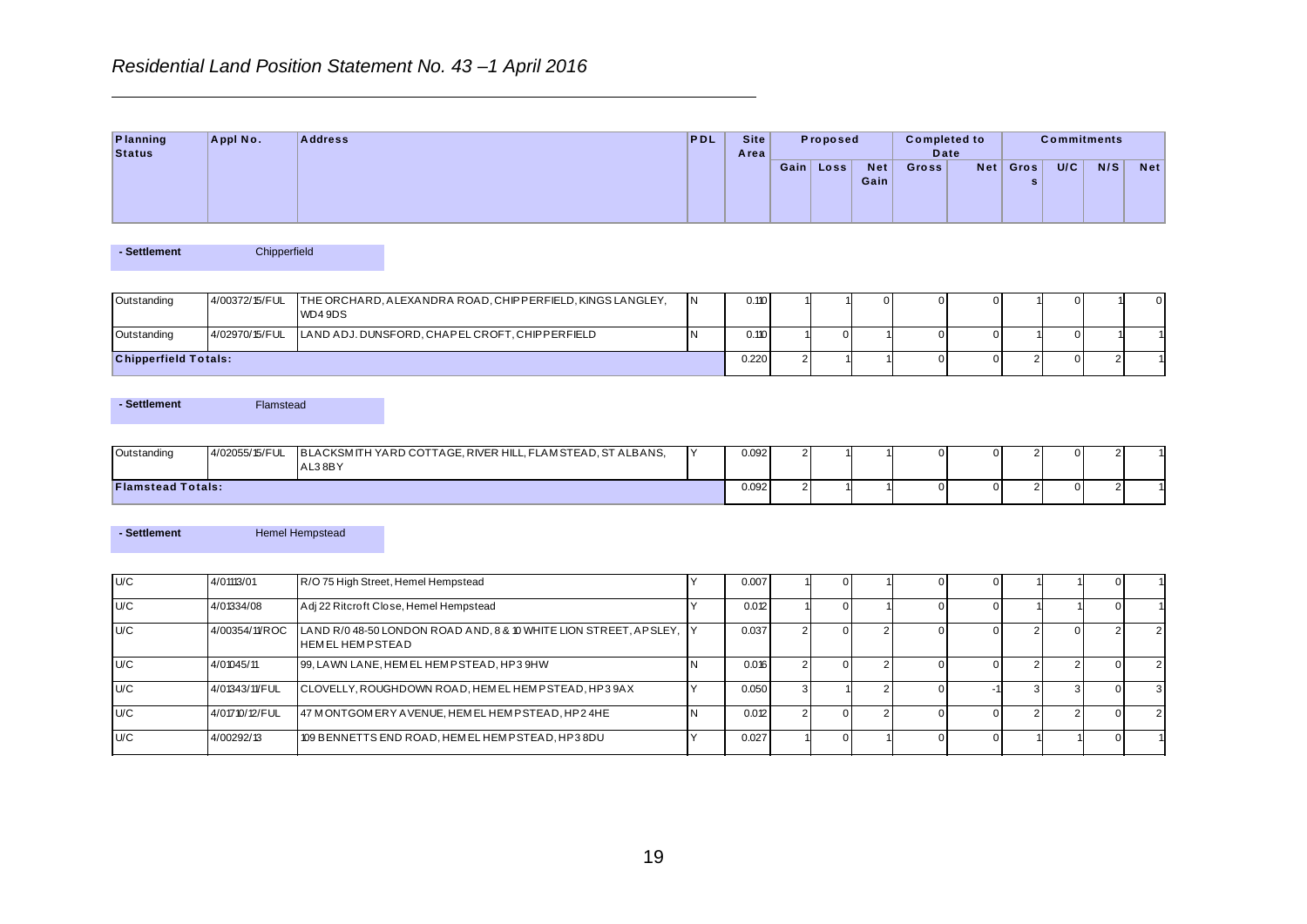| Planning<br><b>Status</b> | Appl No.       | <b>Address</b>                                                         | PDL                     | <b>Site</b><br>Area |                | Proposed       |                    | <b>Completed to</b><br>Date |             |                | <b>Commitments</b> |                |                |
|---------------------------|----------------|------------------------------------------------------------------------|-------------------------|---------------------|----------------|----------------|--------------------|-----------------------------|-------------|----------------|--------------------|----------------|----------------|
|                           |                |                                                                        |                         |                     |                | Gain Loss      | <b>Net</b><br>Gain | Gross                       | Net         | Gros<br>s      | U/C                | N/S            | <b>Net</b>     |
| Outstanding               | 4/01028/13     | REGINNES, FELDEN LANE, FELDEN, HEM EL HEMPSTEAD, HP3 0BA               | Y                       | 0.050               |                |                | $\mathbf 0$        | $\Omega$                    | 0           |                | 0                  |                | 0              |
| Outstanding               | 4/01261/13/FUL | 62 ALEXANDRA ROAD, HEMEL HEMPSTEAD, HP24AQ                             | N                       | 0.025               |                | $\overline{0}$ |                    | $\mathbf 0$                 | $\mathsf 0$ |                | $\overline{0}$     |                |                |
| Outstanding               | 4/01432/13/FUL | adj 3 MOUNTFIELD ROAD, HEMEL HEMPSTEAD, HP25DR                         | $\overline{\mathsf{N}}$ | 0.013               |                | $\overline{0}$ |                    | $\Omega$                    | $\pmb{0}$   |                | $\overline{0}$     |                |                |
| Outstanding               | 4/01044/13/FUL | 20-22, HIGH STREET, HEMEL HEMPSTEAD, HP13AE                            | Y                       | 0.015               | $\overline{4}$ | $\Omega$       | $\overline{4}$     | $\Omega$                    | $\mathsf 0$ | $\overline{4}$ | $\overline{0}$     | $\overline{A}$ |                |
| U/C                       | 4/02134/13     | LAND R/O 25, DEACONSFIELD ROAD, HEM EL HEM PSTEAD, HP3 9HY             | IN.                     | 0.015               |                | $\overline{0}$ |                    | $\mathbf 0$                 | $\mathsf 0$ |                |                    | $\Omega$       |                |
| Outstanding               | 4/02330/13/FUL | CARR HEPBURN SOLICITORS, 60 ALEXANDRA ROAD, HEMEL<br>HEMPSTEAD, HP24AQ | IN.                     | 0.025               |                | $\overline{0}$ |                    | $\Omega$                    | $\pmb{0}$   |                | $\overline{0}$     |                |                |
| Outstanding               | 4/00960/13/FUL | LAWN LANE NEWSAGENTS, 26 LAWN LANE, HEM EL HEMPSTEAD, HP3<br>9HL       | Y                       | 0.027               | $\overline{2}$ | $\overline{0}$ | 2                  | $\Omega$                    | $\mathbf 0$ | $\overline{2}$ | $\mathbf 0$        | 2              | $\overline{2}$ |
| U/C                       | 4/00370/14/FUL | 17 VAUXHALL ROAD, HEMEL HEMPSTEAD, HP2 4HP                             | N                       | 0.019               |                | $\overline{0}$ |                    | $\mathbf 0$                 | $\pmb{0}$   |                |                    | $\overline{0}$ |                |
| Outstanding               | 4/02272/13/FUL | LOCKERS COTTAGE, BURY HILL, HEM EL HEM PSTEAD, HP11SP                  | l N                     | 0.062               |                | $\overline{0}$ |                    | $\mathbf 0$                 | $\pmb{0}$   |                | $\overline{0}$     |                |                |
| Outstanding               | 4/00747/14/FUL | 101BATHURST ROAD, HEMEL HEMPSTEAD, HP25RX                              | N                       | 0.016               |                | $\overline{0}$ |                    | $\mathbf 0$                 | $\mathsf 0$ |                | $\overline{0}$     |                |                |
| Outstanding               | 4/01271/14/FUL | 282 ST. JOHNS ROAD, HEMEL HEMPSTEAD, HP11QG                            | N                       | 0.043               | $\sqrt{2}$     | $\overline{0}$ | 2                  | $\mathbf 0$                 | $\mathsf 0$ | $\overline{2}$ | $\overline{0}$     | $\overline{2}$ | $\overline{2}$ |
| Outstanding               | 4/01068/14/FUL | 19 EDWARD COURT, HEMEL HEMPSTEAD, HP30AF                               | N                       | 0.010               |                | $\overline{0}$ |                    | $\mathbf 0$                 | $\pmb{0}$   |                | $\overline{0}$     |                |                |
| U/C                       | 4/00507/14/FUL | 8 FEACEY DOWN, HEM ELHEMP STEAD, HP13ES                                | Y                       | 0.050               | 3              |                | $\mathfrak{p}$     | $\Omega$                    | $-1$        | 3              | 3                  | $\Omega$       | 3              |
| Outstanding               | 4/01454/14/FUL | LAND ADJ 54 GOLDCROFT, HEM EL HEM PSTEAD, HP3 8EY                      | N                       | 0.030               |                | $\overline{0}$ |                    | $\Omega$                    | $\mathsf 0$ |                | $\overline{0}$     |                |                |
| U/C                       | 4/01171/14     | LAND ADJ. 64 TURNERS HILL, HEM EL HEM PSTEAD, HP2 4LH                  | N                       | 0.023               | $\sqrt{2}$     | $\overline{0}$ | 2                  | $\Omega$                    | $\mathsf 0$ | $\overline{2}$ | $\overline{2}$     | $\Omega$       | $\overline{2}$ |
| U/C                       | 4/01372/14/FUL | 17 HIGHCLERE DRIVE, HEMEL HEMPSTEAD, HP3 8BY                           | Y                       | 0.215               |                |                | $\Omega$           | $\Omega$                    | $-1$        |                |                    | $\Omega$       |                |
| U/C                       | 4/02995/14/FUL | 452 LONG CHAULDEN, HEMEL HEMPSTEAD, HP12NP                             | N                       | 0.012               |                | $\overline{0}$ |                    | $\mathbf 0$                 | $\mathsf 0$ |                |                    | $\mathbf 0$    |                |
| Outstanding               | 4/01759/14/FUL | 79 CRAWLEY DRIVE, HEMEL HEM PSTEAD, HP2 6DB                            | N                       | 0.008               |                | $\overline{0}$ |                    | $\Omega$                    | $\mathsf 0$ |                | $\overline{0}$     |                |                |
| U/C                       | 4/02991/14/FUL | 34 TOM S CROFT, HEMEL HEMP STEAD, HP2 4LL                              | $\mathsf{N}$            | 0.012               |                | $\overline{0}$ |                    | $\Omega$                    | $\mathsf 0$ |                |                    | $\mathbf 0$    |                |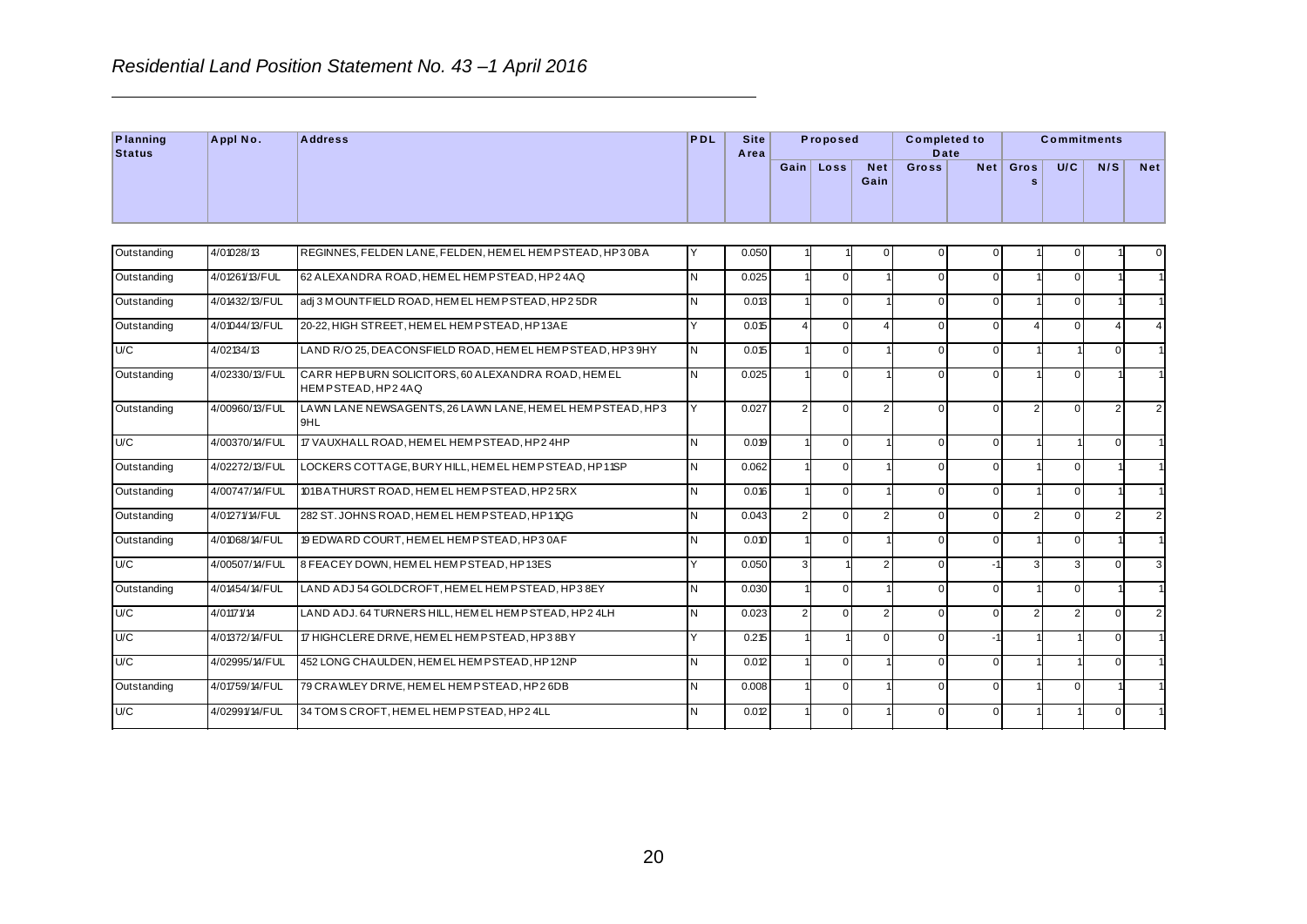| Planning<br><b>Status</b> | Appl No.       | <b>Address</b>                                                                                         | PDL | <b>Site</b><br>Area |                | Proposed       |                    | <b>Completed to</b><br>Date |                |                  | <b>Commitments</b> |                |                |
|---------------------------|----------------|--------------------------------------------------------------------------------------------------------|-----|---------------------|----------------|----------------|--------------------|-----------------------------|----------------|------------------|--------------------|----------------|----------------|
|                           |                |                                                                                                        |     |                     |                | Gain Loss      | <b>Net</b><br>Gain | Gross                       | Net            | Gros<br>s        | U/C                | N/S            | <b>Net</b>     |
| Outstanding               | 4/02632/14/FUL | LAND ADJ. 201NORTHRIDGE WAY, HEMEL HEMPSTEAD, HP12AU                                                   | N   | 0.038               |                | 0              |                    |                             | 0              |                  | $\overline{0}$     |                |                |
| Outstanding               | 4/003357/14    | LAND BETWEEN, 50 HARDY ROAD & 20 LAUREL CLOSE, (REAR OF 97<br>ADEYFIELD ROAD), HEMEL HEMPSTEAD, HP25EB | N   | 0.052               | $\overline{2}$ | $\overline{0}$ | $\overline{2}$     | $\Omega$                    | $\mathbf 0$    | 2                | $\overline{0}$     | 2              | $\overline{2}$ |
| Outstanding               | 4/02191/12/OUT | GARAGES SITE, NEW PARK DRIVE, HEMEL HEMPSTEAD                                                          | Y   | 0.130               | $\overline{2}$ | $\overline{0}$ | 2 <sup>2</sup>     | $\mathbf 0$                 | $\mathbf 0$    | $\overline{c}$   | $\overline{0}$     | $\overline{2}$ | 2 <sup>1</sup> |
| Outstanding               | 4/02209/12/OUT | GARAGE SITE ON CORNER OF, TEESDALE AND, WESTERDALE, HEMEL<br><b>HEMPSTEAD</b>                          | Y   | 0.110               | $\vert$        | $\overline{0}$ | $\overline{4}$     | $\Omega$                    | $\overline{0}$ | $\overline{4}$   | $\overline{0}$     | $\overline{4}$ | $\overline{4}$ |
| Outstanding               | 4/01147/13/FUL | WILTON LODGE, FELDEN LANE, FELDEN, HEM EL HEMPSTEAD, HP3 0BB                                           | N   | 0.287               | $\overline{2}$ | $\overline{0}$ | 2 <sup>1</sup>     | $\Omega$                    | $\mathbf 0$    | $\boldsymbol{2}$ | $\overline{0}$     | $\overline{2}$ | $\sqrt{2}$     |
| Outstanding               | 4/00197/15/FUL | 92 BURY HILL, HEM EL HEMP STEAD, HP11SR                                                                | N   | 0.178               | $\overline{2}$ | $\overline{0}$ | 2 <sub>1</sub>     | $\overline{0}$              | $\mathbf 0$    | $\overline{2}$   | $\overline{0}$     | $\overline{2}$ | $\overline{2}$ |
| Outstanding               | 4/00315/15/FUL | 29 ELLINGHAM ROAD, HEMEL HEMPSTEAD, HP2 5LE                                                            | N   | 0.058               |                | $\overline{0}$ |                    | $\mathbf 0$                 | $\mathbf 0$    |                  | $\overline{0}$     |                |                |
| U/C                       | 4/03368/14/FUL | 25 M ANOR VILLE ROAD, HEM EL HEMPSTEAD, HP30AP                                                         | Y   | 0.060               | $\mathbf{2}$   |                |                    | $\overline{0}$              | $-1$           | $\overline{2}$   | 2 <sub>1</sub>     | $\overline{0}$ | 2 <sub>1</sub> |
| Outstanding               | 4/00460/15/FUL | 25 M ONTGOMERY AVENUE, HEMEL HEMPSTEAD, HP24HE                                                         | Y   | 0.032               |                | $\overline{0}$ |                    | $\Omega$                    | $\overline{0}$ |                  | $\overline{0}$     |                |                |
| Outstanding               | 4/00317/15/FUL | 53 RISEDALE ROAD, HEMEL HEM PSTEAD, HP3 9NW                                                            | N   | 0.026               |                | $\overline{0}$ |                    | $\overline{0}$              | $\overline{0}$ |                  | $\overline{0}$     |                |                |
| Outstanding               | 4/03498/14/FUL | 17 M IDDLE HILL, HEM EL HEMPSTEAD, HP12JQ                                                              | N   | 0.006               |                | $\overline{0}$ |                    | $\overline{0}$              | $\overline{0}$ |                  | $\overline{0}$     |                |                |
| Outstanding               | 4/00677/15/FUL | 5 CURTIS ROAD, HEMEL HEMPSTEAD, HP3 8LE                                                                | Ν   | 0.015               |                | $\overline{0}$ |                    | $\mathbf 0$                 | $\overline{0}$ |                  | $\overline{0}$     |                |                |
| U/C                       | 4/01180/15/FUL | R/O 106 DEACONSFIELD ROAD, HEM EL HEMPSTEAD, HP3 9JA                                                   | N   | 0.017               |                | $\overline{0}$ |                    | $\Omega$                    | $\mathbf 0$    |                  |                    | $\Omega$       |                |
| Outstanding               | 4/01289/15/FUL | LAND ADJACENT TO KILN-COTES, ST. ALBANS HILL, HEMEL<br>HEMPSTEAD, HP3 9JP                              | N   | 0.020               |                | $\overline{0}$ |                    | $\mathbf 0$                 | $\mathbf 0$    |                  | $\overline{0}$     |                |                |
| Outstanding               | 4/03762/14/FUL | adj. 2 MAYNARD ROAD, HEMEL HEMPSTEAD, HP2 4TR                                                          | N   | 0.039               | $\overline{2}$ | $\overline{0}$ | 2 <sup>1</sup>     | $\Omega$                    | $\mathbf 0$    | $\overline{2}$   | $\overline{0}$     | $\overline{2}$ | $\overline{2}$ |
| Outstanding               | 4/01306/15/FUL | 18, FURZE ROAD, HEMEL HEMPSTEAD, HP12HG                                                                | N   | 0.025               |                | $\overline{0}$ |                    | $\overline{0}$              | $\overline{0}$ |                  | $\overline{0}$     |                |                |
| Outstanding               | 4/03281/14/FUL | LAND BETWEEN 102 HORSECROFT ROAD AND CATHOLIC CHURCH OF<br>ST MARY AND JOSEPH, HEMEL HEMPSTEAD, HP11PX | Y   | 0.031               | $\overline{2}$ | $\overline{0}$ | 2 <sup>2</sup>     | $\Omega$                    | $\overline{0}$ | $\boldsymbol{2}$ | $\overline{0}$     | $\overline{2}$ | $\overline{2}$ |
| Outstanding               | 4/03444/14/FUL | 240 BOXTED ROAD, HEMEL HEMPSTEAD, HP12QU                                                               | Ÿ   | 0.042               | $\mathbf{3}$   |                | 2 <sub>1</sub>     | $\Omega$                    | -1             | $\mathbf{3}$     | $\overline{0}$     | $\overline{3}$ | $\mathbf{3}$   |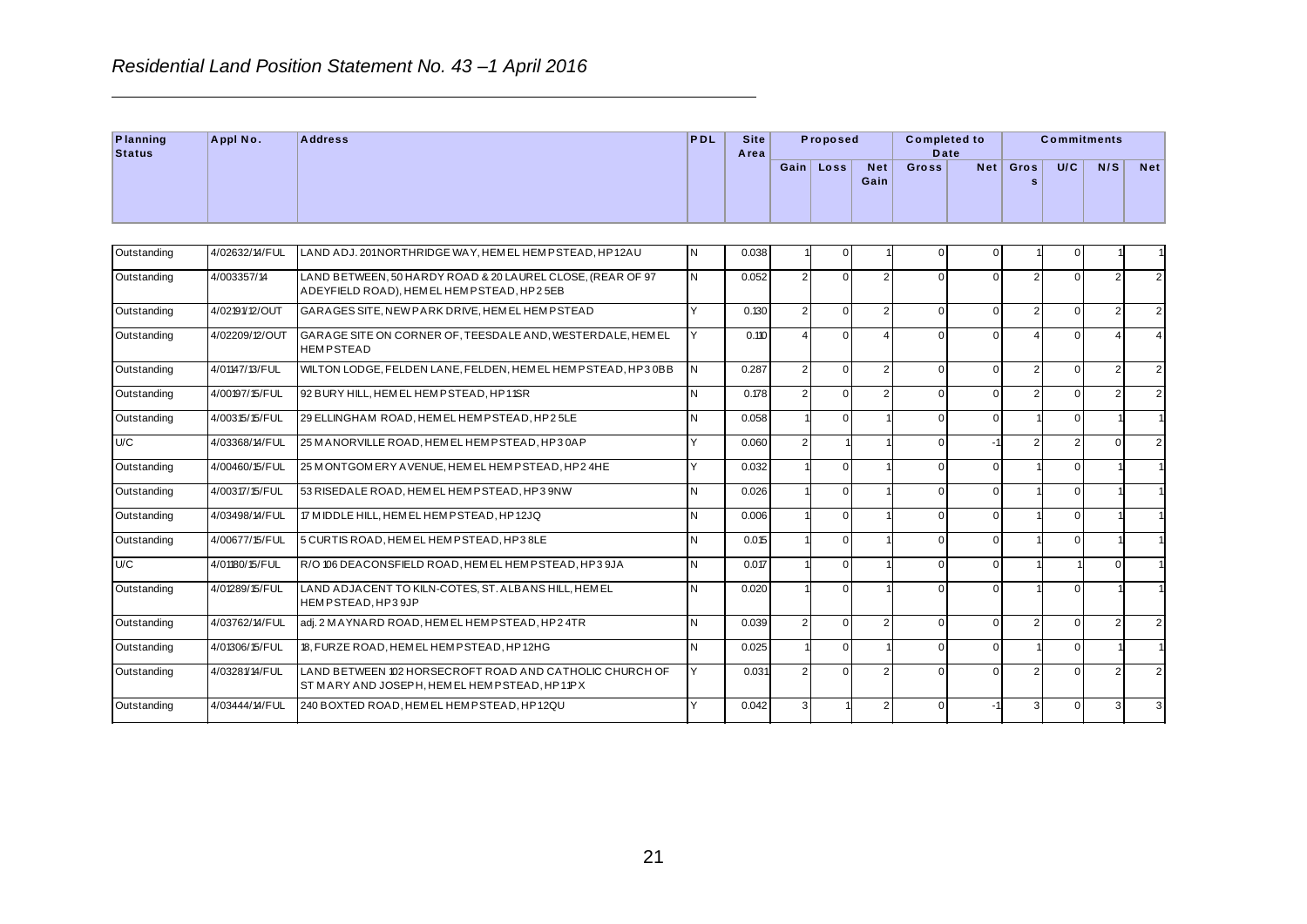| Planning<br><b>Status</b> | Appl No.                       | <b>Address</b>                                          | PDL | <b>Site</b><br>Area |                  | Proposed       |                    | <b>Completed to</b><br>Date |             |                | <b>Commitments</b> |                |                         |
|---------------------------|--------------------------------|---------------------------------------------------------|-----|---------------------|------------------|----------------|--------------------|-----------------------------|-------------|----------------|--------------------|----------------|-------------------------|
|                           |                                |                                                         |     |                     |                  | Gain Loss      | <b>Net</b><br>Gain | Gross                       | Net         | Gros<br>s      | U/C                | N/S            | <b>Net</b>              |
| U/C                       | 4/00469/15/FUL                 | 1& 2 OATRIDGE GARDENS, HEMEL HEMPSTEAD, HP2 4FG         | Y   | 0.028               | $\boldsymbol{2}$ | $\mathbf{2}$   | $\mathbf 0$        | $\Omega$                    | $-2$        | $\mathbf{2}$   | $\overline{2}$     | $\Omega$       | $\overline{\mathbf{c}}$ |
| U/C                       | 4/02315/15/FUL                 | 1RANWORTH CLOSE, HEMEL HEMPSTEAD, HP3 9HG               | İΝ  | 0.010               |                  | $\overline{0}$ |                    | $\Omega$                    | $\pmb{0}$   |                |                    | $\mathbf 0$    |                         |
| Outstanding               | 4/02044/15/OUT                 | 2 BEECHFIELD ROAD, HEM EL HEM PSTEAD, HP11PW            | IN. | 0.027               |                  | $\overline{0}$ |                    | $\Omega$                    | $\pmb{0}$   |                | $\overline{0}$     |                |                         |
| U/C                       | 4/02329/15/FUL                 | adj. 96 ARGYLL ROAD, HEMEL HEMPSTEAD, HP2 6NF           | l N | 0.015               |                  | $\overline{0}$ |                    | $\mathbf 0$                 | $\mathsf 0$ |                |                    | $\Omega$       |                         |
| Outstanding               | 4/02409/15/FUL                 | adj. 19 LARCHWOOD ROAD, HEM EL HEM PSTEAD, HP2 5NA      | İΝ  | 0.013               |                  | $\overline{0}$ |                    | $\mathbf 0$                 | $\mathsf 0$ |                | $\overline{0}$     |                |                         |
| Outstanding               | 4/01673/15/FUL                 | 1TREM AINE GROVE, HEM ELHEMPSTEAD, HP2 6NS              | Y   | 0.065               | 4                | $\overline{0}$ | 4                  | $\Omega$                    | $\mathsf 0$ | 4              | $\overline{0}$     | $\overline{4}$ | $\overline{4}$          |
| Outstanding               | 4/02813/15/FUL                 | 27 SPRING LANE, HEMEL HEMPSTEAD, HP13QH                 | IN. | 0.030               | $\overline{2}$   | $\overline{0}$ | $\overline{2}$     | $\mathbf 0$                 | $\pmb{0}$   | $\overline{2}$ | $\overline{0}$     | $\overline{2}$ | $\mathbf 2$             |
| Outstanding               | 4/02681/15/FUL                 | 129 M A R LINS TURN, HEM EL HEM P STEAD, HP13LW         | IN. | 0.016               |                  | $\overline{0}$ |                    | $\mathbf 0$                 | $\pmb{0}$   |                | $\overline{0}$     |                |                         |
| Outstanding               | 4/03159/15/FUL                 | 53 OLIVER ROAD, HEM EL HEMPSTEAD, HP3 9PZ               | ΙN  | 0.013               |                  | $\overline{0}$ |                    | $\mathbf 0$                 | $\mathsf 0$ |                | $\overline{0}$     |                |                         |
| Outstanding               | 4/02535/15/FUL                 | LAND AT 14 NASH GREEN, HEMEL HEMPSTEAD, HP38AA          | IN. | 0.014               |                  | $\overline{0}$ |                    | $\mathbf 0$                 | $\mathsf 0$ |                | $\overline{0}$     |                |                         |
| Outstanding               | 4/03175/15/FUL                 | 6 NORTHAW CLOSE, HEMEL HEMP STEAD, HP2 7NH              | IN. | 0.010               |                  | $\overline{0}$ |                    | $\Omega$                    | $\pmb{0}$   |                | $\overline{0}$     |                |                         |
| Outstanding               | 4/03273/15/FUL                 | 1ARAGON CLOSE, HEMEL HEMPSTEAD, HP2 7LG                 | İΝ  | 0.018               |                  | $\Omega$       |                    | $\Omega$                    | $\mathbf 0$ |                | $\mathbf 0$        |                |                         |
| Outstanding               | 4/03415/15/FUL                 | 5 BRAM FIELD PLACE, HEM EL HEMPSTEAD, HP2 7NZ           | ΙN  | 0.015               |                  | $\overline{0}$ |                    | $\Omega$                    | $\mathsf 0$ |                | $\overline{0}$     |                |                         |
| Outstanding               | 4/03539/15/RES                 | TWO KEYS, HIGH STREET GREEN, HEMEL HEMPSTEAD, HP27AA    | IN. | 0.034               |                  | $\overline{0}$ |                    | $\mathbf 0$                 | $\mathsf 0$ |                | $\overline{0}$     |                |                         |
| Outstanding               | 4/00280/15/FUL                 | R/OLOCKERS PARK LANE, HEMEL HEMPSTEAD, HP11TJ           | IN. | 0.069               | $\overline{4}$   | $\overline{0}$ | $\overline{4}$     | $\Omega$                    | $\mathbf 0$ | $\overline{4}$ | $\overline{0}$     | $\overline{4}$ | $\overline{4}$          |
| Outstanding               | 4/03908/15/FUL                 | 39 HOWARDS DRIVE, HEMEL HEMPSTEAD, HP13NW               | l N | 0.012               |                  | $\overline{0}$ |                    | $\Omega$                    | $\pmb{0}$   |                | $\overline{0}$     |                |                         |
| Outstanding               | 4/00053/16/FUL                 | Land adj, 76 ST ALBANS ROAD, HEM EL HEM PSTEAD, HP2 4BA | Y   | 0.037               |                  | $\overline{0}$ |                    | $\Omega$                    | $\mathsf 0$ |                | $\overline{0}$     |                |                         |
| Outstanding               | 4/00212/16/FUL                 | adj 1FELDEN DRIVE, HEMEL HEMPSTEAD, HP3 0BD             | N   | 0.010               |                  | $\overline{0}$ |                    | $\Omega$                    | $\mathsf 0$ |                | $\overline{0}$     |                |                         |
| Outstanding               | 4/03903/15/FUL                 | 8-10 WHITE LION ST, HEM EL HEMP STEAD, HP3 9RQ          | Y   | 0.020               | $\overline{2}$   | $\overline{0}$ | $\overline{2}$     | $\Omega$                    | $\mathbf 0$ | 2              | $\Omega$           | 2              | $\overline{2}$          |
|                           | <b>Hemel Hempstead Totals:</b> |                                                         |     | 2.453               | 97               | 8 <sup>1</sup> | 89                 | $\mathbf 0$                 | $-7$        | 97             | 27                 | 70             | 96                      |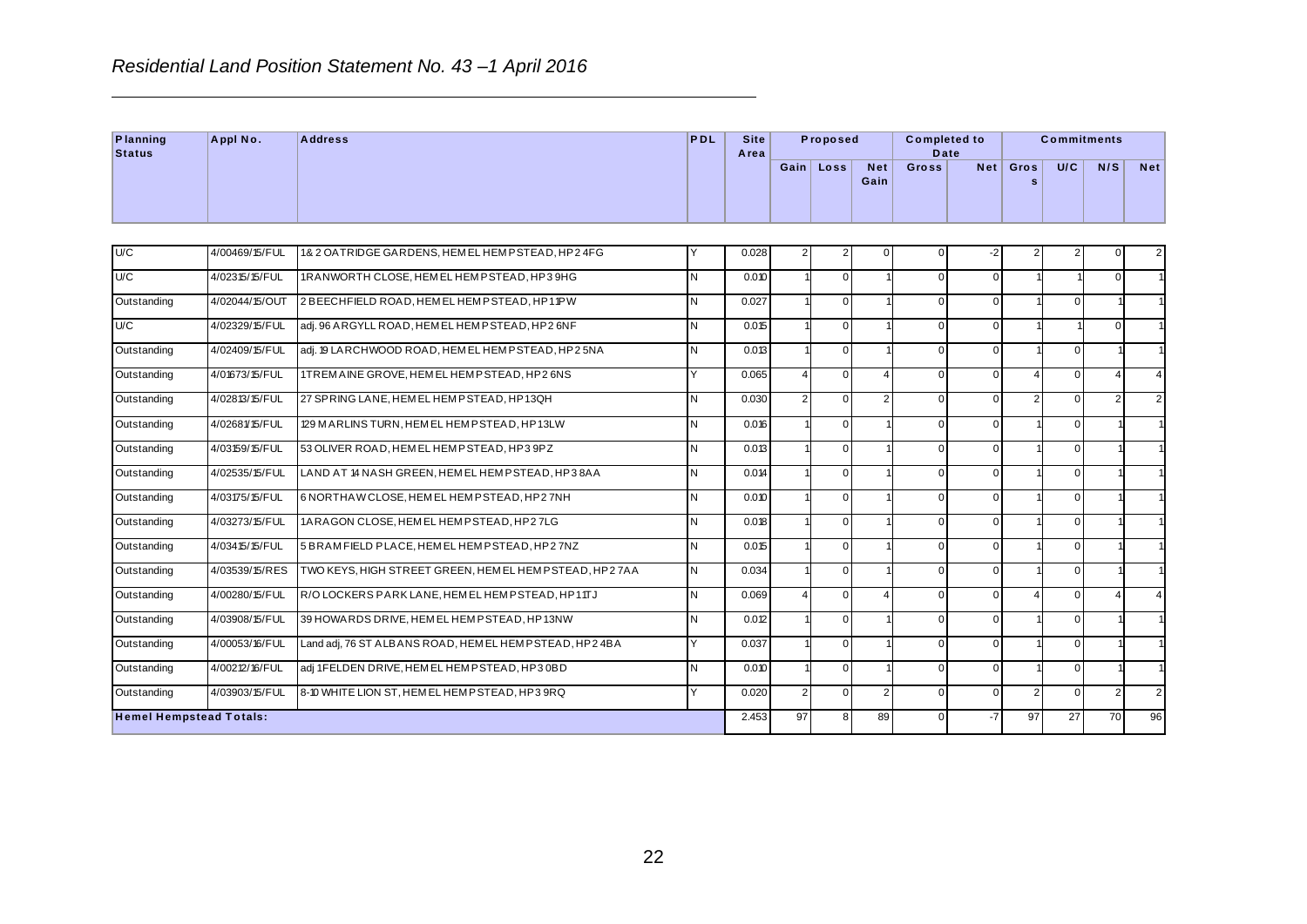|                    |          | Residential Land Position Statement No. 43-1 April 2016 |     |                     |           |          |                    |                             |     |      |     |                    |            |
|--------------------|----------|---------------------------------------------------------|-----|---------------------|-----------|----------|--------------------|-----------------------------|-----|------|-----|--------------------|------------|
| Planning<br>Status | Appl No. | <b>Address</b>                                          | PDL | <b>Site</b><br>Area |           | Proposed |                    | <b>Completed to</b><br>Date |     |      |     | <b>Commitments</b> |            |
|                    |          |                                                         |     |                     | Gain Loss |          | <b>Net</b><br>Gain | <b>Gross</b>                | Net | Gros | U/C | N/S                | <b>Net</b> |

| - Settlement | <b>Kings Langley</b> |
|--------------|----------------------|
|              |                      |

| Planning<br><b>Status</b>                        | Appl No.             | <b>Address</b>                                              | PDL | <b>Site</b><br>Area |                         | Proposed       |                    | <b>Completed to</b><br>Date |             |                | <b>Commitments</b> |                  |                |
|--------------------------------------------------|----------------------|-------------------------------------------------------------|-----|---------------------|-------------------------|----------------|--------------------|-----------------------------|-------------|----------------|--------------------|------------------|----------------|
|                                                  |                      |                                                             |     |                     | Gain Loss               |                | <b>Net</b><br>Gain | Gross                       | Net         | Gros<br>s      | U/C                | N/S              | <b>Net</b>     |
| - Settlement                                     | <b>Kings Langley</b> |                                                             |     |                     |                         |                |                    |                             |             |                |                    |                  |                |
| Outstanding                                      | 4/02194/12           | GREEN SHADOWS, 82 LANGLEY HILL, KINGS LANGLEY, WD4 9HE      | Y   | 0.093               |                         |                | $\overline{0}$     | $\Omega$                    | 0           |                | $\overline{0}$     |                  | $\pmb{0}$      |
| U/C                                              | 4/01519/11           | 20 WATFORD ROAD, KINGS LANGLEY, WD4 8EA                     | N   | 0.078               |                         | $\overline{0}$ |                    | $\Omega$                    | $\mathbf 0$ |                |                    | $\overline{0}$   |                |
| U/C                                              | 4/01578/10           | FAIRFIELD HOUSE, 20 WATFORD ROAD, KINGS LANGLEY, WD48EA     | Y   | 0.230               | $\overline{3}$          |                | $\overline{2}$     | $\Omega$                    | $\pmb{0}$   | $\overline{2}$ | $\overline{2}$     | $\Omega$         |                |
| Outstanding                                      | 4/00196/15/FUL       | LAND AT, FIVE ACRES, KINGS LANGLEY, WD4 9JU                 | N   | 0.116               | $\overline{c}$          | $\overline{0}$ | 2 <sup>1</sup>     | $\Omega$                    | $\pmb{0}$   | $\overline{2}$ | $\overline{0}$     | $\overline{2}$   | $\overline{2}$ |
| Outstanding                                      | 4/00182/15/FUL       | 84 - 86 VICARAGE LANE, KINGS LANGLEY, WD4 9HR               | Y   | 0.089               | $\overline{2}$          |                |                    | $\Omega$                    | $\pmb{0}$   | $\overline{2}$ | $\overline{0}$     | $\overline{2}$   |                |
| Outstanding                                      | 4/03062/15/FUL       | LAND AT 77 WATFORD ROAD, KINGS LANGLEY, WD4 8DY             | N   | 0.032               |                         | $\overline{0}$ |                    | $\mathbf 0$                 | $\mathsf 0$ |                | $\overline{0}$     |                  |                |
|                                                  |                      |                                                             |     |                     |                         |                |                    |                             |             |                |                    |                  |                |
| <b>Kings Langley Totals:</b>                     |                      |                                                             |     | 0.638               | 10 <sup>1</sup>         | 3 <sup>1</sup> | $\overline{7}$     | $\mathbf 0$                 | $\mathbf 0$ | $\overline{9}$ | $\overline{3}$     | $6 \overline{6}$ | $\,6\,$        |
| - Settlement                                     | Long Marston         |                                                             |     |                     |                         |                |                    |                             |             |                |                    |                  |                |
| U/C                                              | 4/00768/11           | THE EGG PACKING STATION, STATION ROAD, GUBBLECOTE, HP234QS  | Y   | 0.012               |                         | $\overline{0}$ |                    | $\Omega$                    | 0           |                |                    | $\Omega$         |                |
| <b>Long Marston Totals:</b>                      |                      |                                                             |     | 0.012               |                         | $\overline{0}$ |                    | $\Omega$                    | $\mathbf 0$ |                |                    | $\Omega$         |                |
| - Settlement                                     | Markyate             |                                                             |     |                     |                         |                |                    |                             |             |                |                    |                  |                |
|                                                  | 4/00109/14/FUL       | THE SUN INN, 101 HIGH STREET, MARKYATE, ST. ALBANS, AL3 8JG | Y   | 0.120               | $\overline{\mathbf{4}}$ |                | 3 <sup>1</sup>     | $\mathbf 0$                 | $\mathbf 0$ | $\overline{4}$ | $\overline{0}$     | $\Delta$         | 3              |
|                                                  | 4/01743/13/FUL       | R/O 64 HIGH STREET, MARKYATE, AL3 8HZ                       | N   | 0.080               |                         | $\overline{0}$ |                    | $\Omega$                    | $\pmb{0}$   |                | $\overline{0}$     |                  |                |
|                                                  | 4/00243/14/FUL       | Adj, 9 BUCKWOOD ROAD, MARKYATE, ST. ALBANS, AL3 8JF         | İΝ  | 0.017               |                         | $\overline{0}$ |                    | $\Omega$                    | $\pmb{0}$   |                |                    | $\Omega$         |                |
| Outstanding<br>Outstanding<br>U/C<br>Outstanding | 4/01627/14/OUT       | REAR OF 35-39, CAVENDISH ROAD, MARKYATE, AL3 8PT            | N   | 0.060               | $\overline{3}$          | $\overline{0}$ | 3 <sup>1</sup>     | $\mathbf 0$                 | $\mathbf 0$ | $\mathbf{3}$   | $\overline{0}$     | $\overline{3}$   | 3              |
| Outstanding                                      | 4/03142/14/FUL       | 7 PICKFORD ROAD, MARKYATE, AL3 8RS                          | Y   | 0.093               | $\overline{3}$          |                | $2 \mid$           | $\Omega$                    | $-1$        | $\overline{3}$ | $\overline{0}$     | 3                | 3              |

| U/C                         | 4/00768/11 | THE EGG PACKING STATION, STATION ROAD, GUBBLECOTE, HP234QS | 0.012 |  |  |  |  | ΩI |  |
|-----------------------------|------------|------------------------------------------------------------|-------|--|--|--|--|----|--|
| <b>Long Marston Totals:</b> |            |                                                            | 0.012 |  |  |  |  |    |  |

| - Settlement     | Markyate       |                                                     |                                                             |    |       |    |  |  |  |  |
|------------------|----------------|-----------------------------------------------------|-------------------------------------------------------------|----|-------|----|--|--|--|--|
|                  |                |                                                     |                                                             |    |       |    |  |  |  |  |
| Outstanding      | 4/00109/14/FUL |                                                     | THE SUN INN, 101 HIGH STREET, MARKYATE, ST. ALBANS, AL3 8JG |    | 0.120 |    |  |  |  |  |
| Outstanding      | 4/01743/13/FUL | R/O 64 HIGH STREET, MARKYATE, AL3 8HZ               |                                                             |    | 0.080 |    |  |  |  |  |
| U/C              | 4/00243/14/FUL | Adi, 9 BUCKWOOD ROAD, MARKYATE, ST. ALBANS, AL3 8JF |                                                             | IΝ | 0.017 |    |  |  |  |  |
| Outstanding      | 4/01627/14/OUT | REAR OF 35-39, CAVENDISH ROAD, MARKYATE, AL3 8PT    |                                                             |    | 0.060 | 3  |  |  |  |  |
| Outstanding      | 4/03142/14/FUL | 7 PICKFORD ROAD, MARKYATE, AL3 8RS                  |                                                             |    | 0.093 | 3  |  |  |  |  |
| Markyate Totals: |                |                                                     |                                                             |    | 0.370 | 12 |  |  |  |  |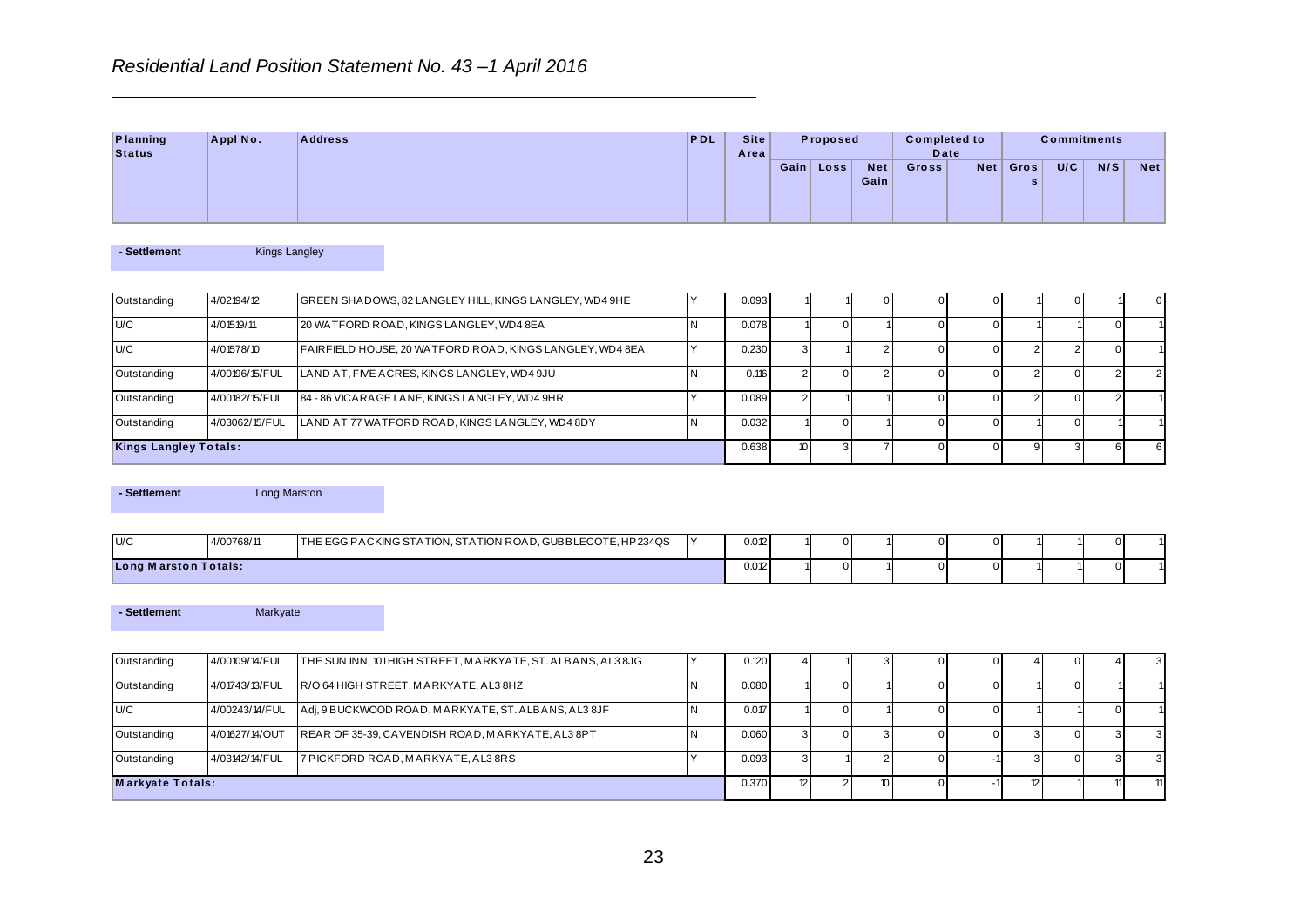|                           |          | Residential Land Position Statement No. 43-1 April 2016 |            |                     |      |          |                    |                             |     |      |                    |     |            |
|---------------------------|----------|---------------------------------------------------------|------------|---------------------|------|----------|--------------------|-----------------------------|-----|------|--------------------|-----|------------|
| Planning<br><b>Status</b> | Appl No. | <b>Address</b>                                          | <b>PDL</b> | <b>Site</b><br>Area |      | Proposed |                    | <b>Completed to</b><br>Date |     |      | <b>Commitments</b> |     |            |
|                           |          |                                                         |            |                     | Gain | Loss     | <b>Net</b><br>Gain | Gross <sup>1</sup>          | Net | Gros | U/C                | N/S | <b>Net</b> |

| - Settlement | <b>Northchurch</b> |
|--------------|--------------------|
|              |                    |

| Planning<br><b>Status</b>  | Appl No.       | <b>Address</b>                                                                | PDL | <b>Site</b><br>Area |                | Proposed       |                    | <b>Completed to</b><br><b>Date</b> |                |                | <b>Commitments</b> |                |                  |
|----------------------------|----------------|-------------------------------------------------------------------------------|-----|---------------------|----------------|----------------|--------------------|------------------------------------|----------------|----------------|--------------------|----------------|------------------|
|                            |                |                                                                               |     |                     |                | Gain Loss      | <b>Net</b><br>Gain | Gross                              | Net            | Gros<br>s      | U/C                | N/S            | <b>Net</b>       |
| - Settlement               | Northchurch    |                                                                               |     |                     |                |                |                    |                                    |                |                |                    |                |                  |
| U/C                        | 4/00199/14/FUL | SOUTH VIEW, SOUTH BANK ROAD, NORTHCHURCH, BERKHAM STED,<br>HP4 1LL            | Y   | 0.100               |                |                | $\Omega$           | $\mathbf 0$                        | -1             |                |                    | $\mathbf 0$    |                  |
| Outstanding                | 4/00990/14/FUL | 8 NEW ROAD, NORTHCHURCH, BERKHAM STED, HP4 3QY                                | Y   | 0.029               | $\overline{2}$ |                |                    | $\mathbf 0$                        | $-1$           | 2 <sub>1</sub> | $\overline{0}$     | $\overline{2}$ | 2                |
| U/C                        | 4/00279/15/FUL | BRANKSOME, DUDSWELL LANE, DUDSWELL, BERKHAM STED, HP43TQ                      | Y   | 0.027               |                |                | $\Omega$           | $\mathbf 0$                        | $-1$           |                |                    | $\Omega$       |                  |
| Outstanding                | 4/00221/15/FUL | R/O 1COVERT ROAD AND 2 ST. MARYS AVENUE, NORTHCHURCH,<br>BERKHAM STED, HP43RR | N   | 0.043               |                | $\overline{0}$ |                    | $\mathbf 0$                        | $\overline{0}$ |                | $\overline{0}$     |                |                  |
| Outstanding                | 4/02261/15/FUL | 1SOUTH BANK ROAD, NORTHCHURCH, BERKHAM STED, HP4 1LL                          | Y   | 0.053               |                |                | $\Omega$           | $\mathbf 0$                        | $\overline{0}$ |                | $\overline{0}$     |                | $\mathbf 0$      |
| Outstanding                | 4/03502/15/FUL | 68 GRANVILLE ROAD, NORTHCHURCH, BERKHAM STED, HP43RN                          | N   | 0.014               |                | $\overline{0}$ |                    | $\mathbf 0$                        | $\overline{0}$ |                | $\overline{0}$     |                |                  |
| Outstanding                | 4/03564/15/FUL | 8 NEW ROAD, NORTHCHURCH, HP4 3QY                                              | Y   | 0.114               | $\overline{4}$ | $\overline{0}$ | 4                  | $\mathbf 0$                        | $\overline{0}$ | $\overline{4}$ | $\overline{0}$     | $\overline{4}$ | 4                |
| <b>Northchurch Totals:</b> |                |                                                                               |     | 0.380               | 11             | $\vert$        |                    | $\mathbf 0$                        | $-3$           | 11             | 2 <sub>1</sub>     | $\overline{9}$ | 10 <sup>10</sup> |
| - Settlement               | Potten End     |                                                                               |     |                     |                |                |                    |                                    |                |                |                    |                |                  |
| Outstanding                | 4/00356/15/FUL | 17 HEMPSTEAD LANE, POTTEN END, BERKHAMSTED, HP4 2RZ                           | Y   | 0.303               |                |                | $\Omega$           | 0                                  |                |                | 0                  |                |                  |
| <b>Potten End Totals:</b>  |                |                                                                               |     | 0.303               |                |                | 0                  | $\mathbf 0$                        | $-1$           |                | $\overline{0}$     |                |                  |
| - Settlement               |                | <b>Rest of Dacorum</b>                                                        |     |                     |                |                |                    |                                    |                |                |                    |                |                  |
| Outstanding                | 4/00314/13/FUL | LAND AT CRAIG ROWAN, CHAPEL CROFT, CHIPPERFIELD, KINGS<br>LANGLEY, WD4 9EQ    | Y   | 0.107               |                | $\overline{0}$ |                    | $\mathbf 0$                        | $\overline{0}$ |                | $\mathbf 0$        |                |                  |
| Outstanding                | 4/00995/12     | Smallgrove Farm, Windmill Road, Markyate                                      | Y   | 0.610               |                | $\overline{0}$ |                    | $\mathbf 0$                        | $\overline{0}$ |                | $\overline{0}$     |                |                  |
| Outstanding                | 4/01810/13/FUL | COW HOUSE, LANGLEY LODGE FARM, LANGLEY LODGE LANE, KINGS<br>LANGLEY, WD4 8QN  | N   | 0.025               |                | $\overline{0}$ |                    | $\mathbf 0$                        | $\overline{0}$ |                | $\overline{0}$     |                |                  |
|                            |                |                                                                               |     |                     |                |                |                    |                                    |                |                |                    |                |                  |

| - Settlement              | Potten End     |                                                     |       |  |  |                |    |          |
|---------------------------|----------------|-----------------------------------------------------|-------|--|--|----------------|----|----------|
|                           |                |                                                     |       |  |  |                |    |          |
|                           |                |                                                     |       |  |  |                |    |          |
| Outstanding               | 4/00356/15/FUL | 17 HEMPSTEAD LANE, POTTEN END, BERKHAMSTED, HP4 2RZ | 0.303 |  |  | 01             | 01 | $\Omega$ |
| <b>Potten End Totals:</b> |                |                                                     | 0.303 |  |  | 0 <sup>1</sup> | 0  | $\Omega$ |

| Outstanding | 4/00314/13/FUL | LAND AT CRAIG ROWAN, CHAPEL CROFT, CHIPPERFIELD, KINGS<br>LANGLEY. WD4 9EQ   |  | 0.107 |  |  |  | $\Omega$ |  |
|-------------|----------------|------------------------------------------------------------------------------|--|-------|--|--|--|----------|--|
| Outstanding | 4/00995/12     | Smallgrove Farm, Windmill Road, Markyate                                     |  | 0.610 |  |  |  | $\Omega$ |  |
| Outstanding | 4/01810/13/FUL | COW HOUSE, LANGLEY LODGE FARM, LANGLEY LODGE LANE, KINGS<br>LANGLEY, WD4 8QN |  | 0.025 |  |  |  | $\Omega$ |  |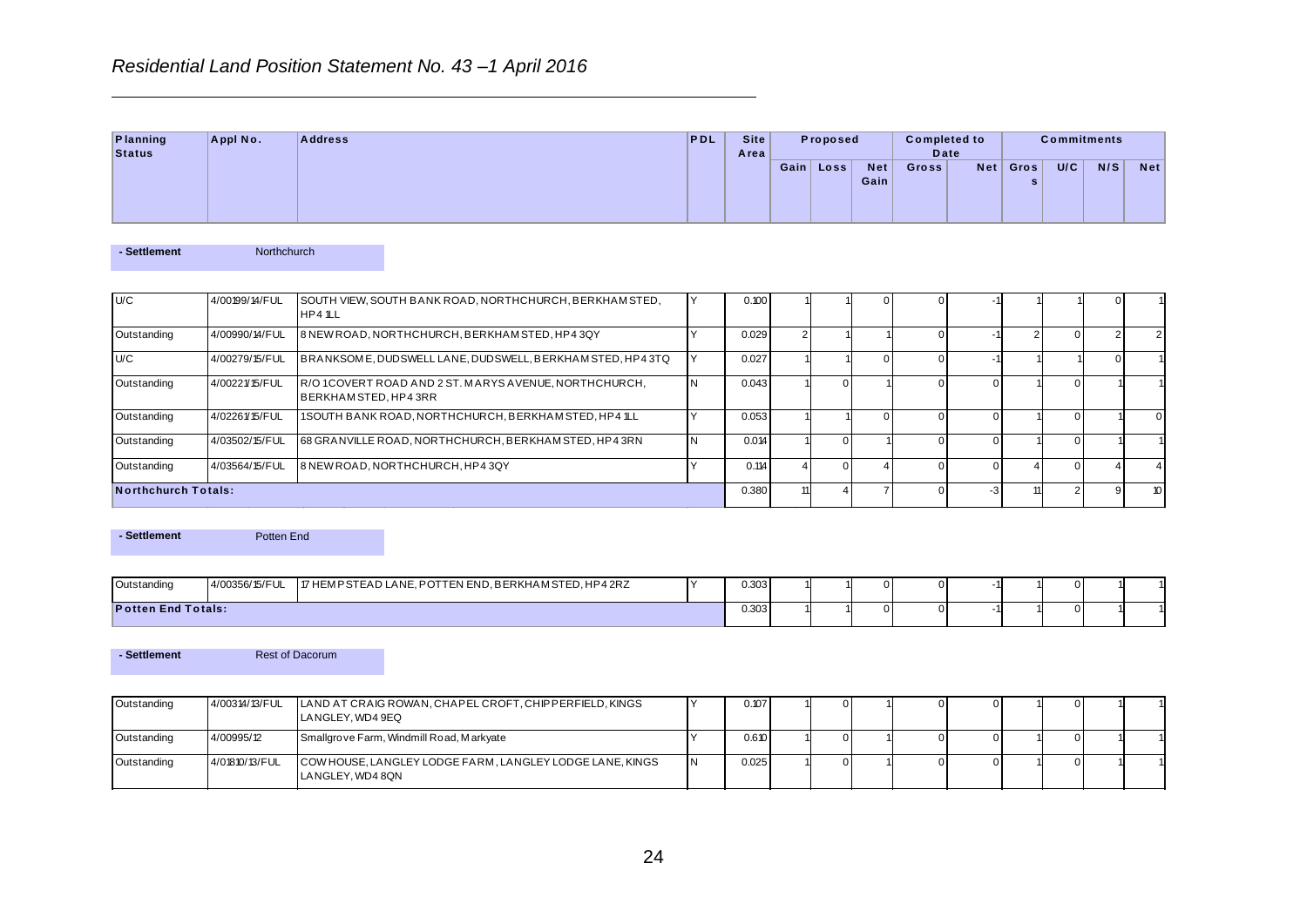| Planning<br><b>Status</b> | Appl No.       | <b>Address</b>                                                                    | PDL | <b>Site</b><br>Area |                | Proposed       |                    | <b>Completed to</b><br>Date |                |                | <b>Commitments</b> |                |                |
|---------------------------|----------------|-----------------------------------------------------------------------------------|-----|---------------------|----------------|----------------|--------------------|-----------------------------|----------------|----------------|--------------------|----------------|----------------|
|                           |                |                                                                                   |     |                     |                | Gain Loss      | <b>Net</b><br>Gain | Gross                       | Net            | Gros<br>s      | U/C                | N/S            | <b>Net</b>     |
|                           |                |                                                                                   |     |                     |                |                |                    |                             |                |                |                    |                |                |
| U/C                       | 4/00485/14/FUL | ROTHAVEN, ROSSWAY LANE, WIGGINTON, TRING, HP236GZ                                 |     | 0.223               |                |                | $\mathbf 0$        |                             | 0              |                |                    | $\Omega$       | $\overline{0}$ |
| U/C                       | 4/01569/14     | LAND TO NORTH OF NETHERBY GRANGE, HEATH END, BERKHAM STED, Y<br>HP43UF            |     | 0.116               |                | $\overline{0}$ |                    | $\Omega$                    | $\mathbf 0$    |                |                    | $\Omega$       |                |
| Outstanding               | 4/00939/12     | FURTHER FELDEN, LONGCROFT LANE, FELDEN, HEMEL HEMPSTEAD,<br>HP30BN                | Y   | 0.670               |                |                | $\overline{0}$     | $\mathbf 0$                 | $\mathbf 0$    |                | $\overline{0}$     |                | $\overline{0}$ |
| U/C                       | 4/01577/14/FUL | FRAM, FRITHSDEN COPSE, POTTEN END, BERKHAM STED, HP4 2RG                          | Y   | 0.390               |                |                | $\overline{0}$     | $\mathbf 0$                 | $-1$           |                |                    | $\overline{0}$ |                |
| Outstanding               | 4/02538/14/FUL | TEN OAKS FARM, FLAUNDEN LANE, BOVINGDON, HEMEL HEMPSTEAD,<br>HP30PA               | l Y | 1.100               |                |                | $\Omega$           | $\Omega$                    | $\overline{0}$ |                | $\overline{0}$     |                | $\overline{0}$ |
| U/C                       | 4/02094/14/FUL | ABLE FARM, OLD WATLING STREET, FLAMSTEAD, ST. ALBANS, AL3 8HL                     | Y   | 0.250               |                |                | $\overline{0}$     | $\Omega$                    | $\pmb{0}$      |                |                    | $\overline{0}$ | $\overline{0}$ |
| Outstanding               | 4/02504/14/FUL | LAND ADJ. LONG ACRE, LONG LANE, BOVINGDON, HEM EL HEM PSTEAD                      | Υ   | 0.470               | $\overline{4}$ | $\overline{0}$ | $\overline{4}$     | $\overline{0}$              | $\mathbf 0$    | 4              | $\overline{0}$     | 4              | $\overline{4}$ |
| Outstanding               | 4/00169/15/FUL | ROSEMONT, NORTHCHURCH COMMON, BERKHAMSTED, HP4 1LR                                | Y   | 0.650               |                |                | $\overline{0}$     | $\mathbf 0$                 | $\mathbf 0$    |                | $\overline{0}$     |                | $\overline{0}$ |
| U/C                       | 4/00180/15/FUL | THE BIRCHES, MEGG LANE, CHIPPERFIELD, KINGS LANGLEY, WD4 9JW                      | Υ   | 0.169               |                |                | $\overline{0}$     | $\Omega$                    | 0              |                | $\overline{0}$     |                | $\overline{0}$ |
| Outstanding               | 4/03369/14/FUL | WOODLAND VIEW, ROSSWAY, BERKHAM STED, HP4 3UD                                     | Y   | 0.095               |                |                | $\overline{0}$     | $\Omega$                    | $\mathbf 0$    |                | $\overline{0}$     |                | $\overline{0}$ |
| Outstanding               | 4/03493/14/FUL | HIGHCROFT FARM, HEMPSTEAD ROAD, BOVINGDON, HP3 0DS                                | Y   | 0.010               | $\vert$ 2      | $\overline{0}$ | 2 <sub>1</sub>     | $\mathbf 0$                 | $\overline{0}$ | $\overline{2}$ | $\overline{0}$     | 2 <sup>1</sup> | 2 <sub>1</sub> |
| Outstanding               | 4/01598/15/FUL | THE BUNGALOW, TRING STATION, TRING, HP23 5QX                                      | Y   | 0.430               | $\overline{2}$ |                |                    | $\mathbf 0$                 | $-1$           | $\overline{2}$ | $\overline{0}$     | 2 <sup>1</sup> | $\overline{2}$ |
| Outstanding               | 4/01699/15/FUL | KEEPERS COTTAGE, HALFMOON LANE, PEPPERSTOCK, LU14LL                               | Y   | 0.256               | $\overline{2}$ | $\overline{0}$ | $\overline{2}$     | $\Omega$                    | $\overline{0}$ | $\overline{2}$ | $\overline{0}$     | $\overline{2}$ | $\overline{2}$ |
| Outstanding               | 4/01882/15/FUL | LITTLE HEATH GREAT FARM, LITTLE HEATH LANE, LITTLE HEATH,<br>BERKHAM STED, HP42RT | Y   | 0.300               |                | $\overline{0}$ |                    | $\mathbf 0$                 | $\mathbf 0$    |                | $\overline{0}$     |                |                |
| Outstanding               | 4/02120/15/FUL | THE COMPLETE OUTDOORS, LONDON ROAD, BOURNE END, HEMEL<br>HEMPSTEAD, HP12RS        | Υ   | 0.227               | 3              | $\overline{0}$ | $\mathbf{3}$       | $\mathbf 0$                 | $\mathbf 0$    | 3              | $\overline{0}$     | 3 <sup>1</sup> | 3              |
| Outstanding               | 4/02090/15/OUT | THE BUNGALOW FARM, VENUS HILL, BOVINGDON, HEM EL HEM PSTEAD,<br>HP30PG            | Y   | 0.150               |                |                | $\overline{0}$     | $\Omega$                    | $\mathbf 0$    |                | $\overline{0}$     |                | $\overline{0}$ |
| U/C                       | 4/02512/15/FUL | BADGERS WAY, LEAFY LANE, WEST LEITH, TRING, HP23 6JS                              | Y   | 0.160               |                |                | $\overline{0}$     | $\mathbf 0$                 | $-1$           |                |                    | $\overline{0}$ |                |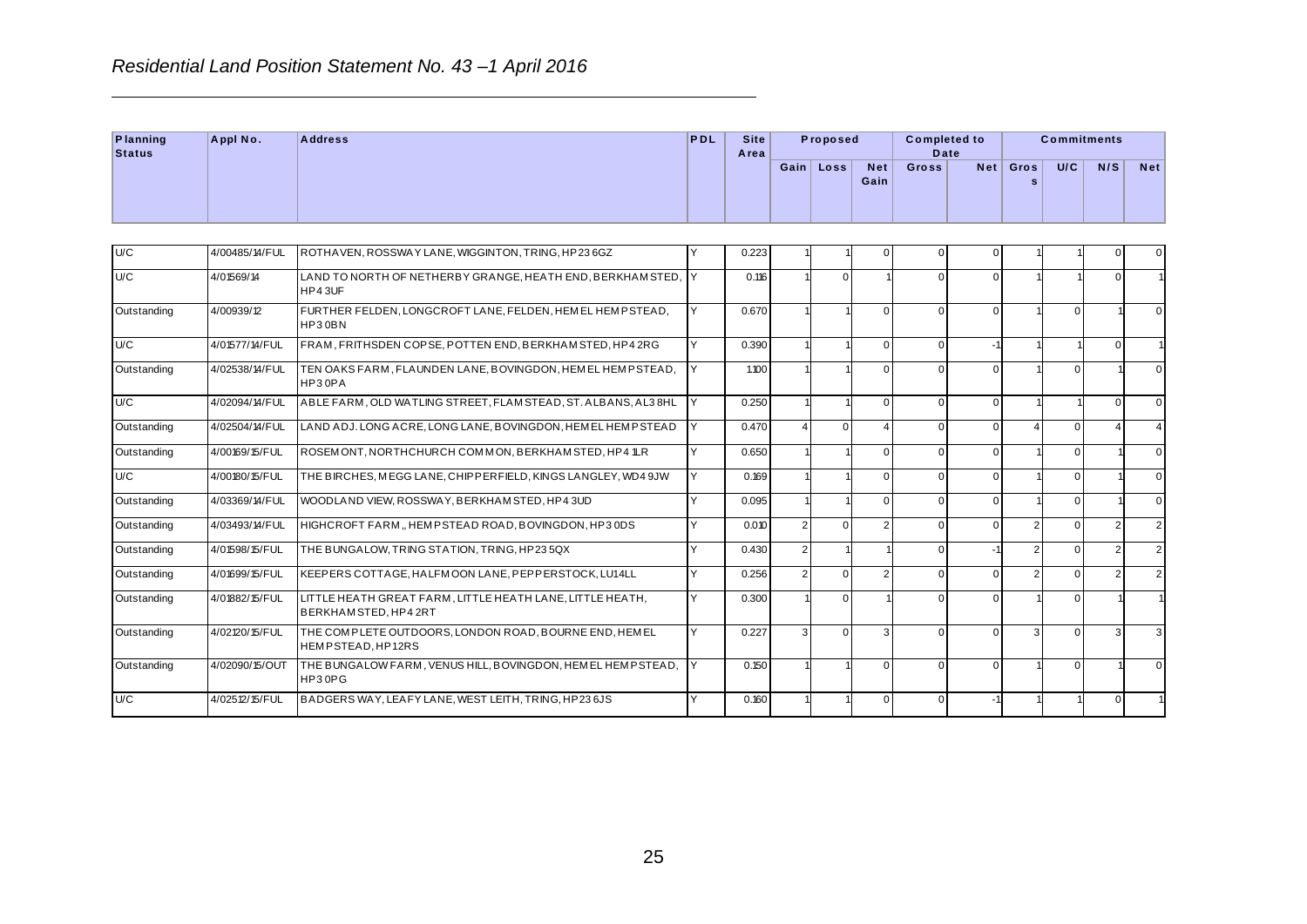|                           |                | Residential Land Position Statement No. 43-1 April 2016                |            |                     |      |                   |               |                     |      |           |                    |     |            |
|---------------------------|----------------|------------------------------------------------------------------------|------------|---------------------|------|-------------------|---------------|---------------------|------|-----------|--------------------|-----|------------|
| Planning<br><b>Status</b> | Appl No.       | <b>Address</b>                                                         | <b>PDL</b> | <b>Site</b><br>Area |      | Proposed          |               | <b>Completed to</b> | Date |           | <b>Commitments</b> |     |            |
|                           |                |                                                                        |            |                     | Gain | Loss <sub>1</sub> | Net  <br>Gain | <b>Gross</b>        | Net  | Gros<br>s | U/C                | N/S | <b>Net</b> |
| Outstanding               | 4/02811/15/FUL | OAKWOOD HOUSE, BULLBEGGARS LANE, POTTEN END, BERKHAM STED, Y<br>HP42RS |            | 0.180               |      |                   |               |                     | OΙ   |           |                    |     |            |

| Gain Loss<br><b>Net</b><br>Gross<br><b>Net</b><br>Gros<br>U/C<br>N/S<br>Gain<br>$\mathbf{s}$<br>4/02811/15/FUL<br>OAKWOOD HOUSE, BULLBEGGARS LANE, POTTEN END, BERKHAM STED, Y<br>0.180<br>$\overline{0}$<br>$\Omega$<br>$\mathbf 0$<br>$\overline{0}$<br>HP42RS<br>U/C<br>THE BUNGALOW, MANOR FARM, THE COMMON, CHIPPERFIELD, KINGS<br>4/02676/15/FUL<br>0.130<br>Y<br>$\overline{0}$<br>$\Omega$<br>$-1$<br>$\Omega$<br>LANGLEY. WD4 9BN<br>Outstanding<br>4/02922/15/FUL<br>ORCHARD LODGE, MEGG LANE, CHIPPERFIELD, KINGS LANGLEY, WD4<br>0.182<br>$\overline{0}$<br>Y<br>$\overline{0}$<br>$\mathbf{0}$<br>$\overline{0}$<br>9JN<br>U/C<br>4/02750/15/FUL<br>FRITHSDEN HOUSE, FRITHSDEN COPSE, POTTEN END, BERKHAMSTED,<br>1.990<br>Y<br>$\overline{0}$<br>$\mathbf{0}$<br>$\overline{0}$<br>$-1$<br>HP42RG<br>4/02853/15/FUL<br>MILLFIELD BUNGALOW, FRIENDLESS LANE, FLAM STEAD, ST ALBANS,<br>Y<br>0.578<br>Outstanding<br>$\overline{0}$<br>$\Omega$<br>$\overline{0}$<br>$\overline{0}$<br>AL38DE<br>4/02981/15/FUL<br>12 CASTLE HILL FARM COTTAGES, CASTLE HILL, BERKHAMSTED, HP4<br>Outstanding<br>Y<br>0.315<br>$\overline{0}$<br>$\Omega$<br>$\overline{0}$<br>$\overline{0}$<br>1HH<br>CHEQUERS MEADOW NURSERIES, CHEQUERS HILL, FLAM STEAD, AL3<br>Outstanding<br>4/02984/15/FUL<br>Y<br>0.031<br>$\overline{2}$<br>$\overline{2}$<br>$-2$<br>$\overline{2}$<br>$\overline{0}$<br>$\overline{0}$<br>$\overline{0}$<br>$\overline{2}$<br>8ET<br>CHEQUERS MEADOW NURSERIES, CHEQUERS HILL, FLAM STEAD, AL3<br>Outstanding<br>4/02985/15/FUL<br>Y<br>0.032<br>$\overline{0}$<br>$\mathbf 0$<br>$\Omega$<br>$\overline{0}$<br>8ET<br>4/02932/14/FUL<br>REMAGEN, BOX LANE, HEMEL HEMPSTEAD, HP3 0DJ<br>Y<br>0.420<br>$\overline{2}$<br>$\overline{0}$<br>$\overline{0}$<br>$\overline{2}$<br>Outstanding<br>$\mathbf{0}$<br>$\overline{2}$<br>$\overline{2}$<br>$\overline{2}$<br>$\overline{2}$<br>Outstanding<br>4/03479/15/FUL<br>BEECHURST, CADDINGTON COMMON, MARKYATE, AL3 8QF<br>Y<br>0.235<br>$\overline{0}$<br>2 <sup>1</sup><br>$\mathbf 0$<br>$\overline{0}$<br>$\Omega$<br>4/03519/15/FUL<br>KINTYRE, TROWLEY BOTTOM, FLAM STEAD, ST ALBANS, AL3 8DW<br>Outstanding<br>Y<br>0.204<br>$\overline{0}$<br>$\mathbf{0}$<br>$\overline{0}$<br>$\overline{0}$<br>4/03598/15/FUL<br>WESTBROOK EDGE, LONDON ROAD, BOURNE END, HEM EL HEM PSTEAD, Y<br>Outstanding<br>0.267<br>$\Omega$<br>$\Omega$<br>$\Omega$<br>$\overline{0}$<br>HP12RH<br>Y<br>Outstanding<br>4/03511/15/FUL<br>HIGHWAYS, NORTHCHURCH COMMON, BERKHAM STED, HP4 1LR<br>0.205<br>$\overline{0}$<br>$\Omega$<br>$\mathbf 0$<br>$\overline{0}$<br>4/03182/15/FUL<br>BEAUPORT, FRITHSDEN COPSE, POTTEN END, HP4 2RQ<br>Outstanding<br>Y<br>0.400<br>$\overline{0}$<br>$\Omega$<br>$\overline{0}$<br>$\overline{0}$ | Planning<br><b>Status</b> | Appl No. | <b>Address</b> | PDL | <b>Site</b><br>Area |    | Proposed |    | <b>Completed to</b><br><b>Date</b> |      |    | <b>Commitments</b> |    |                |
|-------------------------------------------------------------------------------------------------------------------------------------------------------------------------------------------------------------------------------------------------------------------------------------------------------------------------------------------------------------------------------------------------------------------------------------------------------------------------------------------------------------------------------------------------------------------------------------------------------------------------------------------------------------------------------------------------------------------------------------------------------------------------------------------------------------------------------------------------------------------------------------------------------------------------------------------------------------------------------------------------------------------------------------------------------------------------------------------------------------------------------------------------------------------------------------------------------------------------------------------------------------------------------------------------------------------------------------------------------------------------------------------------------------------------------------------------------------------------------------------------------------------------------------------------------------------------------------------------------------------------------------------------------------------------------------------------------------------------------------------------------------------------------------------------------------------------------------------------------------------------------------------------------------------------------------------------------------------------------------------------------------------------------------------------------------------------------------------------------------------------------------------------------------------------------------------------------------------------------------------------------------------------------------------------------------------------------------------------------------------------------------------------------------------------------------------------------------------------------------------------------------------------------------------------------------------------------------------------------------------------------------------------------------------------------------------------------------------------------------------------------------------------------------------------|---------------------------|----------|----------------|-----|---------------------|----|----------|----|------------------------------------|------|----|--------------------|----|----------------|
| Outstanding                                                                                                                                                                                                                                                                                                                                                                                                                                                                                                                                                                                                                                                                                                                                                                                                                                                                                                                                                                                                                                                                                                                                                                                                                                                                                                                                                                                                                                                                                                                                                                                                                                                                                                                                                                                                                                                                                                                                                                                                                                                                                                                                                                                                                                                                                                                                                                                                                                                                                                                                                                                                                                                                                                                                                                                     |                           |          |                |     |                     |    |          |    |                                    |      |    |                    |    | <b>Net</b>     |
|                                                                                                                                                                                                                                                                                                                                                                                                                                                                                                                                                                                                                                                                                                                                                                                                                                                                                                                                                                                                                                                                                                                                                                                                                                                                                                                                                                                                                                                                                                                                                                                                                                                                                                                                                                                                                                                                                                                                                                                                                                                                                                                                                                                                                                                                                                                                                                                                                                                                                                                                                                                                                                                                                                                                                                                                 |                           |          |                |     |                     |    |          |    |                                    |      |    |                    |    |                |
|                                                                                                                                                                                                                                                                                                                                                                                                                                                                                                                                                                                                                                                                                                                                                                                                                                                                                                                                                                                                                                                                                                                                                                                                                                                                                                                                                                                                                                                                                                                                                                                                                                                                                                                                                                                                                                                                                                                                                                                                                                                                                                                                                                                                                                                                                                                                                                                                                                                                                                                                                                                                                                                                                                                                                                                                 |                           |          |                |     |                     |    |          |    |                                    |      |    |                    |    |                |
|                                                                                                                                                                                                                                                                                                                                                                                                                                                                                                                                                                                                                                                                                                                                                                                                                                                                                                                                                                                                                                                                                                                                                                                                                                                                                                                                                                                                                                                                                                                                                                                                                                                                                                                                                                                                                                                                                                                                                                                                                                                                                                                                                                                                                                                                                                                                                                                                                                                                                                                                                                                                                                                                                                                                                                                                 |                           |          |                |     |                     |    |          |    |                                    |      |    |                    |    | $\overline{0}$ |
|                                                                                                                                                                                                                                                                                                                                                                                                                                                                                                                                                                                                                                                                                                                                                                                                                                                                                                                                                                                                                                                                                                                                                                                                                                                                                                                                                                                                                                                                                                                                                                                                                                                                                                                                                                                                                                                                                                                                                                                                                                                                                                                                                                                                                                                                                                                                                                                                                                                                                                                                                                                                                                                                                                                                                                                                 |                           |          |                |     |                     |    |          |    |                                    |      |    |                    |    |                |
|                                                                                                                                                                                                                                                                                                                                                                                                                                                                                                                                                                                                                                                                                                                                                                                                                                                                                                                                                                                                                                                                                                                                                                                                                                                                                                                                                                                                                                                                                                                                                                                                                                                                                                                                                                                                                                                                                                                                                                                                                                                                                                                                                                                                                                                                                                                                                                                                                                                                                                                                                                                                                                                                                                                                                                                                 |                           |          |                |     |                     |    |          |    |                                    |      |    |                    |    | $\overline{0}$ |
|                                                                                                                                                                                                                                                                                                                                                                                                                                                                                                                                                                                                                                                                                                                                                                                                                                                                                                                                                                                                                                                                                                                                                                                                                                                                                                                                                                                                                                                                                                                                                                                                                                                                                                                                                                                                                                                                                                                                                                                                                                                                                                                                                                                                                                                                                                                                                                                                                                                                                                                                                                                                                                                                                                                                                                                                 |                           |          |                |     |                     |    |          |    |                                    |      |    |                    |    | $\mathbf 0$    |
|                                                                                                                                                                                                                                                                                                                                                                                                                                                                                                                                                                                                                                                                                                                                                                                                                                                                                                                                                                                                                                                                                                                                                                                                                                                                                                                                                                                                                                                                                                                                                                                                                                                                                                                                                                                                                                                                                                                                                                                                                                                                                                                                                                                                                                                                                                                                                                                                                                                                                                                                                                                                                                                                                                                                                                                                 |                           |          |                |     |                     |    |          |    |                                    |      |    |                    |    | $\overline{2}$ |
|                                                                                                                                                                                                                                                                                                                                                                                                                                                                                                                                                                                                                                                                                                                                                                                                                                                                                                                                                                                                                                                                                                                                                                                                                                                                                                                                                                                                                                                                                                                                                                                                                                                                                                                                                                                                                                                                                                                                                                                                                                                                                                                                                                                                                                                                                                                                                                                                                                                                                                                                                                                                                                                                                                                                                                                                 |                           |          |                |     |                     |    |          |    |                                    |      |    |                    |    |                |
|                                                                                                                                                                                                                                                                                                                                                                                                                                                                                                                                                                                                                                                                                                                                                                                                                                                                                                                                                                                                                                                                                                                                                                                                                                                                                                                                                                                                                                                                                                                                                                                                                                                                                                                                                                                                                                                                                                                                                                                                                                                                                                                                                                                                                                                                                                                                                                                                                                                                                                                                                                                                                                                                                                                                                                                                 |                           |          |                |     |                     |    |          |    |                                    |      |    |                    |    |                |
|                                                                                                                                                                                                                                                                                                                                                                                                                                                                                                                                                                                                                                                                                                                                                                                                                                                                                                                                                                                                                                                                                                                                                                                                                                                                                                                                                                                                                                                                                                                                                                                                                                                                                                                                                                                                                                                                                                                                                                                                                                                                                                                                                                                                                                                                                                                                                                                                                                                                                                                                                                                                                                                                                                                                                                                                 |                           |          |                |     |                     |    |          |    |                                    |      |    |                    |    | $\overline{2}$ |
|                                                                                                                                                                                                                                                                                                                                                                                                                                                                                                                                                                                                                                                                                                                                                                                                                                                                                                                                                                                                                                                                                                                                                                                                                                                                                                                                                                                                                                                                                                                                                                                                                                                                                                                                                                                                                                                                                                                                                                                                                                                                                                                                                                                                                                                                                                                                                                                                                                                                                                                                                                                                                                                                                                                                                                                                 |                           |          |                |     |                     |    |          |    |                                    |      |    |                    |    | $\overline{0}$ |
|                                                                                                                                                                                                                                                                                                                                                                                                                                                                                                                                                                                                                                                                                                                                                                                                                                                                                                                                                                                                                                                                                                                                                                                                                                                                                                                                                                                                                                                                                                                                                                                                                                                                                                                                                                                                                                                                                                                                                                                                                                                                                                                                                                                                                                                                                                                                                                                                                                                                                                                                                                                                                                                                                                                                                                                                 |                           |          |                |     |                     |    |          |    |                                    |      |    |                    |    | $\overline{0}$ |
|                                                                                                                                                                                                                                                                                                                                                                                                                                                                                                                                                                                                                                                                                                                                                                                                                                                                                                                                                                                                                                                                                                                                                                                                                                                                                                                                                                                                                                                                                                                                                                                                                                                                                                                                                                                                                                                                                                                                                                                                                                                                                                                                                                                                                                                                                                                                                                                                                                                                                                                                                                                                                                                                                                                                                                                                 |                           |          |                |     |                     |    |          |    |                                    |      |    |                    |    | $\overline{0}$ |
|                                                                                                                                                                                                                                                                                                                                                                                                                                                                                                                                                                                                                                                                                                                                                                                                                                                                                                                                                                                                                                                                                                                                                                                                                                                                                                                                                                                                                                                                                                                                                                                                                                                                                                                                                                                                                                                                                                                                                                                                                                                                                                                                                                                                                                                                                                                                                                                                                                                                                                                                                                                                                                                                                                                                                                                                 |                           |          |                |     |                     |    |          |    |                                    |      |    |                    |    | $\overline{0}$ |
| <b>Rest of Dacorum Totals:</b>                                                                                                                                                                                                                                                                                                                                                                                                                                                                                                                                                                                                                                                                                                                                                                                                                                                                                                                                                                                                                                                                                                                                                                                                                                                                                                                                                                                                                                                                                                                                                                                                                                                                                                                                                                                                                                                                                                                                                                                                                                                                                                                                                                                                                                                                                                                                                                                                                                                                                                                                                                                                                                                                                                                                                                  |                           |          |                |     | 11.577              | 45 | 23       | 22 | $\Omega$                           | $-7$ | 45 | $\overline{7}$     | 38 | 29             |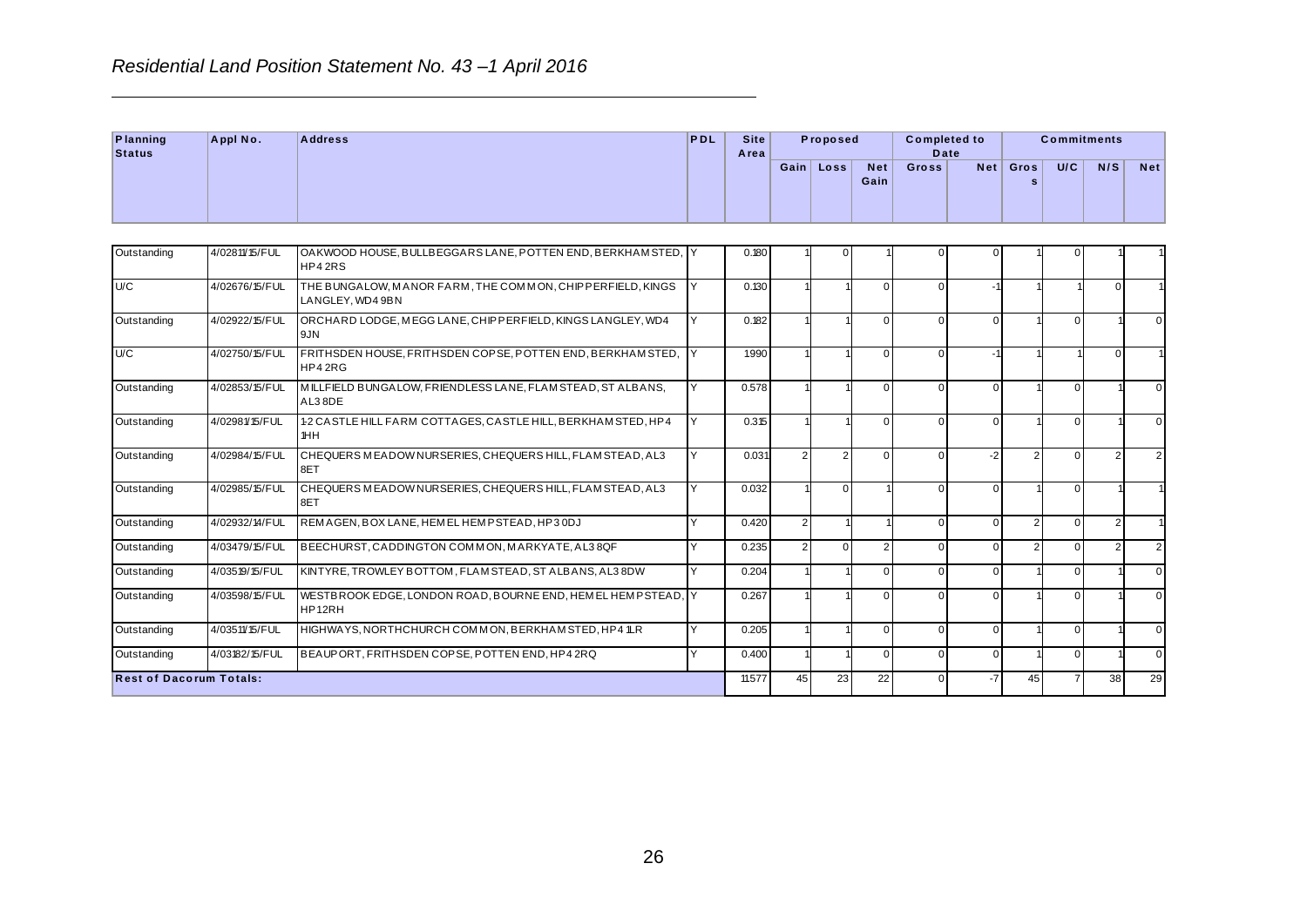|                    |          | Residential Land Position Statement No. 43-1 April 2016 |     |                     |           |          |                    |                             |     |           |     |                    |     |
|--------------------|----------|---------------------------------------------------------|-----|---------------------|-----------|----------|--------------------|-----------------------------|-----|-----------|-----|--------------------|-----|
| Planning<br>Status | Appl No. | <b>Address</b>                                          | PDL | <b>Site</b><br>Area |           | Proposed |                    | <b>Completed to</b><br>Date |     |           |     | <b>Commitments</b> |     |
|                    |          |                                                         |     |                     | Gain Loss |          | <b>Net</b><br>Gain | Gross <sup>1</sup>          | Net | Gros<br>s | U/C | N/S                | Net |

| Planning<br><b>Status</b> | Appl No.       | <b>Address</b>                                                                     | PDL | <b>Site</b><br>Area |                | Proposed       |                    | <b>Completed to</b><br><b>Date</b> |                |                      | <b>Commitments</b> |                |                |
|---------------------------|----------------|------------------------------------------------------------------------------------|-----|---------------------|----------------|----------------|--------------------|------------------------------------|----------------|----------------------|--------------------|----------------|----------------|
|                           |                |                                                                                    |     |                     |                | Gain Loss      | <b>Net</b><br>Gain | <b>Gross</b>                       | <b>Net</b>     | Gros<br>$\mathbf{s}$ | U/C                | N/S            | <b>Net</b>     |
| - Settlement              | Rural area     |                                                                                    |     |                     |                |                |                    |                                    |                |                      |                    |                |                |
| U/C                       | 4/02476/05     | The Croft, Dagnal Road, Great Gaddesden                                            |     | 0.798               |                |                | $\overline{0}$     | $\mathbf{0}$                       |                |                      |                    | $\Omega$       |                |
| U/C                       | 4/01394/12     | THE BUNGALOW, ST. MARGARETS, GREAT GADDESDEN, HP13BZ                               | Y   | 0.150               |                |                | $\Omega$           | $\Omega$                           | $-1$           |                      |                    | $\Omega$       |                |
| Outstanding               | 4/02104/13     | THE BOTHY, NETTLEDEN ROAD, LITTLE GADDESDEN, BERKHAM STED,<br>HP4 1PL              | Y   | 0.210               |                |                | 0                  | $\Omega$                           | $\mathbf 0$    |                      | $\overline{0}$     |                | $\mathbf 0$    |
| U/C                       | 4/00284/14/FUL | CROME HILL HOUSE, ASHRIDGE PARK, LITTLE GADDESDEN,<br>BERKHAM STED, HP4 1NP        | v   | 1.940               |                |                | $\overline{0}$     | $\overline{0}$                     | ÷.             |                      |                    | $\overline{0}$ |                |
| Outstanding               | 4/00293/14/FUL | 1BRADDEN COTTAGES, BRADDEN LANE, GADDESDEN ROW, HEMEL<br>HEMPSTEAD, HP26HZ         | Y   | 0.026               |                | $\Omega$       |                    | $\Omega$                           | $\mathbf 0$    |                      | $\overline{0}$     |                |                |
| Outstanding               | 4/01365/13/FUL | LAND ADJACENT NUMBER 25, CHEDDINGTON LANE, LONG MARSTON,<br>TRING, HP234QP         | l N | 0.067               |                | 0              |                    | $\Omega$                           | $\mathbf 0$    |                      | $\overline{0}$     |                |                |
| U/C                       | 4/01149/14/FUL | KINROSS, GOLF CLUB ROAD, LITTLE GADDESDEN, BERKHAM STED, HP4<br>1LY                | Y   | 0.720               |                |                | 0                  | $\Omega$                           | ÷,             |                      |                    | $\Omega$       |                |
| Outstanding               | 4/02353/14/FUL | COTTON SPRING FARM, FRIENDLESS LANE, MARKYATE, AL38AF                              | Y   | 0.520               | $\overline{4}$ | $\overline{0}$ | $\vert$            | $\Omega$                           | $\overline{0}$ | $\overline{4}$       | $\overline{0}$     | $\overline{4}$ | $\overline{4}$ |
| Outstanding               | 4/03292/14/FUL | PHEASANT FIELD, RINGSHALL DRIVE, ASHRIDGE PARK, LITTLE<br>GADDESDEN, HP4 1NP       | Υ   | 0.290               |                |                | $\Omega$           | $\Omega$                           | ÷.             |                      | $\overline{0}$     |                |                |
| Outstanding               | 4/01460/15/FUL | CHARNIS, RINGSHALL DRIVE, ASHRIDGE PARK, LITTLE GADDESDEN,<br>HP4 1NP              | Y   | 1.686               |                |                | 0                  | $\Omega$                           | $\mathbf 0$    |                      | $\overline{0}$     |                | $\mathbf 0$    |
| Outstanding               | 4/02874/15/FUL | HONEYBROOK, ST MARGARETS, GREAT GADDESDEN, HP13BZ                                  | Y   | 0.460               | 2              |                |                    | $\Omega$                           | $\overline{0}$ | $\overline{2}$       | $\overline{0}$     | 2 <sup>1</sup> |                |
| Outstanding               | 4/03537/15/FUL | KESTREL, GOLF CLUB ROAD, LITTLE GADDESDEN, HP4 1LY                                 | Ÿ   | 0.928               |                |                | $\overline{0}$     | $\Omega$                           | ÷,             |                      | $\overline{0}$     |                |                |
| Outstanding               | 4/01439/15/FUL | LAND ADJ WESTLANDS FARM, NORTHFIELD ROAD, STATION ROAD,<br>ALDBURY, TRING, HP235RS | Υ   | 0.480               |                |                | $\Omega$           | $\Omega$                           | $\mathbf 0$    |                      | $\overline{0}$     |                | $\mathbf 0$    |
| Outstanding               | 4/02699/15/FUL | MOSSHALL FARM, NETTLEDEN ROAD NORTH, LITTLE GADDESDEN, HP4<br><b>IPE</b>           |     | 0.120               |                |                | $\overline{0}$     | $\mathbf{0}$                       | $\overline{0}$ |                      | $\overline{0}$     |                | $\mathbf 0$    |
| Outstanding               | 4/03166/15/FUL | Land adj, WIDM ORE FARM, BRADDEN LANE, GADDESDEN ROW, HP2 6JB                      | IN. | 0.053               | $\overline{2}$ | $\Omega$       | 2 <sub>1</sub>     | $\Omega$                           | $\mathbf 0$    | $\overline{2}$       | $\overline{0}$     | $\overline{2}$ | $\overline{2}$ |
| Rural area Totals:        |                |                                                                                    |     | 8.448               | 20             | 11             | 9 <sub>o</sub>     | $\Omega$                           | $-6$           | 20                   | $\overline{4}$     | 16             | 15             |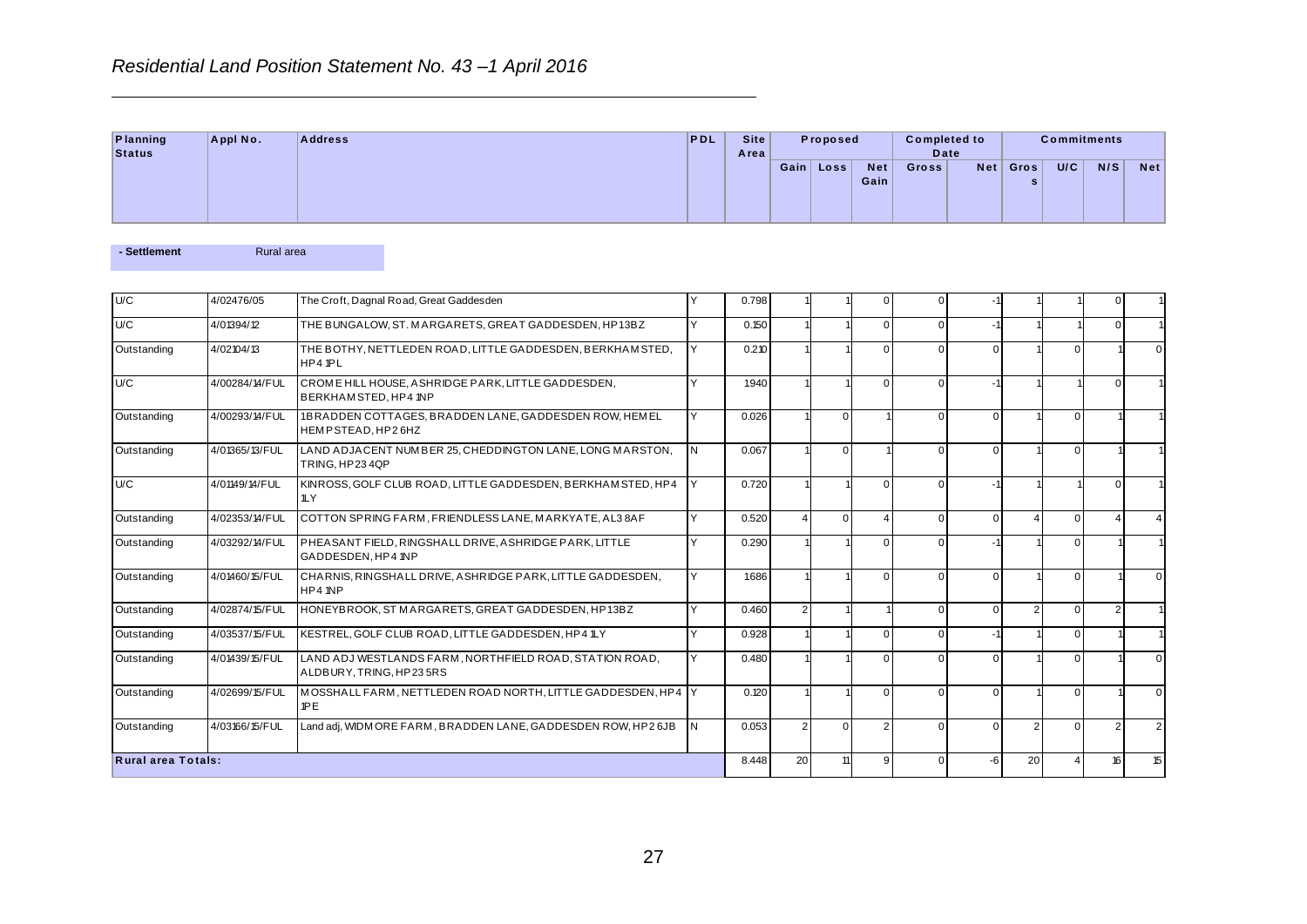|                           |          | Residential Land Position Statement No. 43-1 April 2016 |            |                     |      |          |                    |                             |     |           |     |                    |            |
|---------------------------|----------|---------------------------------------------------------|------------|---------------------|------|----------|--------------------|-----------------------------|-----|-----------|-----|--------------------|------------|
| Planning<br><b>Status</b> | Appl No. | <b>Address</b>                                          | <b>PDL</b> | <b>Site</b><br>Area |      | Proposed |                    | <b>Completed to</b><br>Date |     |           |     | <b>Commitments</b> |            |
|                           |          |                                                         |            |                     | Gain | Loss     | <b>Net</b><br>Gain | Gross                       | Net | Gros<br>s | U/C | N/S                | <b>Net</b> |

| Planning<br><b>Status</b> | Appl No.       | <b>Address</b>                                          | PDL            | <b>Site</b><br>Area |                | Proposed       |                         | <b>Completed to</b><br>Date |             |                | <b>Commitments</b> |                  |                |
|---------------------------|----------------|---------------------------------------------------------|----------------|---------------------|----------------|----------------|-------------------------|-----------------------------|-------------|----------------|--------------------|------------------|----------------|
|                           |                |                                                         |                |                     | Gain Loss      |                | <b>Net</b><br>Gain      | Gross                       | <b>Net</b>  | Gros<br>s      | U/C                | N/S              | <b>Net</b>     |
| - Settlement              | <b>Tring</b>   |                                                         |                |                     |                |                |                         |                             |             |                |                    |                  |                |
| Outstanding               | 4/01043/13     | LE PROVANCE, 41WESTERN ROAD, TRING, HP234BQ             | Υ              | 0.010               |                | $\overline{0}$ |                         | $\Omega$                    | $\mathbf 0$ |                | $\overline{0}$     |                  |                |
| U/C                       | 4/02112/15/FUL | R/O 91HIGH STREET, TRING, HP23 4AB                      | N              | 0.024               |                | $\overline{0}$ |                         | $\Omega$                    | $\mathbf 0$ |                |                    | $\Omega$         |                |
| U/C                       | 4/00365/15/FUL | LAND TO THE REAR OF 17 STATION ROAD, TRING, HP235NG     | N              | 0.075               | $\overline{2}$ | $\overline{0}$ | $\overline{2}$          | $\Omega$                    | $\mathbf 0$ | $\overline{2}$ | $\overline{2}$     | $\Omega$         | $\overline{2}$ |
| U/C                       | 4/00438/15/ROC | LAND AT 15 AND R/O 14, STATION ROAD, TRING, HP23 5NG    | N              | 0.116               | $\overline{4}$ | $\overline{0}$ | $\overline{\mathbf{A}}$ | $\Omega$                    | $\mathbf 0$ | 4              | $\overline{4}$     | $\Omega$         | $\overline{4}$ |
| U/C                       | 4/02936/15/FUL | HIGH DRIVE, AYLESBURY ROAD, TRING, HP234DJ              | Y              | 0.120               |                |                | $\overline{0}$          | $\Omega$                    | $-1$        |                |                    | $\Omega$         |                |
| U/C                       | 4/02933/15/RES | HIGH DRIVE, AYLESBURY ROAD, TRING, HP234DJ              | N              | 0.093               | $\overline{2}$ | $\overline{0}$ | 2 <sup>1</sup>          | $\Omega$                    | $\mathbf 0$ | $\overline{2}$ | $\overline{2}$     | $\Omega$         | $\overline{2}$ |
| Outstanding               | 4/03690/15/FUL | 72 LONGFIELD ROAD, TRING, HP23 4DF                      | Y              | 0.099               | $\overline{3}$ |                | 2 <sup>1</sup>          | $\Omega$                    | $\mathbf 0$ | $\overline{3}$ | $\Omega$           | 3                | $\overline{2}$ |
| Outstanding               | 4/03949/15/FUL | R/O, 100 HIGH STREET, TRING, HP234AF                    | Y              | 0.007               | $\overline{1}$ | $\overline{0}$ |                         | $\mathbf 0$                 | $\mathbf 0$ |                | $\overline{0}$     |                  |                |
| Outstanding               | 4/03995/15/FUL | Adj, 1CHRISTCHURCH ROAD, TRING, HP234EE                 | $\overline{N}$ | 0.042               |                | $\overline{0}$ |                         | $\Omega$                    | $\mathbf 0$ |                | $\overline{0}$     |                  |                |
| <b>Tring Totals:</b>      |                |                                                         |                | 0.586               | 16             | 2 <sup>1</sup> | 14                      | $\Omega$                    | $-1$        | 16             | 10 <sup>10</sup>   | $6 \overline{6}$ | 15             |
| - Settlement              | Wigginton      |                                                         |                |                     |                |                |                         |                             |             |                |                    |                  |                |
| Outstanding               | 4/03844/15/FUL | THE WHITE HOUSE, HEMP LANE, WIGGINTON, TRING, HP23 6HF  | Υ              | 0.729               |                |                | $\overline{0}$          | $\mathcal{C}$               | $\mathbf 0$ |                | $\mathbf 0$        |                  | 0              |
| <b>Wigginton Totals:</b>  |                |                                                         |                | 0.729               |                |                | $\Omega$                | $\sqrt{2}$                  | $\mathbf 0$ |                | $\Omega$           |                  | $\mathbf 0$    |
| - Settlement              | Wilstone       |                                                         |                |                     |                |                |                         |                             |             |                |                    |                  |                |
| U/C                       | 4/00201/13/FUL | ADJ. CONIFERS, ROSEBARN LANE, WILSTONE, TRING, HP23 4PZ | N.             | 0.026               |                | $\overline{0}$ |                         | $\mathsf{C}$                | $\pmb{0}$   |                |                    | $\mathbf 0$      |                |
| <b>Wilstone Totals:</b>   |                |                                                         |                | 0.026               |                | $\overline{0}$ |                         | $\Omega$                    | $\mathbf 0$ |                |                    | $\Omega$         |                |
|                           |                |                                                         |                |                     |                |                |                         |                             |             |                |                    |                  |                |

| - Settlement | Wigginton |  |  |  |  |          |  | THE WHITE HOUSE, HEMP LANE, WIGGINTON, TRING, HP23 6HF<br>4/03844/15/FUL<br>Outstanding<br>0.729<br>01 |
|--------------|-----------|--|--|--|--|----------|--|--------------------------------------------------------------------------------------------------------|
|              |           |  |  |  |  | OΙ       |  |                                                                                                        |
|              |           |  |  |  |  | $\Omega$ |  | <b>Wigginton Totals:</b><br>0.729<br>0                                                                 |

| <b>Wilstone Totals:</b> |                |                                                        | 0.026 |  |  | 01 |  |  |
|-------------------------|----------------|--------------------------------------------------------|-------|--|--|----|--|--|
| U/C                     | 4/00201/13/FUL | ADJ. CONIFERS, ROSEBARN LANE, WILSTONE, TRING, HP234PZ | 0.026 |  |  | 01 |  |  |
| - Settlement            | Wilstone       |                                                        |       |  |  |    |  |  |

| $\sim$<br><b>Small Site</b><br>Totals: | 28.339 | 257<br>257 | 64 | 10C<br>M. | $-31$ | 25.5<br>וכ∠ | $\overline{ }$<br>. | 183 | 222.<br>دے |
|----------------------------------------|--------|------------|----|-----------|-------|-------------|---------------------|-----|------------|
|                                        |        |            |    |           |       |             |                     |     |            |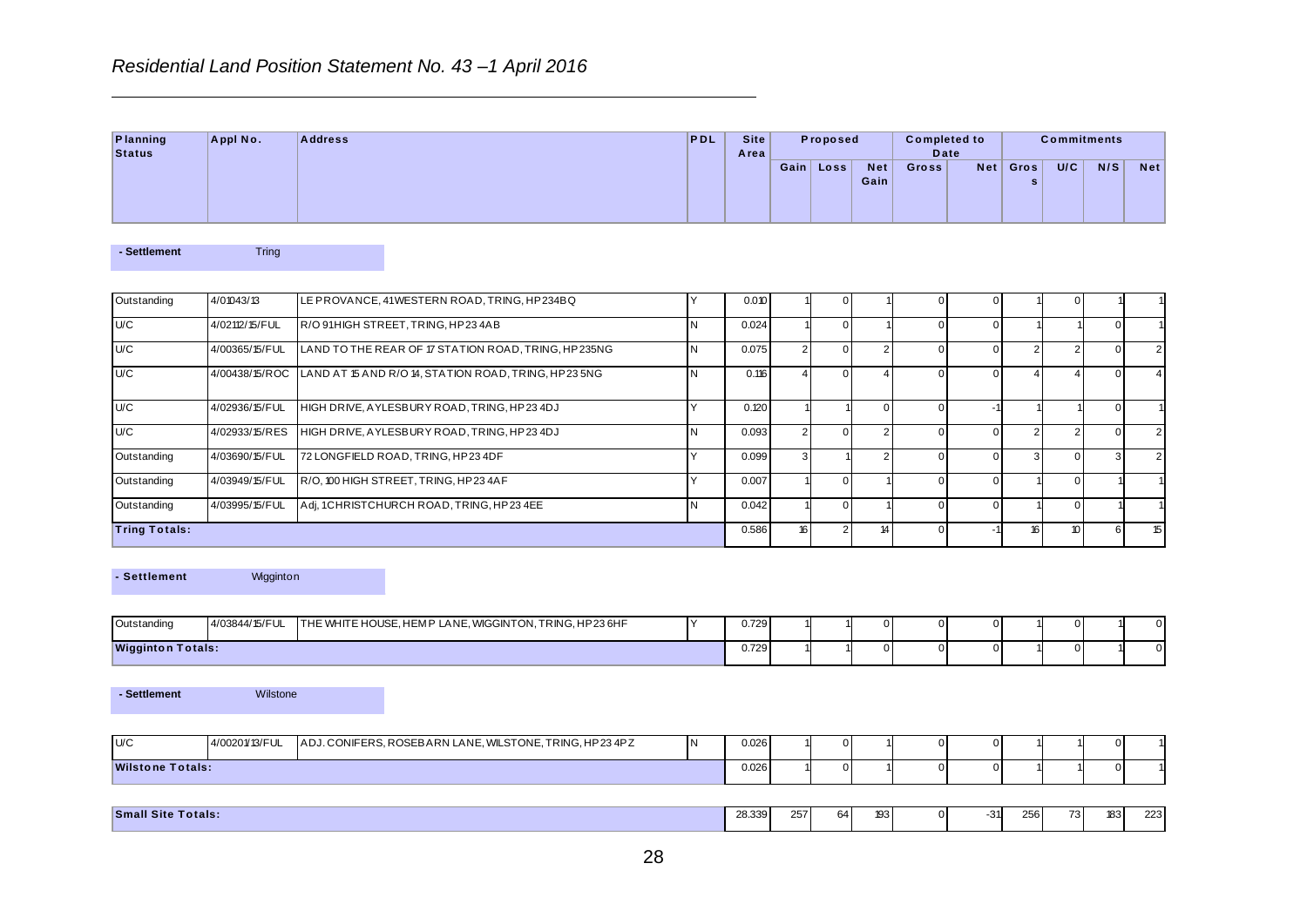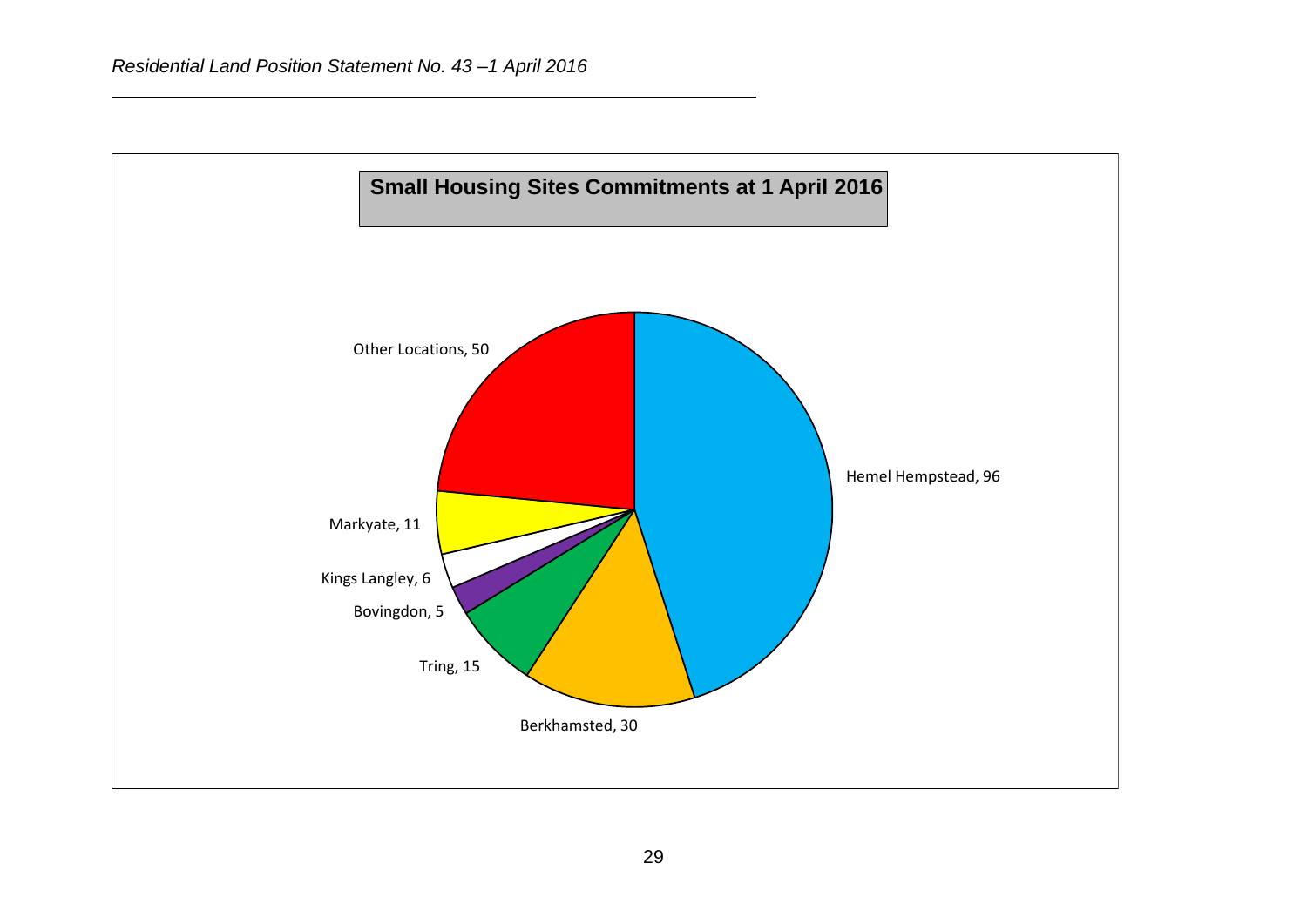| 5. SUMMARY OF COMMITMENTS (AS AT 1 <sup>ST</sup> APRIL 2016) |  |
|--------------------------------------------------------------|--|
|--------------------------------------------------------------|--|

| <b>SETTLEMENT</b>              |                |                | <b>LARGE SITES SMALL SITES</b> |            | <b>CON/COU</b> |            |                | <b>TOTALS</b> |
|--------------------------------|----------------|----------------|--------------------------------|------------|----------------|------------|----------------|---------------|
|                                | <b>Gross</b>   | <b>Net</b>     | <b>Gross</b>                   | <b>Net</b> | <b>Gross</b>   | <b>Net</b> | <b>Gross</b>   | <b>Net</b>    |
| <b>Identified settlements:</b> |                |                |                                |            |                |            |                |               |
| <b>Hemel Hempstead</b>         | 1719           | 1716           | 97                             | 96         | 328            | 308        | 2144           | 2120          |
| <b>Berkhamsted</b>             | 171            | 170            | 32                             | 30         | 49             | 44         | 252            | 244           |
| Tring                          | 47             | 47             | 16                             | 15         | 13             | 13         | 76             | 75            |
| Bovingdon                      | 8              | 8              | 5                              | 5          | 5              | 4          | 18             | 17            |
| Kings Langley                  | $\overline{0}$ | 0              | 9                              | 6          | 11             | 10         | 20             | 16            |
| Markyate                       | $\overline{2}$ | $\overline{2}$ | 12                             | 11         | $\overline{2}$ | 1          | 16             | 14            |
| Northchurch                    | 0              | 0              | 11                             | 10         | 0              | 0          | 11             | 10            |
| Aldbury                        | 0              | 0              | 1                              | 1          | 0              | 0          | 1              | 1             |
| Chipperfield                   | $\mathbf 0$    | 0              | $\overline{2}$                 | 1          | 0              | 0          | $\overline{2}$ | 1             |
| Flamstead                      | 0              | 0              | $\overline{2}$                 | 1          | $\overline{0}$ | 0          | $\overline{2}$ | 1             |
| Long Marston                   | $\mathbf 0$    | 0              | 1                              | 1          | 0              | 0          | 1              | 1             |
| Potten End                     | $\Omega$       | 0              | 1                              | 1          | 0              | 0          | 1              | 1             |
| Wigginton                      | $\mathbf 0$    | 0              | 1                              | 0          | 0              | 0          | 1              | 0             |
| Wilstone                       | $\Omega$       | $\Omega$       | 1                              | 1          | $\overline{0}$ | 0          | 1              | 1             |
|                                |                |                |                                |            |                |            |                |               |
| Rest of Dacorum                | 86             | 86             | 65                             | 44         | 49             | 42         | 200            | 172           |
|                                |                |                |                                |            |                |            |                |               |
|                                |                |                |                                |            |                |            |                |               |
| <b>TOTALS</b>                  | 2033           | 2029           | 256                            | 223        | 457            | 422        | 2746           | 2674          |
|                                |                |                |                                |            |                |            |                |               |

# **Note:**

"Identified settlements" are those settlements identified as a town, large village or selected small village in the Core Strategy.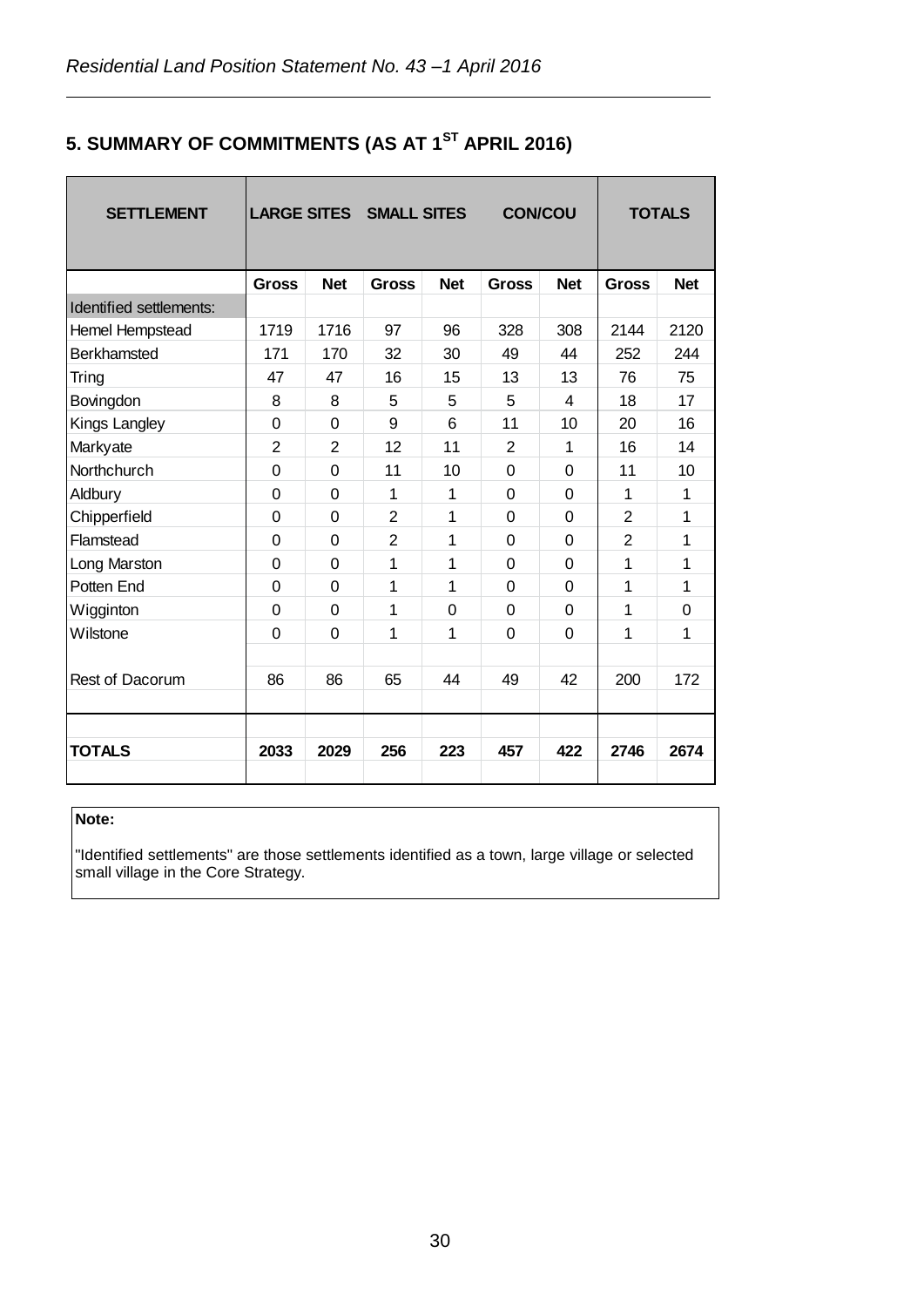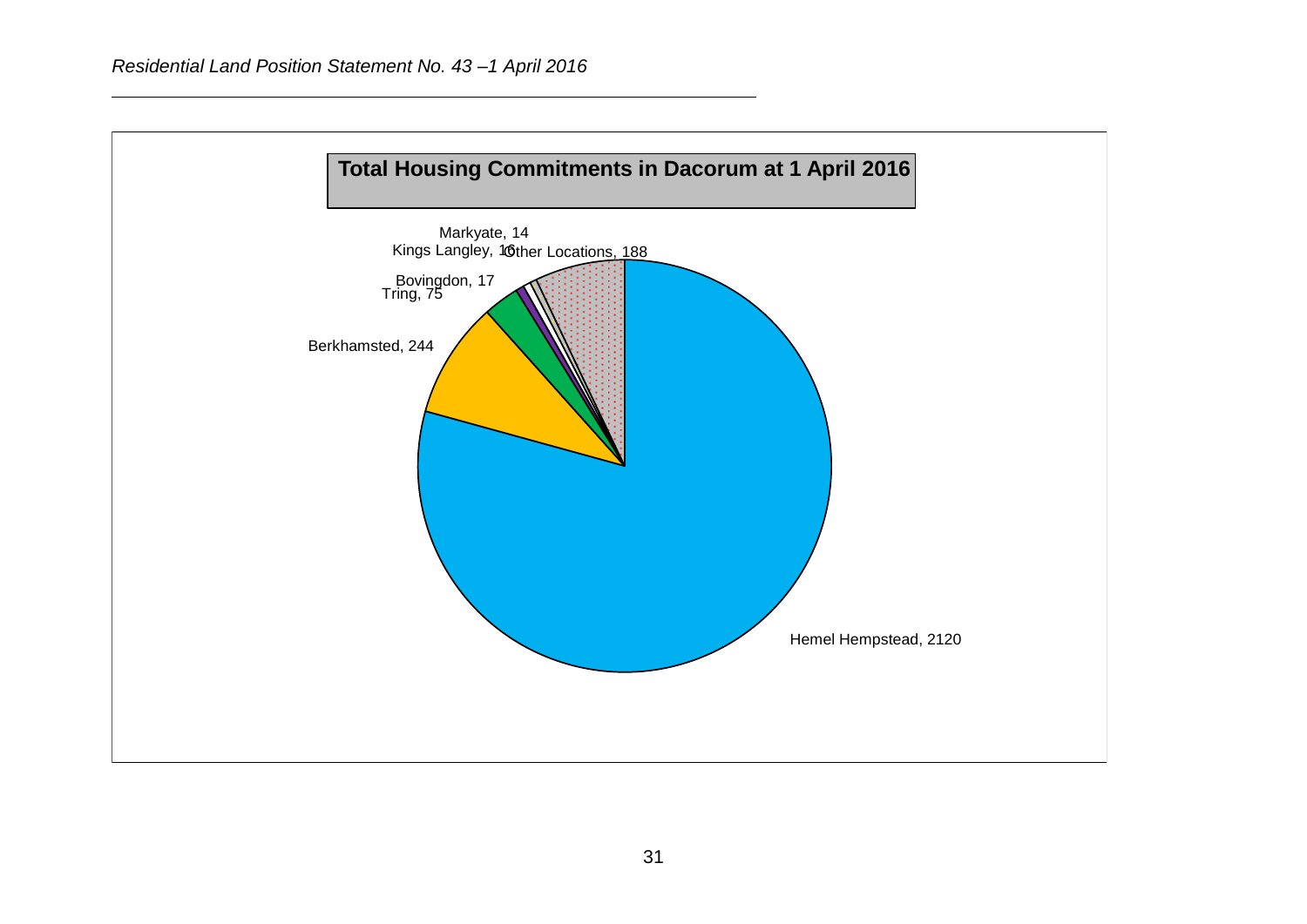# **6. DWELLING COMPLETIONS (1ST APRIL 2015 – 31ST MARCH 2016)**

| <b>SETTLEMENT</b>       |              |             | <b>LARGE SITES SMALL SITES</b> |            | <b>CON/COU</b> |                |                | <b>TOTALS</b>  |
|-------------------------|--------------|-------------|--------------------------------|------------|----------------|----------------|----------------|----------------|
|                         | <b>Gross</b> | <b>Net</b>  | <b>Gross</b>                   | <b>Net</b> | <b>Gross</b>   | <b>Net</b>     | <b>Gross</b>   | <b>Net</b>     |
| Identified settlements: |              |             |                                |            |                |                |                |                |
| Hemel Hempstead         | 267          | 267         | 35                             | 28         | 95             | 91             | 397            | 386            |
| <b>Berkhamsted</b>      | 111          | 111         | 14                             | 8          | 6              | 5              | 131            | 124            |
| Tring                   | 39           | 37          | 13                             | 12         | $\overline{2}$ | 1              | 54             | 50             |
| Bovingdon               | $\Omega$     | $\Omega$    | 4                              | 3          | $\Omega$       | 0              | 4              | 3              |
| Kings Langley           | $\Omega$     | $\Omega$    | 4                              | 4          | $\overline{2}$ | $\overline{2}$ | 6              | 6              |
| Markyate                | 56           | 56          | 0                              | $-1$       | 1              | 1              | 57             | 56             |
| Northchurch             | 0            | 0           | 1                              | -1         | $\mathbf 0$    | 0              | 1              | $-1$           |
| Aldbury                 | 0            | $\Omega$    | 1                              | 1          | $\Omega$       | 0              | 1              | $\mathbf{1}$   |
| Chipperfield            | 5            | 5           | $\Omega$                       | 0          | 3              | $\overline{2}$ | 8              | $\overline{7}$ |
| Flamstead               | 0            | 0           | 0                              | 0          | $\Omega$       | 0              | 0              | 0              |
| Long Marston            | $\Omega$     | $\Omega$    | $\Omega$                       | $\Omega$   | $\Omega$       | $\Omega$       | $\Omega$       | $\Omega$       |
| Potten End              | $\Omega$     | $\Omega$    | 1                              | $\Omega$   | 1              | 1              | $\overline{2}$ | $\mathbf{1}$   |
| Wigginton               | $\Omega$     | $\Omega$    | 1                              | 1          | $\Omega$       | $\Omega$       | 1              | 1              |
| Wilstone                | 0            | $\mathbf 0$ | $\Omega$                       | 0          | $\Omega$       | 0              | $\Omega$       | $\Omega$       |
|                         |              |             |                                |            |                |                |                |                |
| Rest of Dacorum         | $\mathbf 0$  | $\mathbf 0$ | 14                             | 1          | 24             | 24             | 38             | 25             |
|                         |              |             |                                |            |                |                |                |                |
|                         |              |             |                                |            |                |                |                |                |
| <b>TOTALS</b>           | 478          | 476         | 88                             | 56         | 134            | 127            | 700            | 659            |

## **Note:**

"Identified settlements" are those settlements identified as a town, large village or selected small village in the Core Strategy.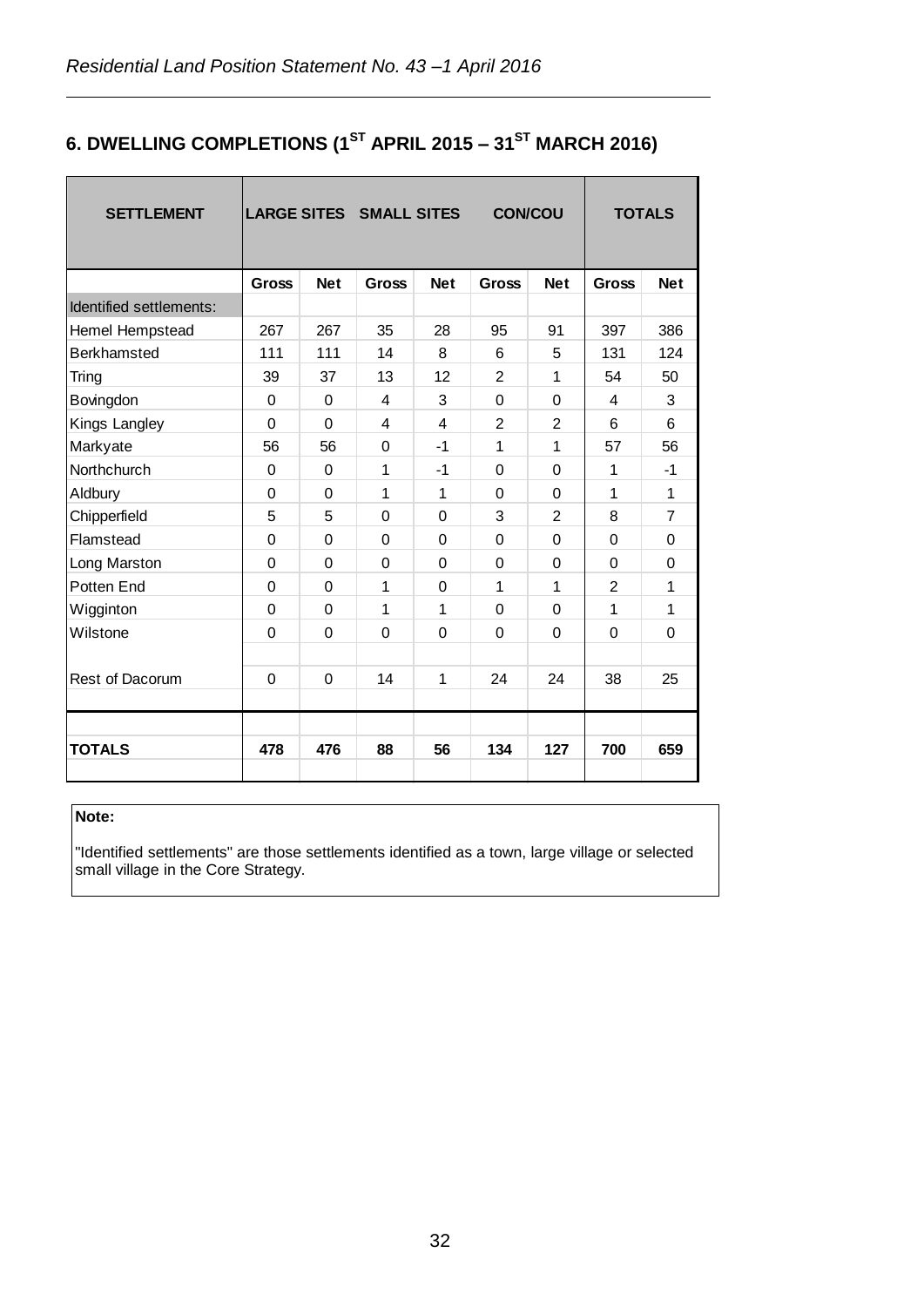

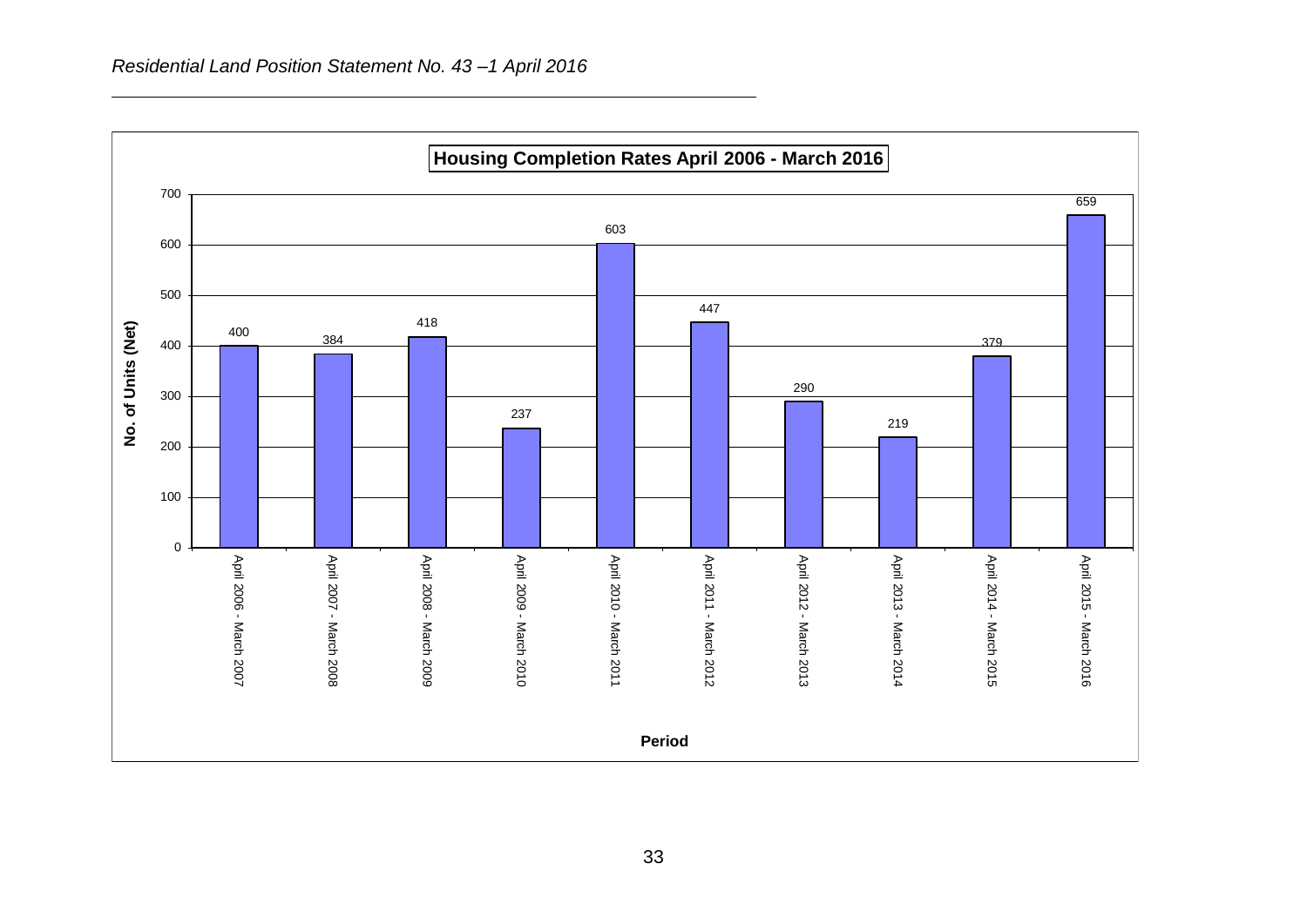# **7. FINALLY COMPLETED SITES**

| $\overline{\phantom{a}}$<br>. . | <b>FINALLY COMPLETED SITES</b> |                                     |                |                 |              |                    |
|---------------------------------|--------------------------------|-------------------------------------|----------------|-----------------|--------------|--------------------|
| <b>Permission Reference</b>     | <b>Address</b>                 | Permission<br><b>Classification</b> | Net Res<br>(or |                 | No. of Units |                    |
|                                 |                                |                                     | Area           | Gross) Proposed | Lost         | <b>Net</b><br>Gain |

| STONERIDGE, MALTING LANE, ALDBURY, TRING, HP235RH<br><b>Small Site</b><br>0.140 | <b>Settlement</b><br>Aldbury |
|---------------------------------------------------------------------------------|------------------------------|
|                                                                                 |                              |

|                            | <b>Berkhamsted</b>                     |                                                                     |                   |       |                |    |
|----------------------------|----------------------------------------|---------------------------------------------------------------------|-------------------|-------|----------------|----|
| <b>Settlement</b>          |                                        |                                                                     |                   |       |                |    |
|                            |                                        |                                                                     |                   |       |                |    |
| 4/00216/14/FUL             |                                        | NEW LODGE, BANK MILL LANE, BERKHAM STED, HP4 2NS                    | <b>Small Site</b> | 0.034 |                |    |
| 4/00706/14/FUL             | 49 RIDGEWAY, BERKHAM STED, HP4 3LD     |                                                                     | CON/COU           | 0.049 |                |    |
| 4/00927/12                 | 1, Park View Road, Berkhamsted, HP43EY |                                                                     | Small Site        | 0.050 |                |    |
| 4/00933/12/FUL             |                                        | 15 LONDON ROAD, BERKHAM STED, HP4 2NB                               | CON/COU           | 0.022 | $\overline{2}$ |    |
| 4/00994/13/M FA            |                                        | 380 - 392, HIGH STREET, BERKHAM STED, HP4 1HU                       | Large Site        | 0.360 | 48             |    |
| 4/01307/14/FUL             |                                        | 6B, HIGHFIELD ROAD, BERKHAM STED, HP4 2DA                           | CON/COU           | 0.060 |                |    |
| 4/01751/13/FUL             |                                        | r/o Lorelei, Shelgrah & Carden, George Street, Berkhamsted, HP4 2EW | Small Site        | 0.120 |                |    |
| 4/01909/13/FUL             |                                        | THE CHILTERNS, STONEY CLOSE, NORTHCHURCH, BERKHAM STED, HP4 3AX     | CON/COU           | 0.005 |                |    |
| 4/01970/14/FUL             |                                        | 13 COBB ROAD, BERKHAM STED, HP4 3LE                                 | Small Site        | 0.027 |                |    |
| 4/02208/11/M FA            |                                        | FARM PLACE, BERKHAM STED, HP4 3PU                                   | Large Site        | 0.500 | 26             | 41 |
| 4/02330/12/FUL             |                                        | PERBROOK, KINGSHILL WAY, BERKHAM STED, HP43TP                       | Small Site        | 0.358 |                |    |
| 4/02411/13/FUL             |                                        | 23 CASTLE HILL, BERKHAM STED, HP4 1HE                               | <b>Small Site</b> | 0.173 |                |    |
| <b>Berkhamsted Totals:</b> |                                        |                                                                     |                   |       | 94             | 47 |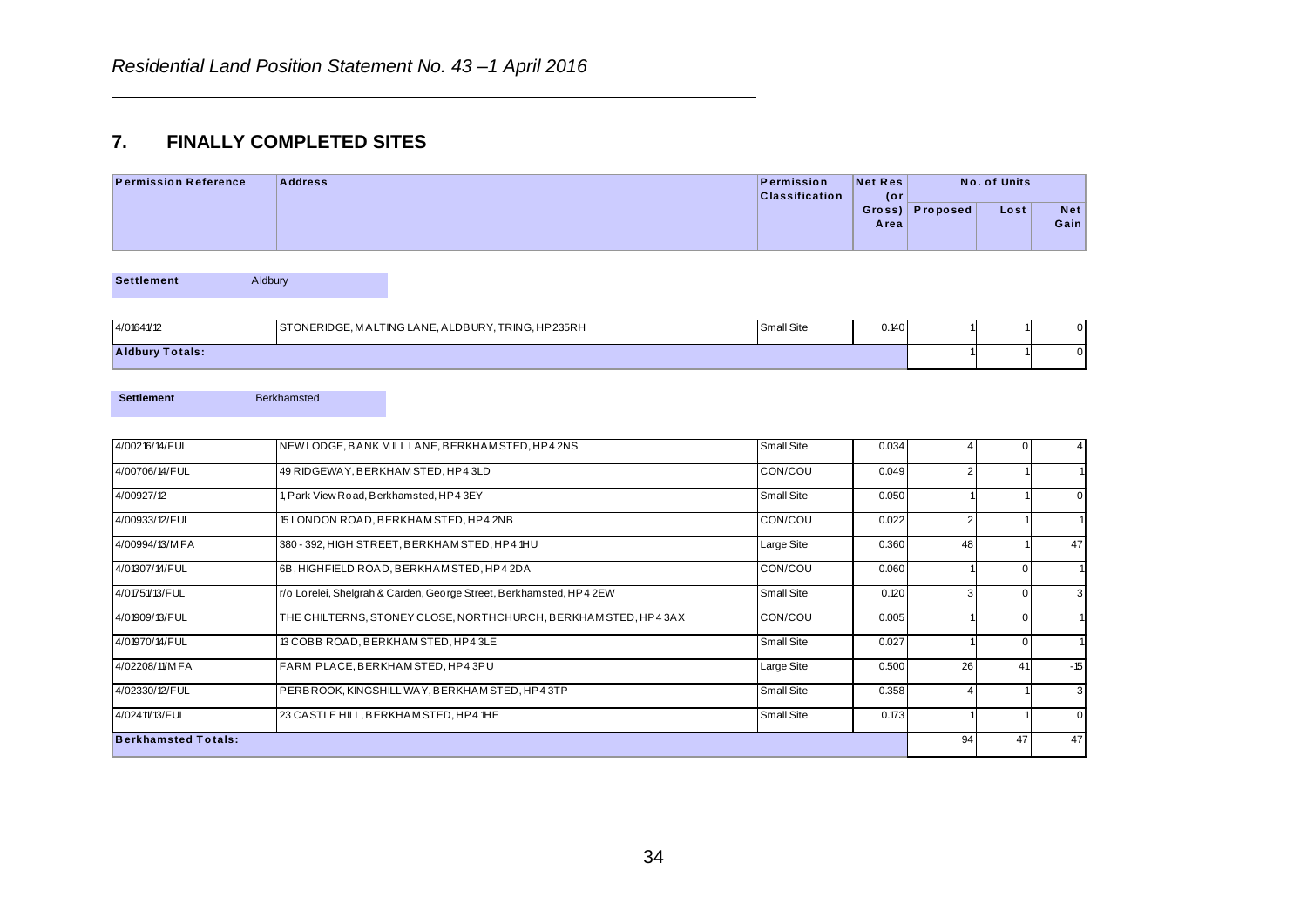### *Residential Land Position Statement No. 43 –1 April 2016*

|                             | $\overline{1}$ to $\overline{0}$ and $\overline{1}$ called the control of $\overline{1}$ and $\overline{1}$ and $\overline{1}$ and $\overline{1}$ and $\overline{1}$ and $\overline{1}$ and $\overline{1}$ and $\overline{1}$ and $\overline{1}$ and $\overline{1}$ and $\overline{1}$ and $\overline{1}$ and $\overline{1}$ |                                     |                |                 |              |             |
|-----------------------------|------------------------------------------------------------------------------------------------------------------------------------------------------------------------------------------------------------------------------------------------------------------------------------------------------------------------------|-------------------------------------|----------------|-----------------|--------------|-------------|
|                             |                                                                                                                                                                                                                                                                                                                              |                                     |                |                 |              |             |
| <b>Permission Reference</b> | <b>Address</b>                                                                                                                                                                                                                                                                                                               | Permission<br><b>Classification</b> | Net Res<br>(or |                 | No. of Units |             |
|                             |                                                                                                                                                                                                                                                                                                                              |                                     | Area           | Gross) Proposed | Lost         | Net<br>Gain |

| <b>Settlement</b>        | Bovingdon |                                                                         |            |       |  |
|--------------------------|-----------|-------------------------------------------------------------------------|------------|-------|--|
|                          |           |                                                                         |            |       |  |
| 4/00263/13/FUL           |           | LAND AT 18 AND 20, CHURCH STREET, BOVINGDON, HEM EL HEM PSTEAD, HP3 0LU | Small Site | 0.068 |  |
| 4/00714/14/FUL           |           | ZEERA, 49 HIGH STREET, BOVINGDON, HEM EL HEM PSTEAD, HP3 0HP            | Small Site | 0.005 |  |
| 4/01693/14/FUL           |           | 54 GREEN LANE, BOVINGDON, HEM EL HEMPSTEAD, HP3 0JY                     | Small Site | 0.091 |  |
| <b>Bovingdon Totals:</b> |           |                                                                         |            |       |  |
|                          |           |                                                                         |            |       |  |

**Settlement** Chipperfield

| 4/01411/13/FUL              | THE YARD, KINGS LANE, CHIPPERFIELD, KINGS LANGLEY, WD4 9ER | Large Site      | 0.330 |  |  |
|-----------------------------|------------------------------------------------------------|-----------------|-------|--|--|
| 4/01567/15/FUL              | COPTHALL, THE STREET, CHIPPERFIELD, KINGS LANGLEY, WD4 9BH | <b>ICON/COU</b> | 0.280 |  |  |
| 4/02415/14/FUL              | 1 CHAPEL CROFT, CHIPPERFIELD, KINGS LANGLEY, WD4 9DT       | <b>ICON/COU</b> | 0.010 |  |  |
| <b>Chipperfield Totals:</b> |                                                            |                 |       |  |  |

Settlement Hemel Hempstead

**Permission Net Res**<br> **Possitication (or proposed Lost Net Area**<br> **EAD.HP30LU SmallSite 0.009 1 0 1<br>
SmallSite 0.009 2 1 1<br>
<br>
<b>EAD.HP30LU SmallSite 0.009 1 0 1**<br>
<br> **EAD SmallSite 0.000 1 0 1**<br>
<br>
<br>
<br>
<br>
<br>
<br>
<br>
<br>
<br>
<br>
<br>
<br>
<br>
<br>
<br>  $0.012$  1 0  $0.120$  6  $0.020$  2  $0.020$  1 0 0.011 1 0 1  $0.016$  2  $0.015$  $0.022$  1 0  $0.003$  1 0 Settlement<br>4/00053/14/FUL 117 CLEVES ROAD, HEM EL HEM PSTEAD, HP2 7LH Small Site 17 CLEVES ROAD, HEM EL HEMPSTEAD, HP2 7LH<br>4/00027/13/FUL GADEBRIDGE BAPTIST CHURCH &, 361, GALLEY HILL, HEM EL HEMPSTEAD Large Site 4/00053/14/FUL 117 CLEVES ROAD, HEMEL HEMPSTEAD, HP2 7LH<br>4/00127/13/FUL GADEBRIDGE BAPTIST CHURCH &, 361, GALLEY HILL, HEMEL HEMPSTEAD<br>4/00140/15/FUL 137 FLETCHER WAY, HEMEL HEMPSTEAD, HP2 5RZ CON/COU 4/00127/13/FUL GADEBRIDGE BAPTIST CHURCH & 361, GALLEY HILL, HEMEL HEM PSTEAD Large Site<br>4/00140/15/FUL 137 FLETCHER WAY, HEMEL HEM PSTEAD, HP2 5RZ CON/COL<br>4/00176/12/FUL LAND R/O 52, DEACONSFIELD ROAD, HEMEL HEM PSTEAD, H 4/00176/12/FUL 100193/15/FUL 14/00193/15/FUL 14/00193/15/FUL 14/00193/15/FUL 14/00193/15/FUL 14/00193/15/FUL 1<br>4/00193/15/FUL 14/00193/15/FUL 7 MAYNARD ROAD, HEMEL HEM PSTEAD, HP2 4TR 3 Small Site 4/00176/12/FUL<br>4/00193/15/FUL LAND R/O 52, DEACONSFIELD ROAD, HEMEL HEM PSTEAD, HP3 9HZ<br>4/00193/15/FUL 7 MAYNARD ROAD, HEM EL HEM PSTEAD, HP2 4TR Small Site<br>4/00229/15/FUL adj. 1 GOLDCROFT, HEM EL HEM PSTEAD, HP3 8ET Small 4/0023/13/FUL 16 FRIM LEY ROAD, HEMEL HEM PSTEAD, HP1 2NA Small Site<br>4/00232/13/FUL 16 FRIM LEY ROAD, HEMEL HEM PSTEAD, HP3 8ET Small Site<br>4/00232/13/FUL 16 FRIM LEY ROAD, HEMEL HEM PSTEAD, HP1 2NA Small Site 4/00239/15/FUL adj. 1GOLDCROFT, HEMEL HEMPSTEAD, HP3 8ET Small Site<br>4/00232/13/FUL 16 FRIMLEY ROAD, HEMEL HEMPSTEAD, HP12NA Small Site<br>4/00380/15/FUL LAND ADJ. 5 GLEBE CLOSE, HEMEL HEMPSTEAD, HP3 9PA Small Site 4/00232/13/FUL 106 LONDON ROAD, APSLEY, HEMEL HEM PSTEAD, HP3 9PA<br>4/00414/15/FUL 106 LONDON ROAD, APSLEY, HEMEL HEM PSTEAD, HP3 9SD CON/COU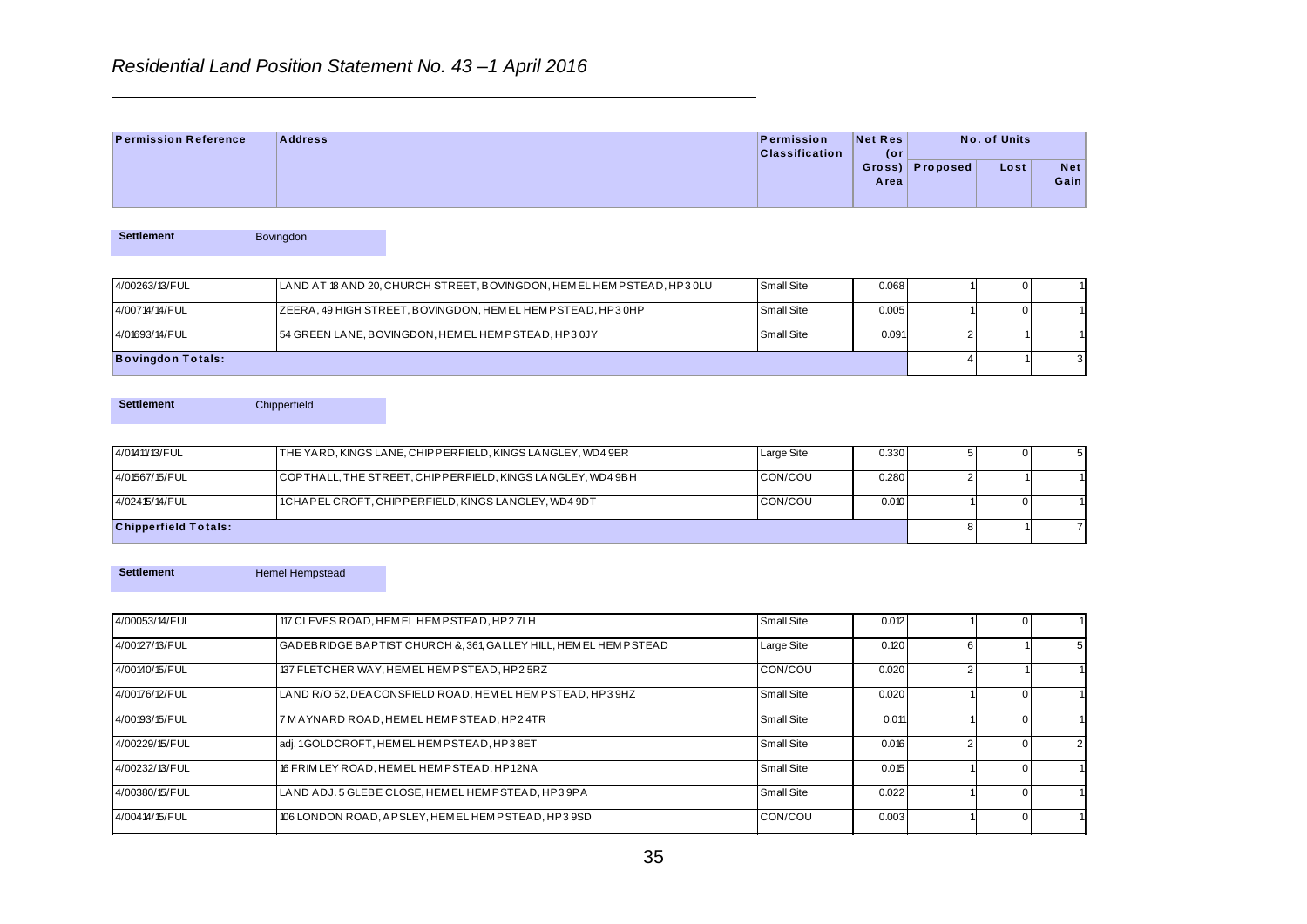| <b>Permission Reference</b> | <b>Address</b>                                                                            | Permission<br><b>Classification</b> | <b>Net Res</b><br>$($ or |                | No. of Units   |                    |
|-----------------------------|-------------------------------------------------------------------------------------------|-------------------------------------|--------------------------|----------------|----------------|--------------------|
|                             |                                                                                           |                                     | Gross)<br>Area           | Proposed       | Lost           | <b>Net</b><br>Gain |
| 4/00492/15/FUL              | 6 WENSLEYDALE, HEM EL HEM PSTEAD, HP25TF                                                  | CON/COU                             | 0.014                    | 2 <sup>2</sup> |                | $\mathbf 1$        |
| 4/00541/15/OPA              | 10 BANK COURT, HEM ELHEMPSTEAD, HP11BY                                                    | CON/COU                             | 0.021                    | 4              | $\overline{0}$ | $\overline{4}$     |
| 4/00711/14/FUL              | 2 ACORN ROAD, HEM ELHEMPSTEAD, HP3 8DP                                                    | <b>Small Site</b>                   | 0.024                    |                | $\overline{0}$ | $\mathbf{1}$       |
| 4/00745/10                  | LAND ADJ. THE MANOR ESTATE, APSLEY, HEMEL HEMPSTEAD, HP3                                  | Large Site                          | 1.990                    | 37             | $\overline{0}$ | 37                 |
| 4/00775/15/FUL              | LAND REAR OF 10 ATHELSTAN ROAD, HEMEL HEMPSTEAD, HP3 9QE                                  | <b>Small Site</b>                   | 0.070                    | 2              | $\overline{0}$ | $\overline{2}$     |
| 4/00776/14/FUL              | HEMEL DIRECT EGG SUPPLY, KING EDWARD STREET, HEMEL HEMPSTEAD, HP3 0AD                     | <b>Small Site</b>                   | 0.036                    | 4              | $\overline{0}$ | $\overline{4}$     |
| 4/00906/14/FUL              | HEM PSTEAD PLANT, 145 BELSWAINS LANE, HEM EL HEM PSTEAD, HP3 9UZ                          | <b>Small Site</b>                   | 0.071                    | 2              | $\mathbf 0$    | $\overline{2}$     |
| 4/00912/13/FUL              | LAND ADJ. TO, 16 MARLINS TURN, HEMEL HEMPSTEAD, HP13LQ                                    | <b>Small Site</b>                   | 0.009                    |                | $\overline{0}$ | $\mathbf{1}$       |
| 4/01050/14/FUL              | LAND ADJ. 1, HORTON GARDENS, HEMEL HEMPSTEAD, HP27NF                                      | <b>Small Site</b>                   | 0.020                    |                | $\overline{0}$ | $\mathbf 1$        |
| 4/01082/13/OPA              | STEPHYNS CHAMBERS, MARLOWES, HEMEL HEMPSTEAD, HP11DD                                      | Large Site                          | 0.361                    | 29             | $\overline{0}$ | 29                 |
| 4/01173/15/FUL              | ADJ.10 ATHELSTAN ROAD, HEMEL HEMPSTEAD, HP3 9QE                                           | <b>Small Site</b>                   | 0.012                    |                | $\overline{0}$ | $\mathbf{1}$       |
| 4/01208/13/FUL              | STEPHYNS CHAMBERS, MARLOWES, HEMEL HEMPSTEAD, HP11DD                                      | Large Site                          | 0.187                    | 8              | $\overline{0}$ | 8                  |
| 4/01365/12/FUL              | 10-12, QUEENSWAY, HEMEL HEMPSTEAD, HP21LR                                                 | CON/COU                             | 0.037                    | $6 \mid$       | $\overline{0}$ | 6                  |
| 4/01390/12/FUL              | 6 M USK HILL, HEM EL HEM PSTEAD, HP12JB                                                   | <b>Small Site</b>                   | 0.015                    | $\overline{2}$ | $\overline{0}$ | $\overline{2}$     |
| 4/01450/12/MFA              | Former Royal Mail Sorting Office, Paradise Industrial Estate, Park Lane, Hemel Hempdstead | Large Site                          | 1.200                    | 86             | $\mathbf 0$    | 86                 |
| 4/01533/13/FUL              | 175 EBBERNS ROAD, HEM EL HEM PSTEAD, HP3 9RD                                              | <b>Small Site</b>                   | 0.055                    | $\mathbf{3}$   |                | $\overline{2}$     |
| 4/01655/14/FUL              | 14 BRANKSOME CLOSE, HEMEL HEMPSTEAD, HP27AG                                               | <b>Small Site</b>                   | 0.030                    |                | $\Omega$       | $\mathbf{1}$       |
| 4/01705/14/OPA              | BRINDLEY HOUSE,, CORNER HALL, HEMEL HEMPSTEAD, HP39HN                                     | CON/COU                             | 0.172                    | 22             | $\overline{0}$ | 22                 |
| 4/01719/13/FUL              | STEPHENSONS COTTAGE, 306 BELSWAINS LANE, HEM EL HEM PSTEAD, HP3 9XE                       | <b>Small Site</b>                   | 0.063                    |                |                | $\Omega$           |
| 4/01765/14/FUL              | ROUGHWOOD, FELDEN LANE, FELDEN, HEM EL HEM PSTEAD, HP3 0BB                                | <b>Small Site</b>                   | 0.260                    | 2 <sup>2</sup> |                | $\mathbf 1$        |
| 4/01818/13                  | HILL HOUSE, LEVERSTOCK GREEN ROAD, HEM EL HEMPSTEAD, HP38PR                               | <b>Small Site</b>                   | 0.147                    |                |                | $\mathbf 0$        |
| 4/01918/14/OPA              | 3 THE WATERHOUSE, WATERHOUSE STREET, HEM ELHEMPSTEAD, HP11ES                              | CON/COU                             | 0.016                    | $6 \mid$       | $\overline{0}$ | 6                  |
| 4/01919/14/OPA              | 4 THE WATERHOUSE, WATERHOUSE STREET, HEM EL HEM PSTEAD, HP11EN                            | CON/COU                             | 0.016                    | $6 \mid$       | $\overline{0}$ | 6                  |
| 4/01920/14/OPA              | 5 THE WATERHOUSE, WATERHOUSE STREET, HEM ELHEMP STEAD, HP11ES                             | CON/COU                             | 0.016                    | $6 \mid$       | $\overline{0}$ | 6                  |
| 4/01957/13                  | ANCHOR COTTAGE, THE DRIVEWAY, ANCHOR LANE, HEMEL HEMPSTEAD, HP11NT                        | <b>Small Site</b>                   | 0.026                    |                | $\overline{0}$ | $\mathbf{1}$       |
| 4/02214/13/FUL              | 165 - 215, LONGLANDS, HEMEL HEMPSTEAD, HP24EL                                             | Large Site                          | 0.106                    | $6 \mid$       | $\overline{0}$ | 6                  |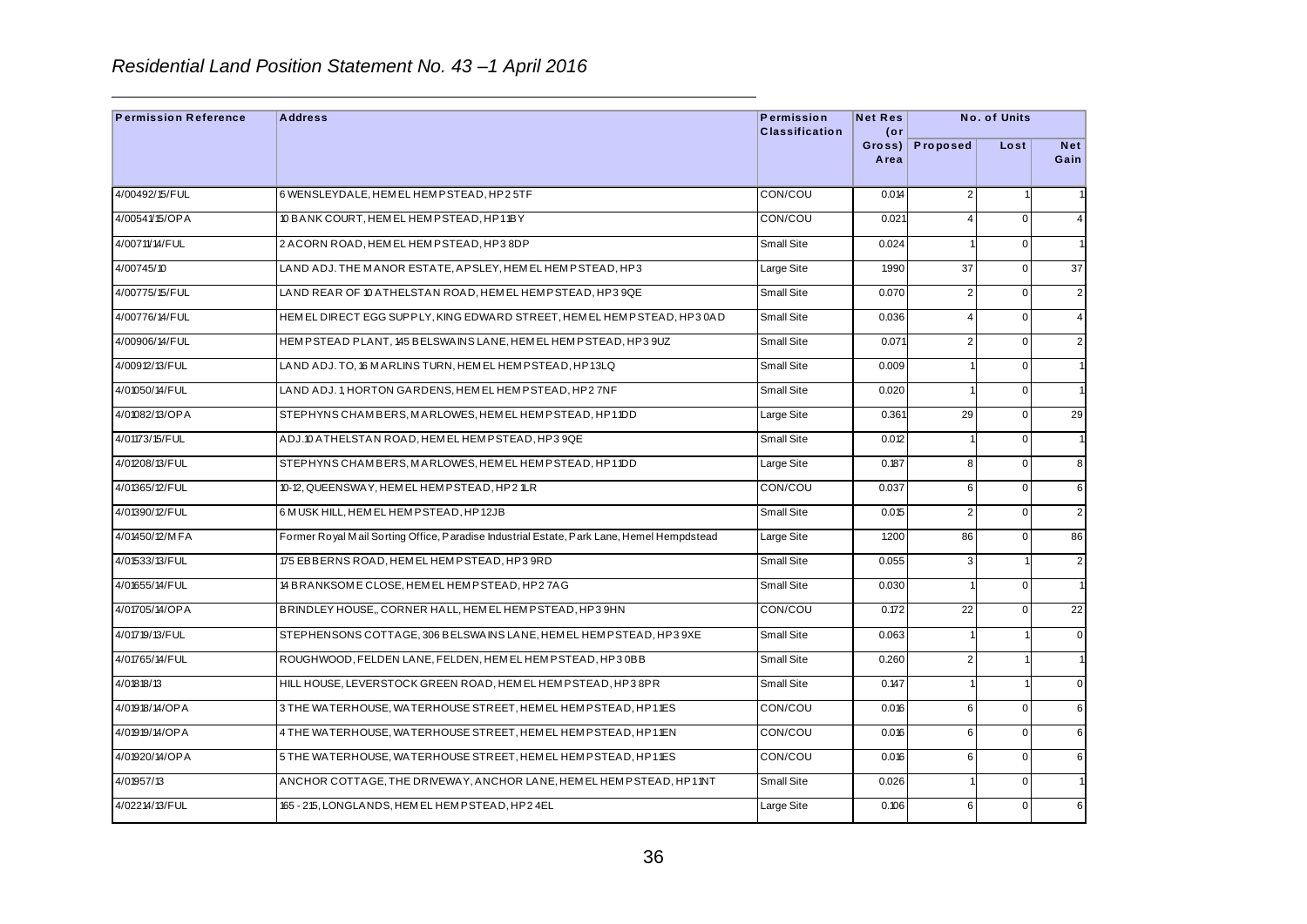|                             | $\overline{1}$ to $\overline{0}$ and $\overline{1}$ called the control of $\overline{1}$ and $\overline{1}$ and $\overline{1}$ and $\overline{1}$ and $\overline{1}$ and $\overline{1}$ and $\overline{1}$ and $\overline{1}$ and $\overline{1}$ and $\overline{1}$ and $\overline{1}$ and $\overline{1}$ and $\overline{1}$ |                                            |                |                 |              |             |
|-----------------------------|------------------------------------------------------------------------------------------------------------------------------------------------------------------------------------------------------------------------------------------------------------------------------------------------------------------------------|--------------------------------------------|----------------|-----------------|--------------|-------------|
| <b>Permission Reference</b> | <b>Address</b>                                                                                                                                                                                                                                                                                                               | <b>Permission</b><br><b>Classification</b> | Net Res<br>(or |                 | No. of Units |             |
|                             |                                                                                                                                                                                                                                                                                                                              |                                            | Area           | Gross) Proposed | Lost         | Net<br>Gain |
|                             |                                                                                                                                                                                                                                                                                                                              |                                            |                |                 |              |             |
| 4/02244/12/FUL              | ST PETERS CHURCH SITE, THE NOKES, GADEBRIDGE, HEMEL HEM PSTEAD, HP 13ND                                                                                                                                                                                                                                                      | <b>Large Site</b>                          | 0.090          |                 |              | 9           |
| .                           | المتعاد الماليات المستنقل مستعمل والمستنقل والمستنقل المستنقل المتعاطفا والمتعاد المتعاد والمنافذ والمنافذ                                                                                                                                                                                                                   | - - - - - - - - -                          | - - - -        |                 |              |             |

| <b>Permission Reference</b>      | <b>Address</b>                                                                                            | Permission<br><b>Classification</b> | <b>Net Res</b><br>$($ or |                | No. of Units                     |                    |
|----------------------------------|-----------------------------------------------------------------------------------------------------------|-------------------------------------|--------------------------|----------------|----------------------------------|--------------------|
|                                  |                                                                                                           |                                     | Gross)<br>Area           | Proposed       | Lost                             | <b>Net</b><br>Gain |
|                                  |                                                                                                           |                                     |                          |                |                                  |                    |
| 4/02244/12/FUL                   | ST PETERS CHURCH SITE, THE NOKES, GADEBRIDGE, HEMEL HEMPSTEAD, HP13ND                                     | Large Site                          | 0.090                    | 9              | $\overline{0}$                   | $\overline{9}$     |
| 4/02439/14/FUL                   | 102, LONDON ROAD, APSLEY, HEMEL HEMPSTEAD, HP39SD                                                         | CON/COU                             | 0.005                    |                | $\overline{0}$                   |                    |
| 4/02467/14/FUL                   | 16 COMMONS LANE, HEMEL HEMPSTEAD, HP2 5EY                                                                 | CON/COU                             | 0.031                    | 3              |                                  | $\overline{2}$     |
| 4/02896/14/FUL                   | BRUNEL COURT, CORNER HALL, HEM EL HEM PSTEAD, HP3 9XX                                                     | Small Site                          | 0.013                    | $\overline{2}$ | $\overline{0}$                   | $\overline{2}$     |
| 4/03050/14/OPA                   | BRUNEL COURT, BUSINESS PARK, CORNER HALL, HEMEL HEMPSTEAD, HP39, HEMEL<br>HEMPSTEAD, HP39HN               | CON/COU                             | 0.114                    | 22             | $\overline{0}$                   | 22                 |
| 4/03191/14/OPA                   | 60 ALEXANDRA ROAD, HEMEL HEMPSTEAD, HP24AQ                                                                | CON/COU                             | 0.039                    | 6              | $\Omega$                         | 6                  |
| 4/03235/14/OPA                   | 37 ALEXANDRA ROAD, HEMEL HEMPSTEAD, HP2 5BP                                                               | CON/COU                             | 0.046                    | 6              | $\overline{0}$                   | $6 \overline{6}$   |
| <b>Hemel Hempstead Totals:</b>   |                                                                                                           |                                     |                          | 306            | 8 <sup>1</sup>                   | 298                |
| 4/00756/15/FUL<br>4/00812/13/FUL | LAND R/O SARACENS HEAD, 47 HIGH STREET, KINGS LANGLEY, WD4 9HU<br>1ALEXANDRA ROAD, KINGS LANGLEY, WD4 8DU | CON/COU<br>Small Site               | 0.005<br>0.020           | $\mathfrak{p}$ | $\overline{0}$<br>$\overline{0}$ | $\overline{2}$     |
|                                  |                                                                                                           |                                     |                          |                |                                  |                    |
|                                  |                                                                                                           |                                     |                          |                |                                  |                    |
| 4/02201/13/FUL                   | FAULKNERS, 49 HIGH STREET, KINGS LANGLEY, WD4 9HU                                                         | CON/COU                             | 0.024                    |                | $\overline{0}$                   |                    |
| 4/02315/14/FUL                   | REAR OF 57 & 59 WATFORD ROAD, (facing Jubilee Walk), KINGS LANGLEY, WD4 8DY                               | Small Site                          | 0.043                    | $\overline{2}$ | $\overline{0}$                   | $\overline{2}$     |
| <b>Kings Langley Totals:</b>     |                                                                                                           |                                     |                          | 6 <sup>1</sup> | $\overline{0}$                   | $\,$ 6 $\,$        |
| <b>Settlement</b>                | Markyate                                                                                                  |                                     |                          |                |                                  |                    |
| 4/01797/12/VOT                   | LAND AT MANOR FARM, DUNSTABLE ROAD, MARKYATE, AL3 8QL                                                     | Large Site                          | 1.260                    | 40             | $\overline{0}$                   | 40                 |
| 4/01944/13/FUL                   | QUILL HOUSE,, 91HIGH STREET, MARKYATE, AL3 8JG                                                            | CON/COU                             | 0.004                    |                | $\overline{0}$                   | $\overline{1}$     |
| <b>Markyate Totals:</b>          |                                                                                                           |                                     |                          | 41             | $\overline{0}$                   | 41                 |
|                                  |                                                                                                           |                                     |                          |                |                                  |                    |
|                                  |                                                                                                           |                                     |                          |                |                                  |                    |
|                                  |                                                                                                           |                                     |                          |                |                                  |                    |

| <b>Kings Langley Totals:</b> |                                                                             |                   |       |  |  |
|------------------------------|-----------------------------------------------------------------------------|-------------------|-------|--|--|
| 4/02315/14/FUL               | REAR OF 57 & 59 WATFORD ROAD, (facing Jubilee Walk), KINGS LANGLEY, WD4 8DY | <b>Small Site</b> | 0.043 |  |  |
| 4/02201/13/FUL               | FAULKNERS, 49 HIGH STREET, KINGS LANGLEY, WD4 9HU                           | <b>ICON/COU</b>   | 0.024 |  |  |
| 4/00812/13/FUL               | 1ALEXANDRA ROAD, KINGS LANGLEY, WD4 8DU                                     | Small Site        | 0.020 |  |  |
| 4/00756/15/FUL               | LAND R/O SARACENS HEAD, 47 HIGH STREET, KINGS LANGLEY, WD4 9HU              | <b>CON/COU</b>    | 0.005 |  |  |

| <b>Settlement</b>       | Markyate |                                                       |            |       |    |      |
|-------------------------|----------|-------------------------------------------------------|------------|-------|----|------|
| 4/01797/12/VOT          |          | LAND AT MANOR FARM, DUNSTABLE ROAD, MARKYATE, AL3 8QL | Large Site | 1.260 | 40 | 40 l |
| 4/01944/13/FUL          |          | QUILL HOUSE,, 91 HIGH STREET, MARKYATE, AL3 8JG       | CON/COU    | 0.004 |    |      |
| <b>Markyate Totals:</b> |          |                                                       |            |       | 41 | 41   |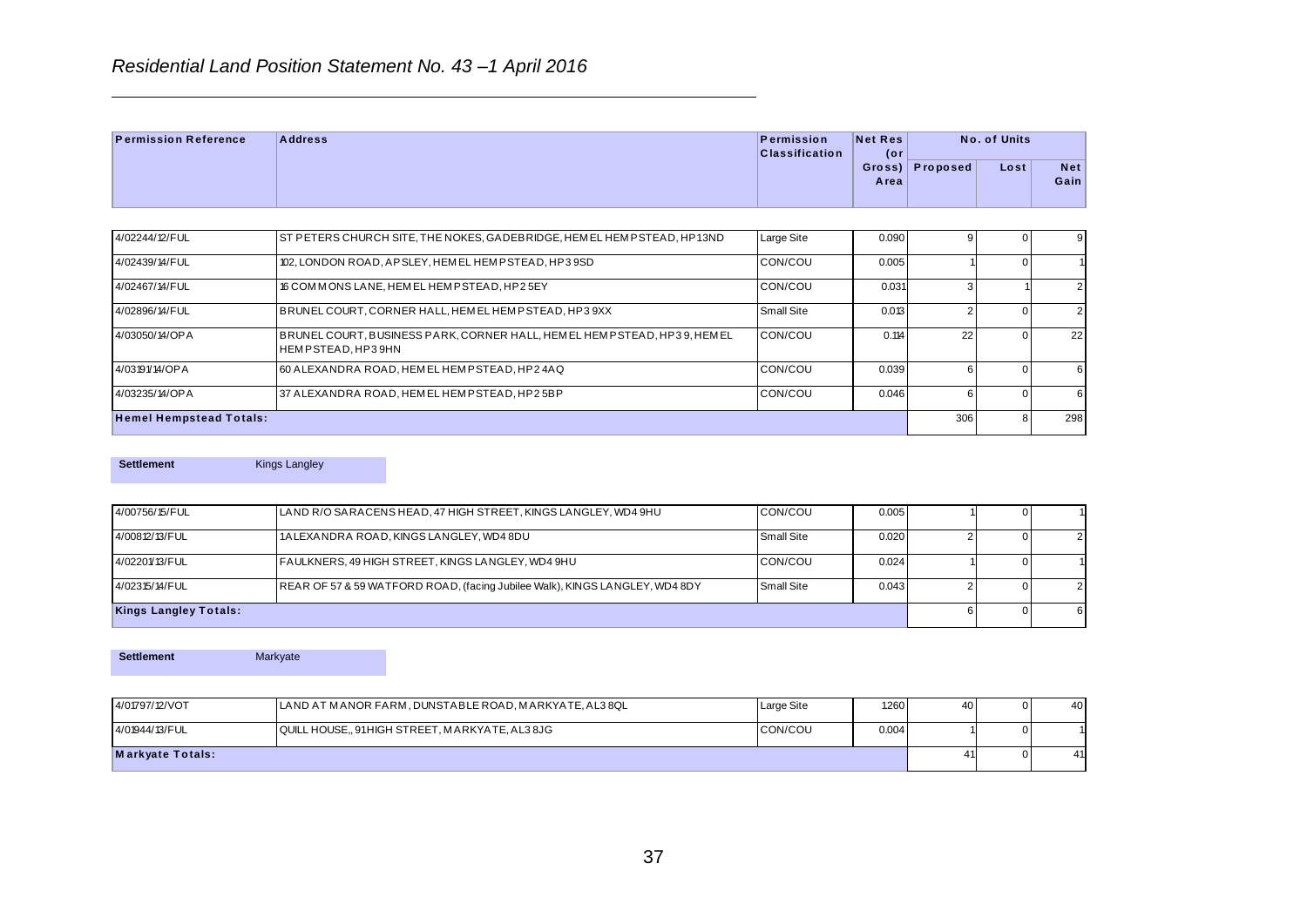# *Residential Land Position Statement No. 43 –1 April 2016*

|                             | $\overline{1}$ to $\overline{0}$ and $\overline{1}$ called the control of $\overline{1}$ and $\overline{1}$ and $\overline{1}$ and $\overline{1}$ and $\overline{1}$ and $\overline{1}$ and $\overline{1}$ and $\overline{1}$ and $\overline{1}$ and $\overline{1}$ and $\overline{1}$ and $\overline{1}$ and $\overline{1}$ |                                     |                |                 |              |             |
|-----------------------------|------------------------------------------------------------------------------------------------------------------------------------------------------------------------------------------------------------------------------------------------------------------------------------------------------------------------------|-------------------------------------|----------------|-----------------|--------------|-------------|
|                             |                                                                                                                                                                                                                                                                                                                              |                                     |                |                 |              |             |
| <b>Permission Reference</b> | <b>Address</b>                                                                                                                                                                                                                                                                                                               | Permission<br><b>Classification</b> | Net Res<br>(or |                 | No. of Units |             |
|                             |                                                                                                                                                                                                                                                                                                                              |                                     | Area           | Gross) Proposed | Lost         | Net<br>Gain |

| 45 COVERT ROAD, NORTHCHURCH, BERKHAM STED, HP4 3RS<br><b>Small Site</b><br>0.023 |
|----------------------------------------------------------------------------------|
|                                                                                  |

| <b>Permission Reference</b>              | <b>Address</b>                                                        | Permission<br><b>Classification</b> | <b>Net Res</b><br>$($ or |          | No. of Units   |                    |
|------------------------------------------|-----------------------------------------------------------------------|-------------------------------------|--------------------------|----------|----------------|--------------------|
|                                          |                                                                       |                                     | Gross)<br>Area           | Proposed | Lost           | <b>Net</b><br>Gain |
| <b>Settlement</b>                        | Northchurch                                                           |                                     |                          |          |                |                    |
| 4/00229/14/FUL                           | 45 COVERT ROAD, NORTHCHURCH, BERKHAM STED, HP4 3RS                    | Small Site                          | 0.023                    |          | $\overline{0}$ |                    |
| <b>Northchurch Totals:</b>               |                                                                       |                                     |                          |          | $\overline{0}$ |                    |
| <b>Settlement</b>                        | <b>Outside Policy</b><br>Settlement                                   |                                     |                          |          |                |                    |
| 4/00421/13                               | LAND AT PRIM ROSE COTTAGE, POUCHEN END LANE, HEMEL HEMPSTEAD, HP12AS  | <b>Small Site</b>                   | 0.423                    |          | $\overline{0}$ |                    |
| 4/00466/14/FUL                           | 3 HIGHCROFT ROAD, FELDEN, HEMEL HEMPSTEAD, HP3 0BU                    | <b>Small Site</b>                   | 0.170                    |          |                | $\overline{0}$     |
| 4/00470/14/FUL                           | BRACKEN HURST, NORTHCHURCH COMMON, BERKHAMSTED, HP4 1LR               | Small Site                          | 0.260                    |          | $\overline{0}$ |                    |
| 4/00557/14/FUL                           | THE PADDOCKS, CROFT LANE, CHIPPERFIELD, KINGS LANGLEY, WD4 9DX        | Small Site                          | 0.205                    |          | $\overline{0}$ | $\overline{1}$     |
| 4/00720/14/FUL                           | THE OLD NURSERY, 78 HEMPSTEAD LANE, POTTEN END, BERKHAM STED, HP4 2SD | <b>Small Site</b>                   | 0.420                    |          |                | $\overline{0}$     |
| 4/00936/13                               | IVY TODD, NORTHCHURCH COMMON, BERKHAM STED, HP4 1LR                   | <b>Small Site</b>                   | 0.340                    |          |                | $\overline{0}$     |
| 4/01238/14/FUL                           | 121 SCATTER DELLS LANE, CHIPPER FIELD, KINGS LANGLEY, WD4 9EY         | <b>Small Site</b>                   | 0.390                    |          |                | $\overline{0}$     |
| 4/01456/12                               | WATER END HOUSE, POTTEN END HILL, WATER END, HEMEL HEMPSTEAD, HP13BN  | Small Site                          | 0.790                    |          | -1             | $\overline{0}$     |
| 4/01530/14/FUL                           | HAZEL CORNER KENNELS, WINDMILL ROAD, MARKYATE, ST. ALBANS, AL3 8LP    | <b>Small Site</b>                   | 0.025                    |          | $\overline{0}$ |                    |
| 4/01869/13                               | WALNUT COTTAGE, CHEQUERS HILL, FLAM STEAD, ST. ALBANS, AL3 8ET        | Small Site                          | 0.640                    |          |                | $\overline{0}$     |
| 4/02257/14/FUL                           | GLENWOOD, TINKERS LANE, WIGGINTON, TRING, HP236JB                     | Small Site                          | 0.220                    |          |                | $\overline{0}$     |
| 4/02730/15/FUL                           | PUDS CROSS FARM, SHANTOCK HILL LANE, BOVIGDON, HP3 0NQ                | Small Site                          | 0.013                    |          | $\overline{0}$ |                    |
| 4/03216/14/MFA                           | COW ROAST MARINA, COW ROAST, TRING, HP235RE                           | CON/COU                             | 0.022                    | 16       | $\overline{0}$ | 16                 |
| <b>Outside Policy Settlement Totals:</b> |                                                                       |                                     |                          | 28       | $\overline{7}$ | 21                 |
|                                          |                                                                       |                                     |                          |          |                |                    |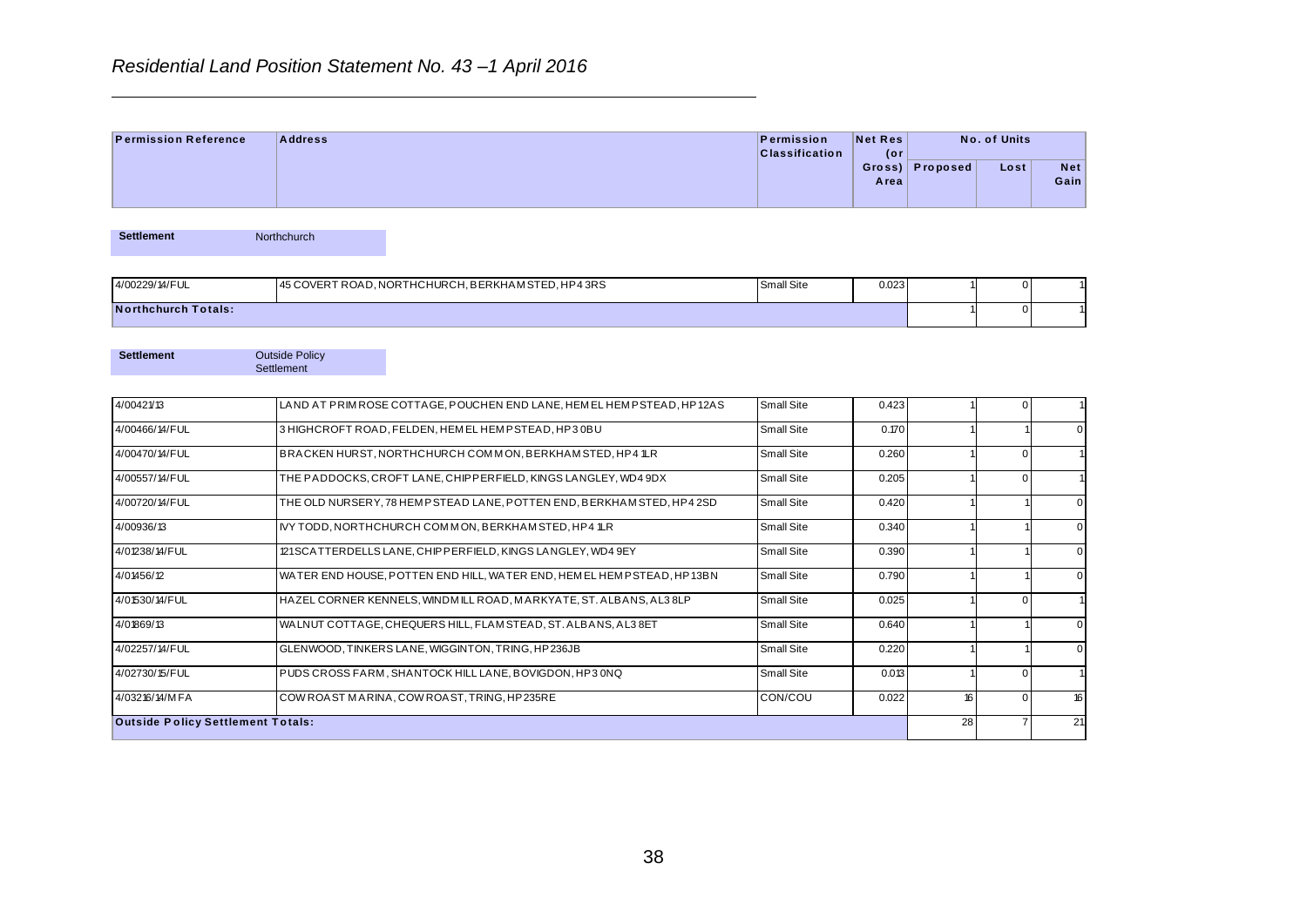|                             | Residential Land Position Statement No. 43-1 April 2016 |                                     |                |                 |                      |      |
|-----------------------------|---------------------------------------------------------|-------------------------------------|----------------|-----------------|----------------------|------|
| <b>Permission Reference</b> | <b>Address</b>                                          | Permission<br><b>Classification</b> | Net Res<br>(or | Gross) Proposed | No. of Units<br>Lost | Net  |
|                             |                                                         |                                     | Areal          |                 |                      | Gain |

| <b>Settlement</b>         | Potten End |                                                                    |                   |       |  |          |
|---------------------------|------------|--------------------------------------------------------------------|-------------------|-------|--|----------|
| 4/00395/14/FUL            |            | 29 RAMBLING WAY, POTTEN END, BERKHAM STED, HP42SF                  | <b>Small Site</b> | 0.080 |  | $\Omega$ |
| 4/02100/15/OPA            |            | ground floor, 3A WATER END ROAD, POTTEN END, BERKHAM STED, HP4 2SH | CON/COU           | 0.009 |  |          |
| <b>Potten End Totals:</b> |            |                                                                    |                   |       |  |          |

| <b>Settlement</b>         | Rural area |                                                                      |                   |       |  |  |
|---------------------------|------------|----------------------------------------------------------------------|-------------------|-------|--|--|
|                           |            |                                                                      |                   |       |  |  |
| 4/00144/15/FUL            |            | RED HOUSE FARM, POTASH LANE, LONG MARSTON, TRING, HP234QY            | <b>Small Site</b> | 0.234 |  |  |
| 4/00440/11                |            | BRIDGEWATER HOUSE, RINGSHALL ROAD, RINGSHALL, BERKHAM STED, HP4 1LU  | <b>Small Site</b> | 0.750 |  |  |
| 4/01303/13/FUL            |            | RED HOUSE BARN., POTASH LANE, LONG MARSTON, TRING, HP234QX           | ICON/COU          | 0.077 |  |  |
| 4/02317/12/FUL            |            | IGUBBLECOTE FARM COTTAGE. GUBBLECOTE. WINGRAVE ROAD. TRING. HP23 4QG | <b>ICON/COU</b>   | 0.122 |  |  |
| 4/02717/15/LDE            |            | CHURCH HOUSE STUDIO, HUDNALL LANE, LITTLE GADDESDEN, HP4 1QE         | CON/COU           | 0.004 |  |  |
| <b>Rural area Totals:</b> |            |                                                                      |                   |       |  |  |

**Settlement** Tring

**Permission Net Res**<br>
Classification (or cross) Proposed Lost Net Net<br>
Area<br>
PRISE (ONCOU 0.000 1 1 0 1<br>
PRISE (ONCOU 0.000 1 0 1<br>
PRISE (ONCOU 0.000 1 0 1<br>
2 1 1<br>
PRISE (ONCOU 0.000 1 0 1<br>
X<br>
X<br>
X (NR,HP234GG 00NCOU 0.004 0.470 35 0 35  $0.052$  4 0  $0.210$  4 0  $0.105$  4 0 0.490  $7$  1 6  $0.018$  1 0  $0.110$  6 0 6  $0.450$  14 0 14 4/00102/13/M FA ROSE & CROWN HOTEL, HIGH STREET, TRING, HP235AH Large Site 4/00146/14/FUL M AUND & IRVINE LTD SITE, BROOK STREET, TRING, HP23 5EF Small Site 1/00237/14/FUL LAND ADJ. TO AND R/O, 20 HIGH STREET, TRING, HP23 5AP Small Site 4/00526/14/FUL THE PHEASANT, WINGRAVE ROAD, TRING, HP23 5EZ SMALL Small Site 4/00665/13/FUL LAND AT BROOKFIELD, BROOKFIELD CLOSE, TRING, HP23 5PD Large Site 4/01667/14/FUL 35-35A, HIGH STREET, TRING, HP23 5AA CON/COU 4/00665/13/FUL LAND AT BROOKFIELD, BROOKFIELD CLOSE, TRING, HP23 5PD<br>4/01667/14/FUL 35-35A, HIGH STREET, TRING, HP23 5AA CON/COL<br>4/01785/12/FUL NEW MILL SOCIAL CENTRE, BULBOURNE ROAD, GAM NEL, TRING, HP23 4JL Large Site 4/01667/14/FUL 35-35A, HIGH STREET, TRING, HP23 5AA CON/COLL 2012<br>4/01785/12/FUL NEW MILL SOCIAL CENTRE, BULBOURNE ROAD, GAMNEL, TRING, HP23 4JL Large Site<br>4/01806/13/RES 37 - 41, MORTIMER HILL, TRING, HP23 5JA Large Site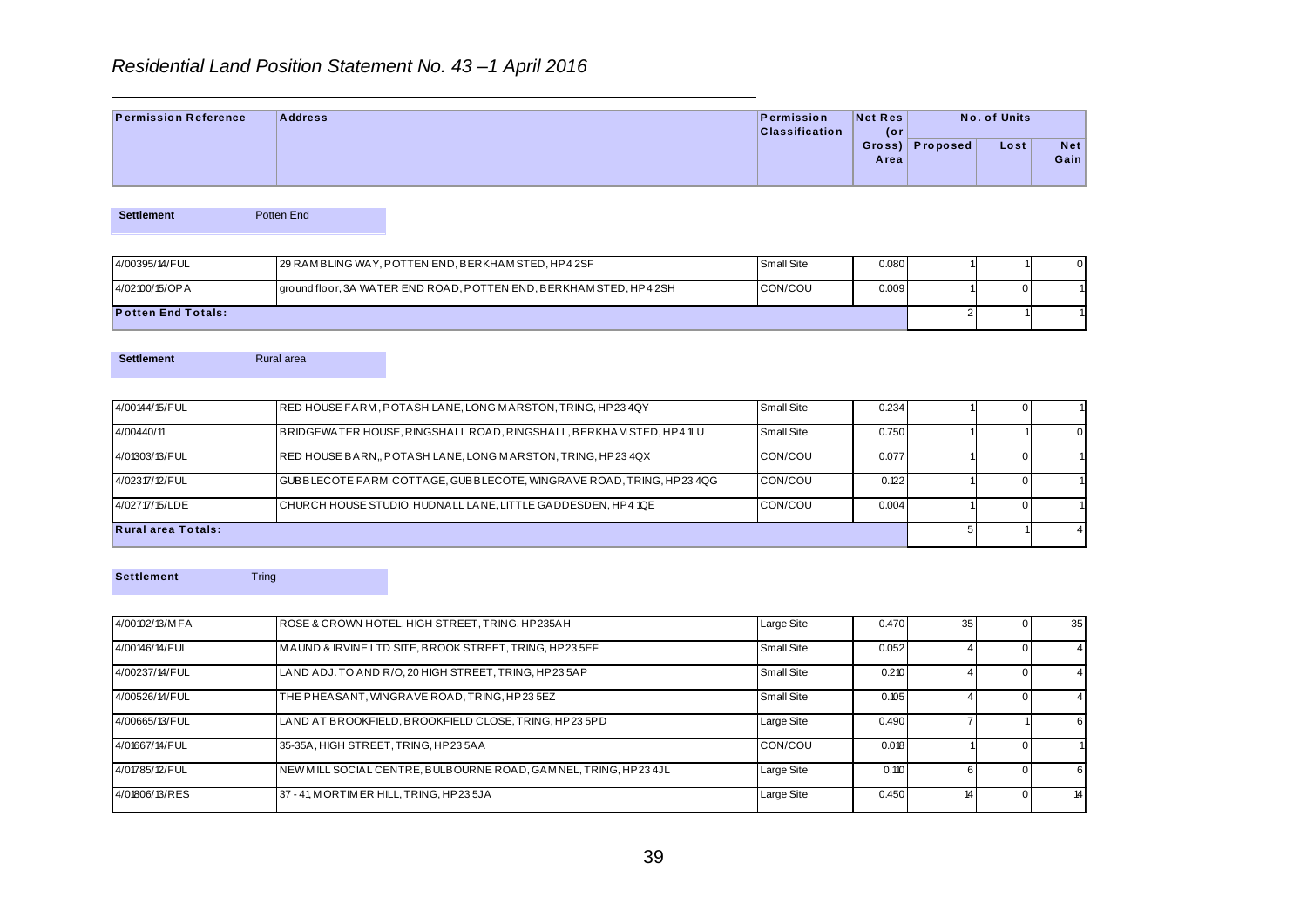# *Residential Land Position Statement No. 43 –1 April 2016*

| <b>Permission Reference</b>   | <b>Address</b>                                        | Permission<br><b>Classification</b> | <b>Net Res</b><br>$($ or |                 | No. of Units   |                     |
|-------------------------------|-------------------------------------------------------|-------------------------------------|--------------------------|-----------------|----------------|---------------------|
|                               |                                                       |                                     | Area                     | Gross) Proposed | Lost           | Net<br>Gain         |
| 4/02109/13                    | 110 GROVE ROAD, TRING, HP235PA                        | <b>Small Site</b>                   | 0.123                    |                 |                | $\boldsymbol{0}$    |
| 4/03072/14/FUL                | 9 MANSION DRIVE, TRING, HP235BD                       | CON/COU                             | 0.090                    |                 |                | $\mathsf{O}\xspace$ |
| <b>Tring Totals:</b>          |                                                       |                                     |                          | 77              | $\overline{3}$ | 74                  |
| <b>Settlement</b>             | Wigginton                                             |                                     |                          |                 |                |                     |
| 4/01301/14/FUL                | LITTLE ORCHARD, HEMP LANE, WIGGINTON, TRING, HP23 6HF | <b>Small Site</b>                   | 0.210                    |                 |                | $\mathsf{O}$        |
| <b>Wigginton Totals:</b>      |                                                       |                                     |                          |                 |                | $\mathsf{O}\xspace$ |
| <b>Total All Settlements:</b> |                                                       |                                     |                          | 574             | 71             | 503                 |
|                               |                                                       |                                     |                          |                 |                |                     |
|                               | 40                                                    |                                     |                          |                 |                |                     |

| 4/02109/13           | 110 GROVE ROAD, TRING, HP235PA  | Small Site | 0.123 |  |  | $\Omega$ |
|----------------------|---------------------------------|------------|-------|--|--|----------|
| 4/03072/14/FUL       | 9 MANSION DRIVE, TRING, HP235BD | CON/COU    | 0.090 |  |  | $\Omega$ |
| <b>Tring Totals:</b> |                                 |            |       |  |  | 74       |

| <b>Settlement</b><br>Wigginton                                          |                            |  |  |
|-------------------------------------------------------------------------|----------------------------|--|--|
| LITTLE ORCHARD, HEMP LANE, WIGGINTON, TRING, HP23 6HF<br>4/01301/14/FUL | <b>Small Site</b><br>0.210 |  |  |
|                                                                         |                            |  |  |

| Tota<br>ttlements.<br>. | $- -$<br>.314 | 74 | 503<br>∪∪ບ |
|-------------------------|---------------|----|------------|
|                         |               |    |            |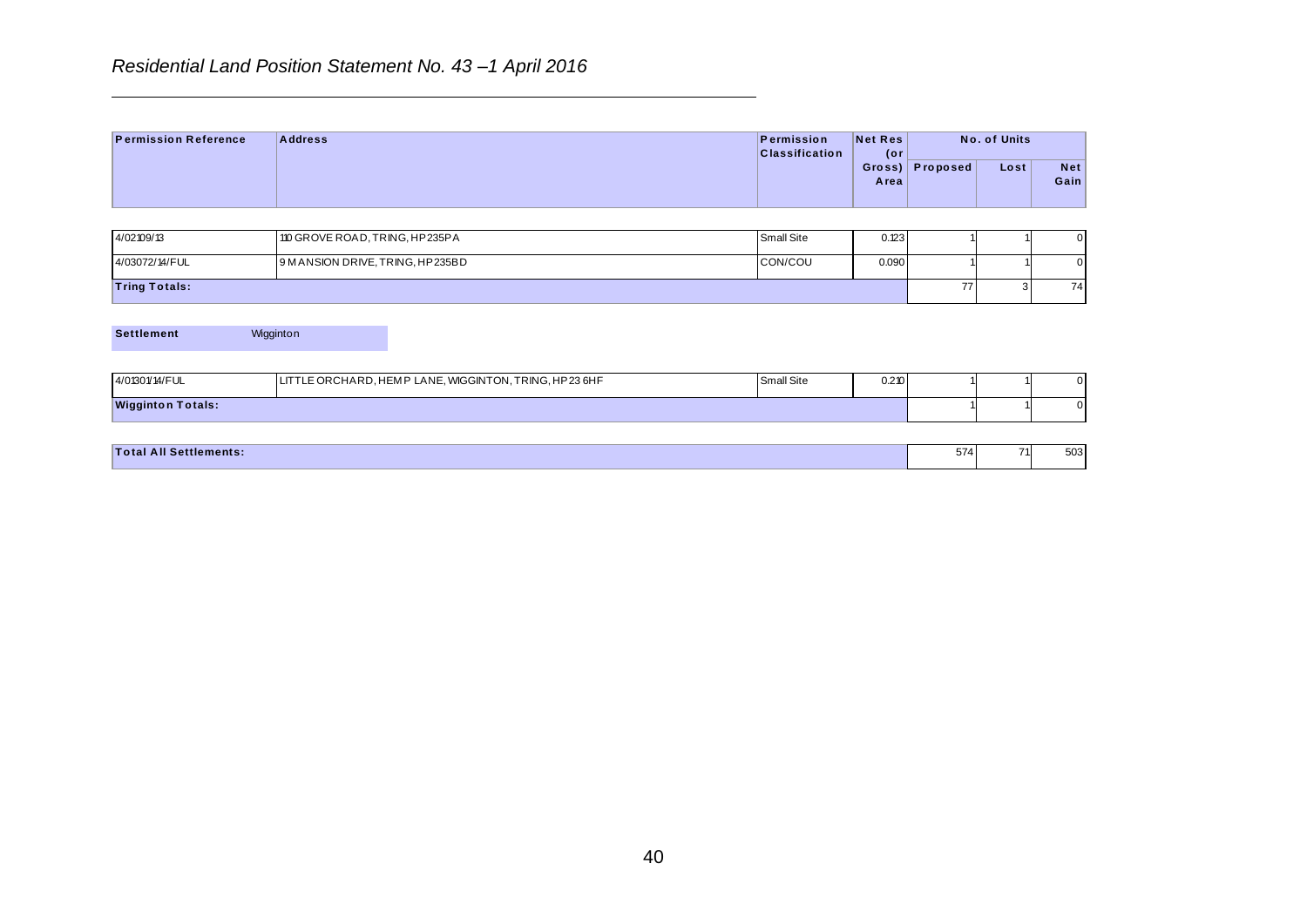# **8. PLANNING APPLICATIONS AWAITING THE COMPLETION OF S.106 AGREEMENTS**

| <b>PP</b> Ref                  | <b>Address</b> |                 |  |                                                       | Permission<br><b>Classification</b> | Net Res (or<br>Gross) Area |                | No of Units |                         |
|--------------------------------|----------------|-----------------|--|-------------------------------------------------------|-------------------------------------|----------------------------|----------------|-------------|-------------------------|
|                                |                |                 |  |                                                       |                                     |                            | Proposed       | Lost        | <b>Net</b><br>Gain      |
| <b>Settlement</b>              |                | Hemel Hempstead |  |                                                       |                                     |                            |                |             |                         |
|                                |                |                 |  |                                                       |                                     |                            |                |             |                         |
| 4/01964/12                     | Hempstead      |                 |  | Garages at junction of Sleddale and Westerdale, Hemel | Small Site                          | 0.05                       | $\overline{2}$ | O           | $\overline{\mathbf{c}}$ |
| 4/03252/15                     |                |                 |  | Wood House, Maylands Avenue, Hemel Hempstead          | Large Site                          | 0.490                      | 79             | $\Omega$    | 79                      |
| <b>Hemel Hempstead Totals:</b> |                |                 |  |                                                       |                                     |                            | 81             | $\Omega$    | 81                      |
| <b>Report Total:</b>           |                |                 |  |                                                       |                                     |                            | 81             | 0           | 81                      |